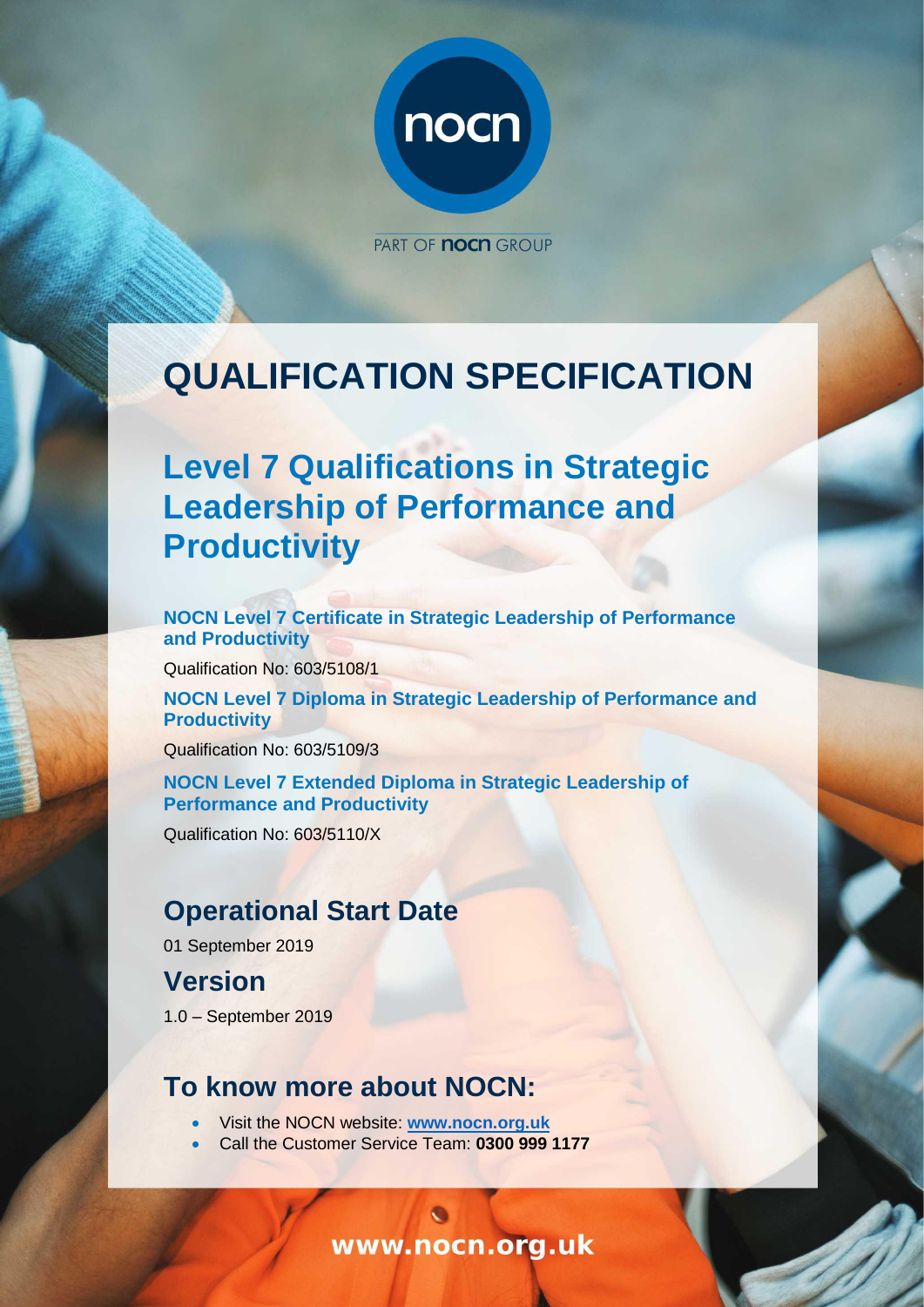# **Introduction**

NOCN is a market-leading awarding organisation that has been providing qualifications for a wide range of centres, including FE colleges and training providers, for 30 years both in the UK and internationally.

We work with centres to deliver a high quality and flexible service for learners to underpin our passionate belief in the power of education and its impact on communities and individuals.

We offer all the advantages of being with a national awarding organisation with a diverse portfolio of qualifications, alongside providing a personalised, bespoke, service to our centres and learners.

As an accredited Leader in Diversity we are proud of our reputation as a provider of fully accessible, trusted and flexible qualifications.

# **About NOCN Group**

NOCN is part of [NOCN Group,](https://www.nocn.org.uk/about/nocn-group/) a progressive educational charity whose core aims are to help learners reach their potential and organisations thrive. The group includes business units specialising in regulated UK and international qualifications, end point assessment, Access to Higher Education, endorsed and assured short courses, Smart job cards, assessment services, consultancy, and research.

NOCN Group shares a joint purpose to offer learners, training providers, employers and FE colleges a fully integrated range of learning and skills development products and services.

#### **Additional Resources**

#### **E-Learning and Assessment Package**

NOCN offers an option for learners to complete these qualifications online via e-learning. Marking of assessments is also included in this package.

#### **Marking Service**

NOCN offers a marking service for these qualifications where assessments will be marked by an NOCN Assessor.

For more details on the Additional Resources available from NOCN, please see our website or contact: [business-enquiries@nocn.org.uk](mailto:business-enquiries@nocn.org.uk)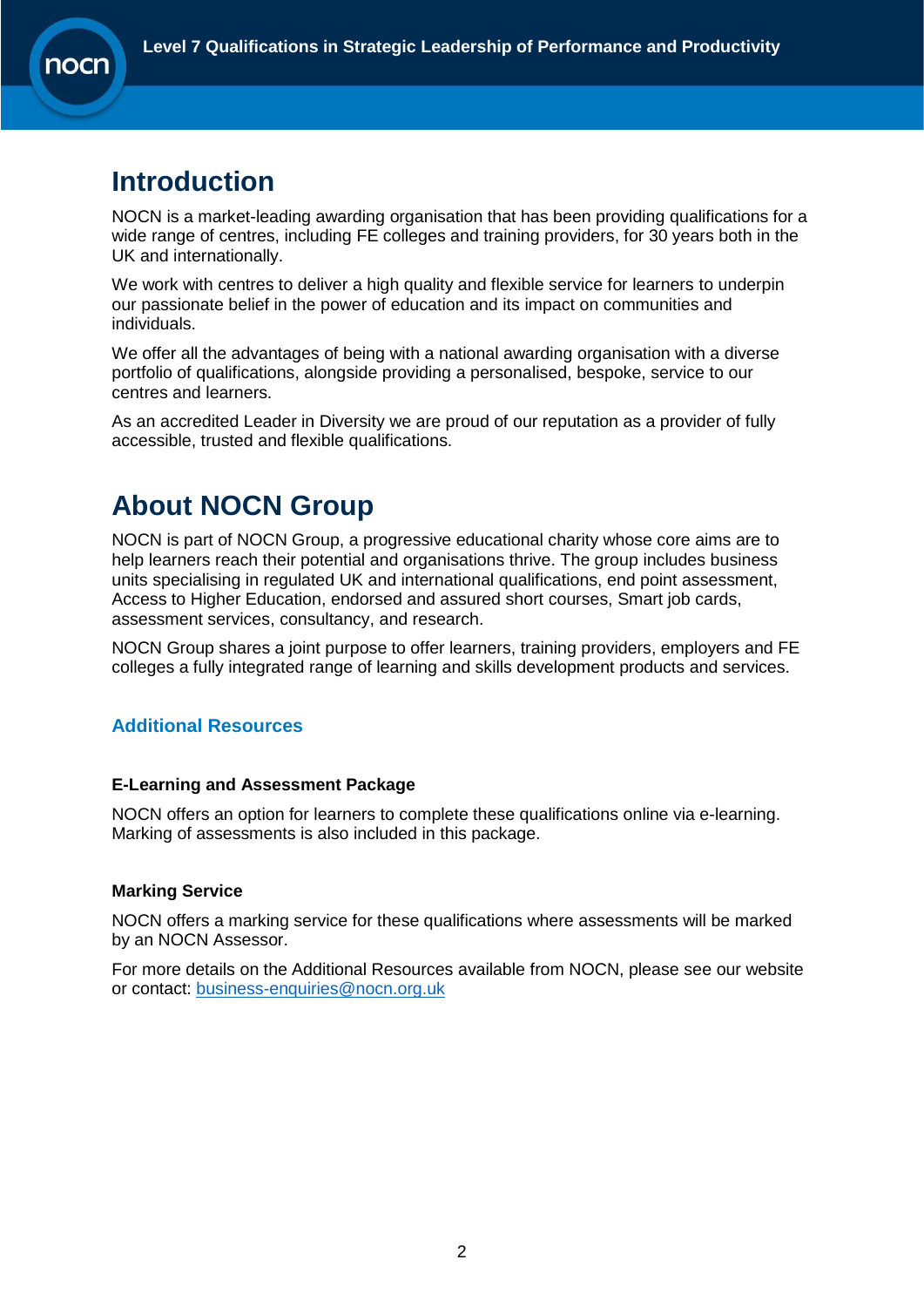# **Contents**

| 1 <sub>1</sub> |        |  |
|----------------|--------|--|
|                |        |  |
|                |        |  |
| 2 <sub>1</sub> |        |  |
|                |        |  |
|                |        |  |
|                |        |  |
|                |        |  |
|                |        |  |
|                |        |  |
|                |        |  |
| 3.             |        |  |
|                |        |  |
|                |        |  |
|                | 3.1.1. |  |
|                | 3.1.2. |  |
|                | 3.1.3. |  |
|                | 3.1.4. |  |
|                | 3.1.5. |  |
|                |        |  |
| 4.             |        |  |
|                |        |  |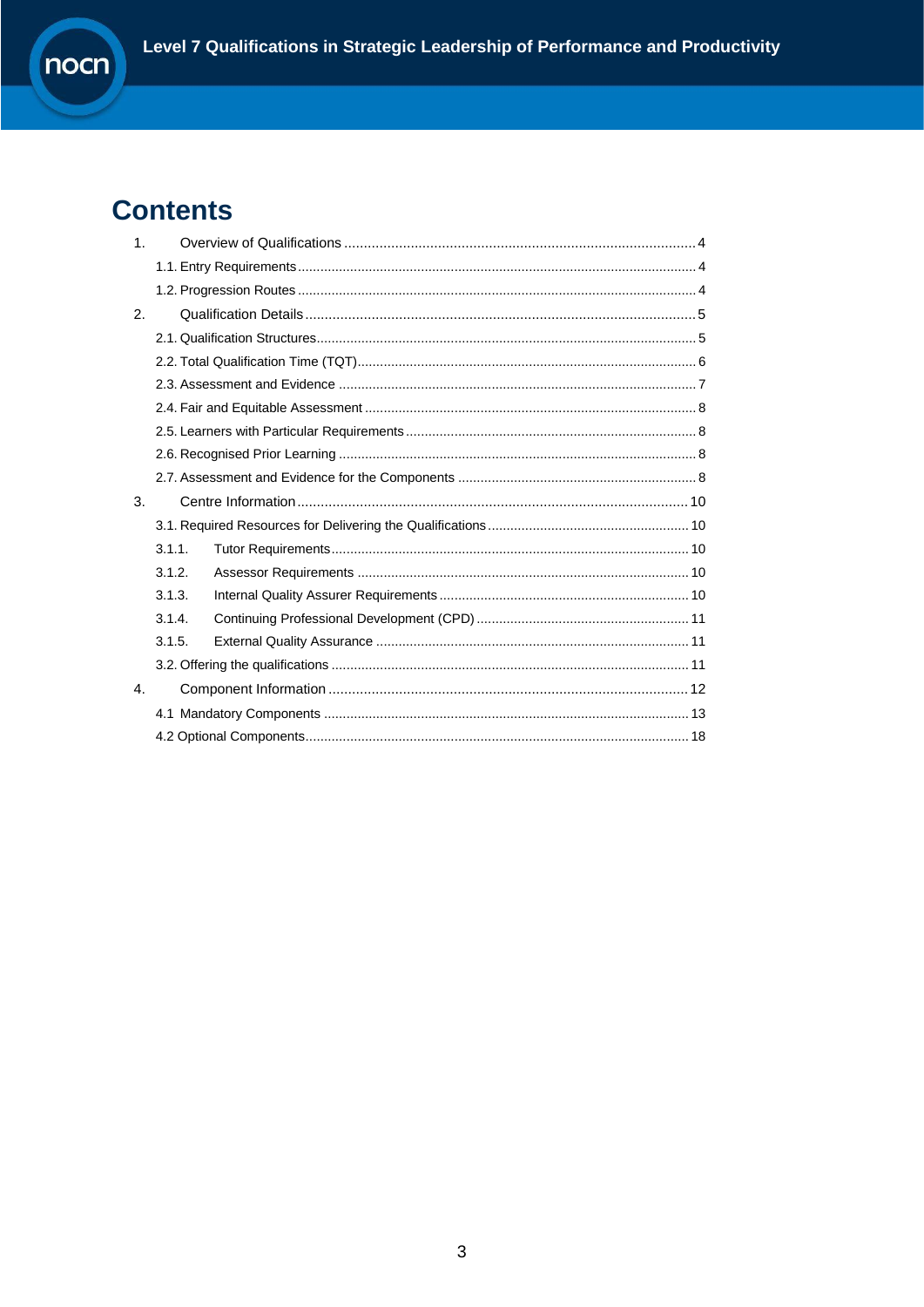

# <span id="page-3-0"></span>**1. Overview of Qualifications**

This suite of qualifications is vocationally based and as such offers the opportunity for learners to demonstrate an achievement of practical skills, understanding and knowledge in leadership of productivity and performance. Learners will be assessed on their ability to apply knowledge in relation to key concepts, theories and strategies in promoting productivity and performance through strategic leadership and management.

The UK Government has identified that the productivity of the UK workforce is key to stimulating and developing the British economy. In 2016 the Government announced the creation of a UK Productivity Council to encourage and support businesses to boost management skills and productivity. These qualifications have been designed by NOCN to support the achievement of these aims. We have worked with the Institute of Productivity to ensure that they are fit for purpose.

The qualifications will develop learners' knowledge, understanding and skills in relation to the strategic leadership and management of performance and productivity improvement.

The qualifications are for:

Directors and Senior Managers who wish to develop their leadership and management knowledge and skills, particularly in relation to developing the productivity and performance of their organisation. They are also suitable for those aspiring to senior leadership positions

### <span id="page-3-1"></span>**1.1. Entry Requirements**

These qualifications are available to learners aged **18** years or over.

There are no other formal entry requirements for learners undertaking these qualifications however they will need to have a good standard of literacy and numeracy equivalent to level 3 (A Level Grade A-C). In addition, it is recommended that learners are either working in a senior leadership role or seeking to progress in to such a role.

Learners must be in a position to demonstrate the requirements of the qualifications and have access to required assessment opportunities and relevant resources. Please refer to specific assessment requirements on individual components for more information.

Centres should undertake initial assessment activities with learners to ensure that the chosen qualification is appropriate and they are capable of achieving the level they will be studying before enrolling them onto a programme of learning.

### **1.2. Progression Routes**

<span id="page-3-2"></span>Achievement of these qualifications confirms the learner has gained the knowledge and skills required to:

- gain employment in senior leadership positions (with appropriate occupational experience)
- progress to Higher Education programmes such as MBAs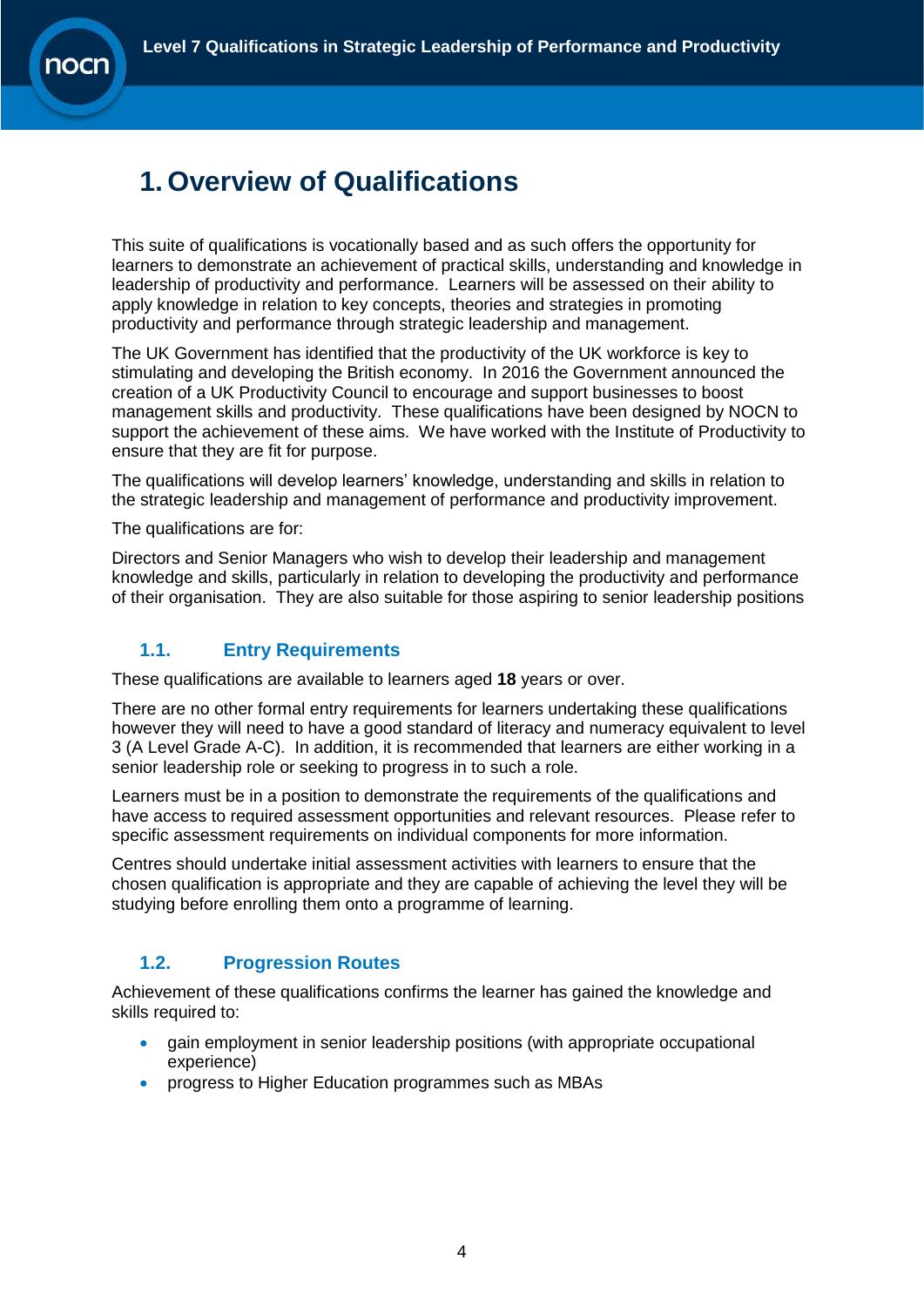

# <span id="page-4-0"></span>**2. Qualification Details**

#### <span id="page-4-1"></span>**2.1. Qualification Structures**

#### **Certificate**

The NOCN **Level 7 Certificate in Strategic Leadership of Performance and Productivity** is a **28** credit qualification with a Total Qualification Time (TQT) of **280**, including **84** Guided Learning Hours (GLH).

Learners **must** achieve **28** credits from the **3** mandatory components.

#### **Diploma**

The NOCN **Level 7 Diploma in Strategic Leadership of Performance and Productivity** is a **38** credit qualification with a Total Qualification Time (TQT) of **380**, including **114** Guided Learning Hours (GLH).

Learners **must** achieve **28** credits from the **3** mandatory components and a minimum of **10** credits from the optional components.

#### **Extended Diploma**

The NOCN **Level 7 Extended Diploma in Strategic Leadership of Performance and Productivity** is a **66** credit qualification with a Total Qualification Time (TQT) of **660**, including **198** Guided Learning Hours (GLH).

Learners **must** achieve **28** credits from the **3** mandatory components and a minimum of **38** credits from the optional components.

| <b>Component Title</b>                                                        | Level          | <b>Credit</b><br>Value | <b>GLH</b> | <b>Mandatory</b><br>or Optional | Ofqual<br><b>Reference</b><br><b>Number</b> |
|-------------------------------------------------------------------------------|----------------|------------------------|------------|---------------------------------|---------------------------------------------|
| Critical Thinking <sup>1</sup>                                                | 7              | 8                      | 24         | Mandatory                       | R/617/7679                                  |
| Strategic Leadership of<br><b>Productivity and Performance</b><br>Development | 7              | 10                     | 30         | Mandatory                       | J/617/7680                                  |
| <b>Team-Led Productivity</b><br>Improvement (The Kaizen<br>Approach)          | $\overline{7}$ | 10                     | 30         | Mandatory                       | L/617/7681                                  |
| Building a Creative and<br>Innovative Organisation                            | $\overline{7}$ | 10                     | 30         | Optional                        | R/617/7682                                  |

<sup>-</sup><sup>1</sup> NOCN does not prescribe the order in which learners should study, however it is recommended that learners study Critical Thinking first as this unit is a core skill that is required for study at Level 7.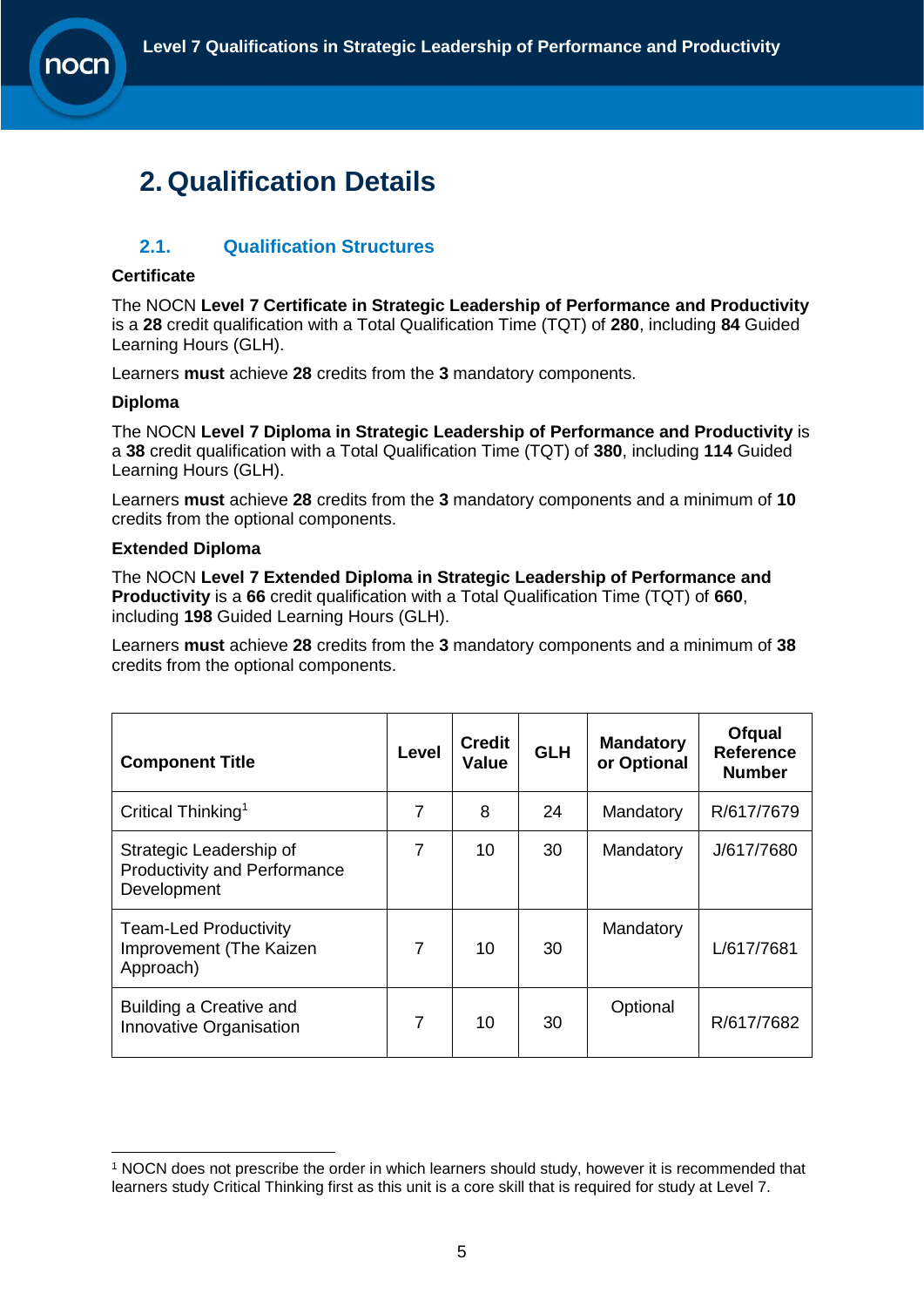| Innovations in Skills Development<br>and Talent Management (The<br>Toyota Kata Method) | 7              | 10 | 30 | Optional | L/617/7759 |
|----------------------------------------------------------------------------------------|----------------|----|----|----------|------------|
| <b>Corporate Social Responsibility</b><br>as a Key Strategic Issue                     | $\overline{7}$ | 6  | 18 | Optional | D/617/7684 |
| Global Leadership Challenges -<br>Managing Risks &<br>Responsibilities                 | $\overline{7}$ | 8  | 24 | Optional | H/617/7685 |
| Communication and Relationship-<br><b>Building</b>                                     | $\overline{7}$ | 6  | 18 | Optional | K/617/7686 |
| Leadership of Quality and Brand<br>Value Throughout the Supply<br>Chain                | 7              | 8  | 24 | Optional | M/617/7687 |
| Personal Leadership<br>Development                                                     | $\overline{7}$ | 6  | 18 | Optional | T/617/7688 |
| Keeping Sight of Key Issues in<br>Developing Visual Management<br><b>Systems</b>       | $\overline{7}$ | 6  | 18 | Optional | A/617/7689 |
| Managing and Improving<br>Operations                                                   | 7              | 8  | 24 | Optional | M/617/7690 |
| Leaning the Value Chain -<br>Developing Lean Thinking                                  | $\overline{7}$ | 8  | 24 | Optional | T/617/7691 |
| Leading Improvement in<br>Organisational, Team and<br><b>Individual Performance</b>    | $\overline{7}$ | 10 | 30 | Optional | A/617/7692 |
| <b>Customer Relationship</b><br>Management and Digital<br>Analytics                    | $\overline{7}$ | 6  | 18 | Optional | F/617/7693 |

### **2.2. Total Qualification Time (TQT)**

<span id="page-5-0"></span>Through consultation with users, TQT has been agreed by considering the total number of learning hours required for the average learner to achieve each of the qualifications.

TQT is split into two areas:

nocn

r

#### **Guided Learning Hours (GLH):**

• learning activity under the immediate guidance or supervision of a lecturer, supervisor, tutor or other appropriate provider of education or training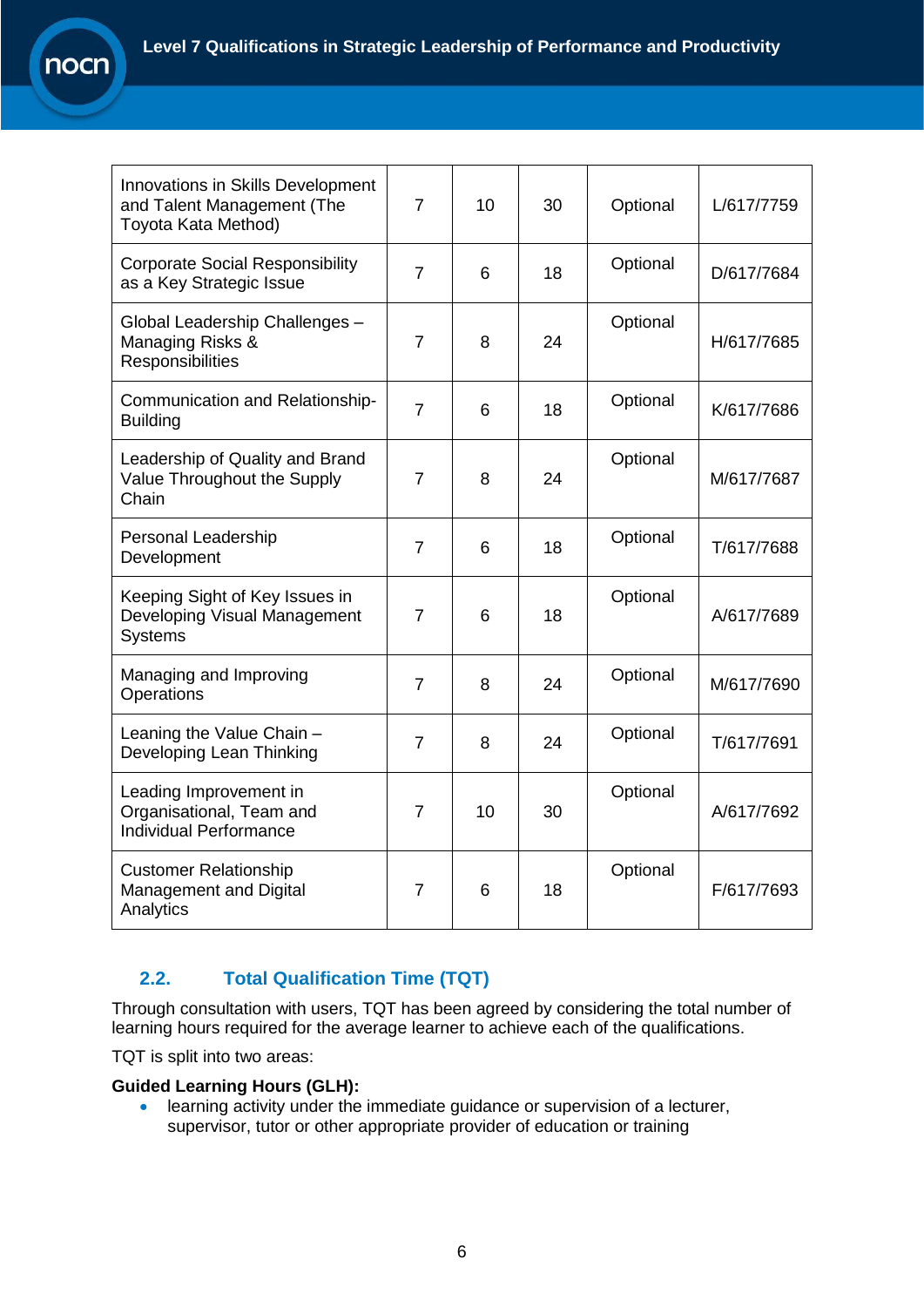• includes the activity of being assessed if the assessment takes place under the immediate guidance or supervision of a lecturer, supervisor, tutor or other appropriate provider of education or training.

#### **Other Learning Hours (OLH):**

- an estimate of the number of hours a learner will spend, as directed by (but not under the immediate guidance or supervision of) a lecturer, supervisor, tutor or other appropriate provider of education or training, including:
- **preparatory work**
- self-study
- or any other form of education or training, including assessment.

Examples of GLH activities include:

- Classroom-based learning supervised by a teacher
- Work-based learning supervised by a teacher
- Live webinar or telephone tutorial with a teach in real time
- E-learning supervised by a teacher in real time
- All forms of assessment which take place under the immediate guidance or supervision of an appropriate provider of training
- Exam time

Examples of OLH activities include:

- Independent and unsupervised research/learning
- Unsupervised compilation of a portfolio of work experience
- Unsupervised e-learning
- Unsupervised e-assessment
- Unsupervised coursework
- Watching a pre-recorded podcast or webinar
- Unsupervised work-based learning

The agreed Total Qualification Time has been used to identify each qualification's Credit Value.

#### <span id="page-6-0"></span>**2.3. Assessment and Evidence**

Assessments for these qualifications are **externally** set and **internally** assessed. Assessment activity must ensure evidence of achievement against **all** of the assessment criteria specified within each component.

Centres must ensure that knowledge based learning is at the correct level for the qualification, and relevant to the work or events likely to be encountered in the course of a **Strategic Leader** job role.

Assessment activities will be robust in that they are:

- **Valid** Fit for purpose in that they are suitable for the identified assessment criteria and offer the learner the opportunity to demonstrate achievement at the required level.
- **Sufficient** Provide the opportunity for the learner to provide adequate evidence, showing full coverage of the requirements of the assessment criteria.
- **Reliable** Generate clear and consistent outcomes recognising that the activities may be applied to differing scenarios and in different contexts, with different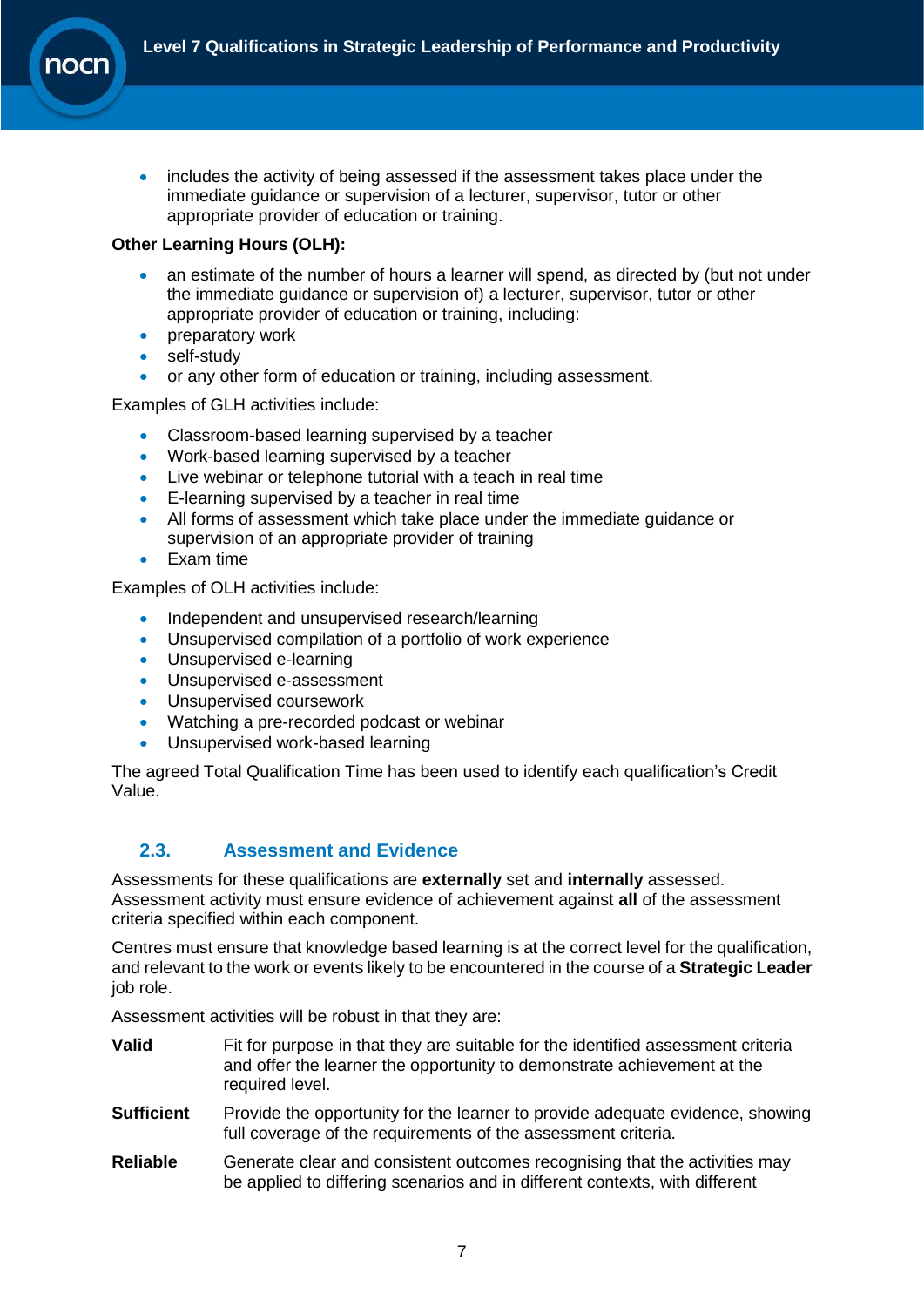learners. The evidence sought by the activity must be able to be assessed and result in assessment decisions that are consistent across all assessors and centres offering the qualification. Assessment activities should not deliberately offer an unfair advantage to or disadvantage specific groups of learners.

**Authentic** Evidence presented must be the learner's own work. NOCN Recognised Centres will be responsible for verifying the authenticity of learner work which is submitted. NOCN may undertake further verification activity as part of it's external quality assurance process.

The qualifications are graded at Pass/Fail.

### <span id="page-7-0"></span>**2.4. Fair and Equitable Assessment**

Assessment will be designed by NOCN to be accessible and inclusive and the assessment methodology will be appropriate for individual assessment, giving due consideration to any assessment requirements attached to individual components.

#### <span id="page-7-1"></span>**2.5. Learners with Particular Requirements**

If you are a NOCN Recognised Centre and have learners with particular requirements, please see the **NOCN Reasonable Adjustments Policy and Procedure** found on the NOCN website at [www.nocn.org.uk](http://www.nocn.org.uk/)

This policy gives clear guidance on the reasonable adjustments and arrangements that can be made to take account of disability or learning difficulty without compromising the assessment criteria.

The NOCN Centre Recognition process requires the centre to hold policy statements on Equal Opportunities, Diversity and Disability Discrimination which will be reviewed by NOCN. Please contact [assurance@nocn.org.uk](mailto:assurance@nocn.org.uk) for further details.

#### <span id="page-7-2"></span>**2.6. Recognised Prior Learning**

Recognising Prior Learning is an assessment process that recognises learning that has its origins in a learner's experience and/or previous formal and informal learning contexts. This includes knowledge and skills gained within school, college, university and outside formal learning situations such as through life, employment, apprenticeships and other work experiences.

NOCN is committed to the Recognition of Prior Learning (RPL) and has developed a policy and procedures to inform and support centres. This is available on the NOCN website at [www.nocn.org.uk](http://www.nocn.org.uk/)

### <span id="page-7-3"></span>**2.7. Assessment and Evidence for the Components**

Knowledge Criteria will be assessed by:

- Assignments
- Professional Discussion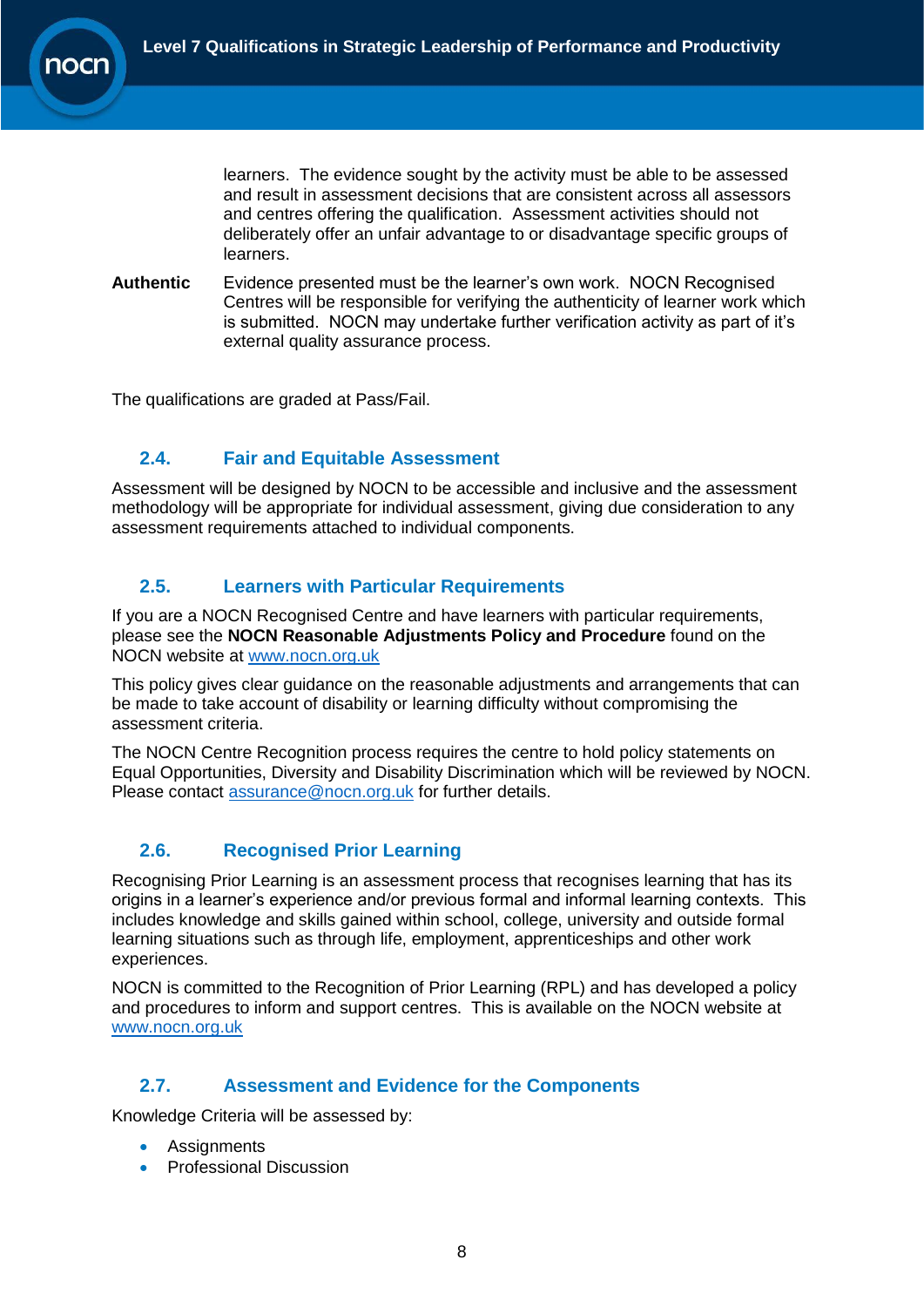

-

Competence Criteria will be assessed by:

- **Assignments**
- Professional Discussion

**Assignments** are set by NOCN for each component of the qualifications. Centres are responsible for ensuring that the evidence presented by the learner is their own work. Where Centres choose to mark learner assignments they will also be responsible for marking in accordance with NOCNs guidance for assessors<sup>2</sup>.

In order to ensure the authenticity of learner work Centres are responsible for holding a **professional discussion** with each learner. The professional discussion should confirm work as authentic and individual to the learner. Centres may use electronic means to conduct the professional discussion, but, where this is the case, must be able to verify the identity of the learner. All professional discussions must be recorded for the purposes of internal and external quality assurance.

Professional discussion should focus on the learners' assignment or a number of their assignments and should be used to ensure that they fully understand the content of the work they have submitted.

Assessment materials are only available to centres approved to deliver the qualifications.

Assessment materials can be accessed within the **Documents** section on Quartzweb. Please refer to the **NOCN Registration and Awards User Guide** for further detail on how to access documents.

<sup>&</sup>lt;sup>2</sup> In order to gain approval to mark learner work: Centres must provide evidence that they have appropriately trained staff and robust quality assurance processes in place to ensure the standardisation of marking decisions.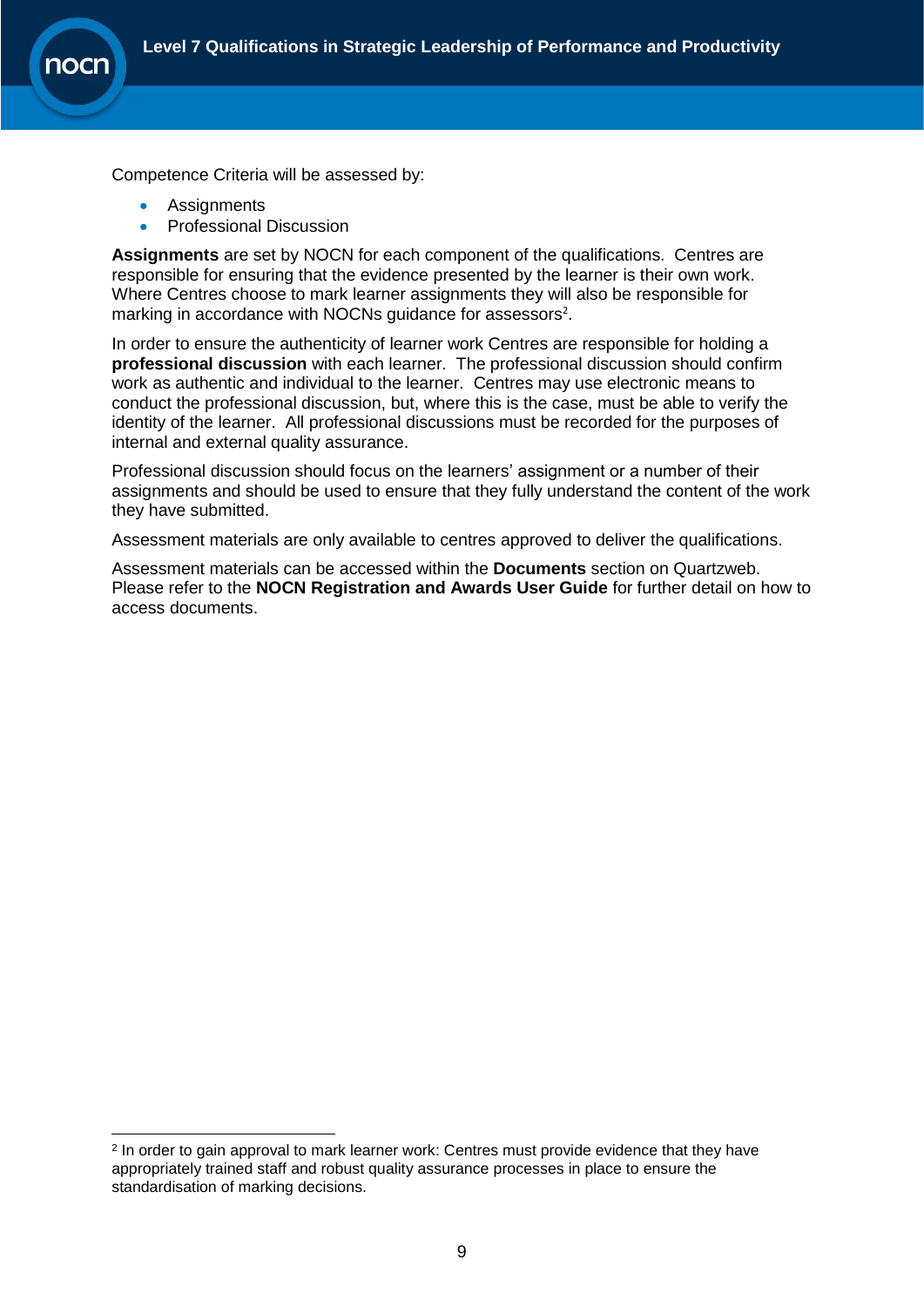# <span id="page-9-0"></span>**3. Centre Information**

### <span id="page-9-1"></span>**3.1. Required Resources for Delivering the Qualifications**

As part of the requirement to deliver these qualifications there is an expectation that staff undertaking roles as part of the delivery and assessment of the qualifications have a demonstrable level of expertise.

NOCN expects that Tutors and Assessors are able to demonstrate the following competencies:

#### <span id="page-9-2"></span>**3.1.1. Tutor Requirements**

• Be technically competent/subject matter experts, hold or be registered as working towards, a recognised education and training qualification, have experience of delivering training within this subject area. The minimum expectation is that the level of competence of the Tutor should be at the same level as the training that is to be delivered.

#### <span id="page-9-3"></span>**3.1.2. Assessor Requirements**

• Be technically competent/subject matter experts, have experience of carrying out assessment activities and hold, or be registered as working towards, a recognised assessing qualification. The minimum expectation is that the level of competence of the Assessor should be at the same level as the qualification being assessed.

#### **3.1.3. Internal Quality Assurer Requirements**

<span id="page-9-4"></span>Each centre must have internal quality assurance policies and procedures in place to ensure that decisions made by Assessors are appropriate, consistent, fair and transparent, and that they do not discriminate against any learner. The policies and procedures must be sufficient to secure the quality of the award, ensuring validity, reliability and consistency.

NOCN expects that an Internal Quality Assurer is able to demonstrate the following competencies:

They should:

• Have an understanding of the subject area and occupational knowledge of management theory and practice. Have experience in carrying out internal quality assurance activities and hold, or be registered as working towards, a recognised Internal Quality Assurance qualification. The minimum expectation is that the level of competence should be at the same level as the qualification being quality assured.

NOCN supports and recognises Centres' internal quality assurance systems which support the above; any system should include standardisation and sharing of good practice.

Centre staff may undertake more than one role, e.g. tutor, assessor or internal quality assurer, but they **cannot** carry out any quality assurance on work that they have previously assessed.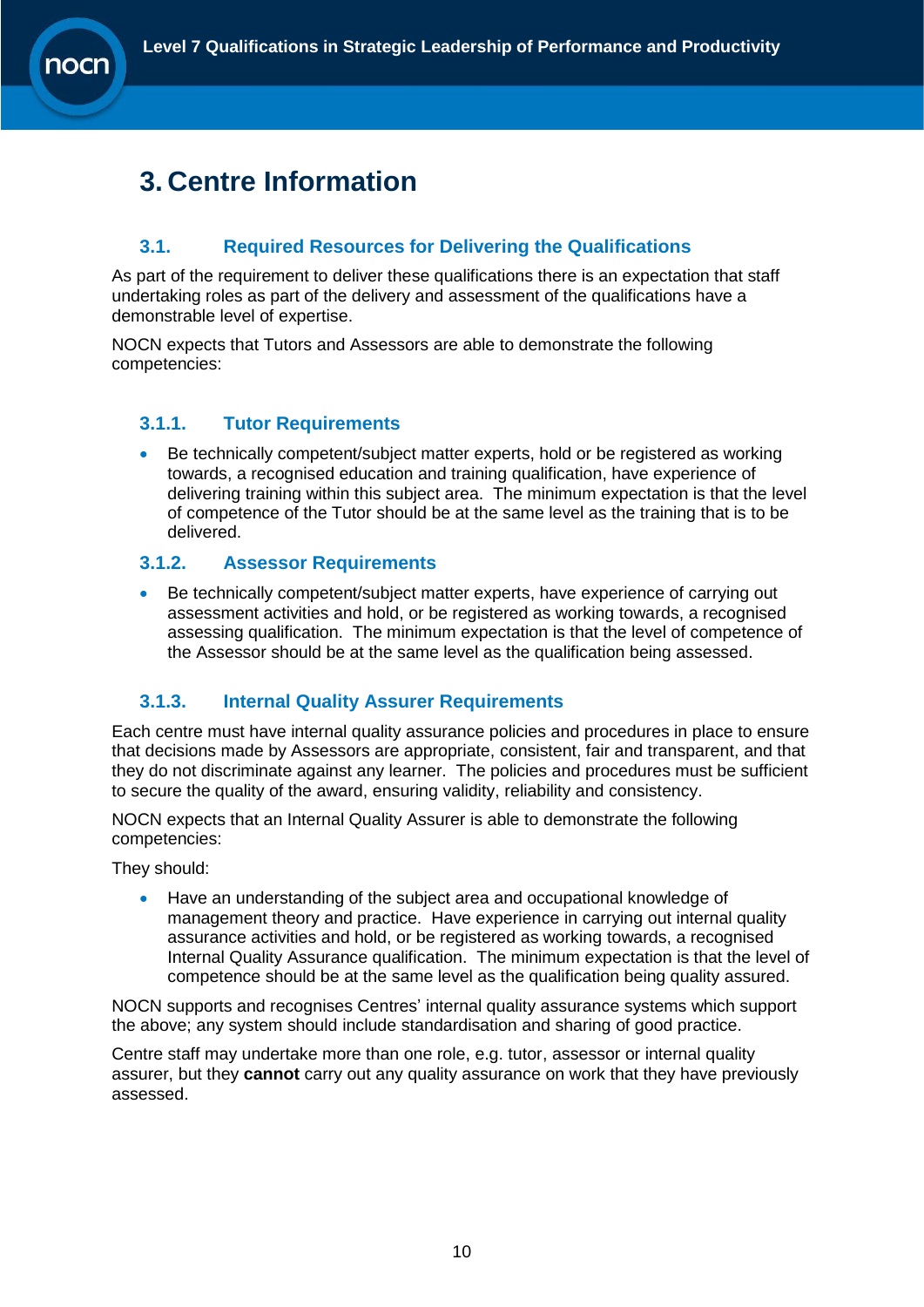### <span id="page-10-0"></span>**3.1.4. Continuing Professional Development (CPD)**

Centres are expected to support their staff, ensuring that their subject knowledge remains current and that their members of staff are up to date with regards to best practice in delivery, assessment and quality assurance.

### <span id="page-10-1"></span>**3.1.5. External Quality Assurance**

Once recognised as a Centre, NOCN will allocate an External Quality Assurer. The External Quality Assurer will have ongoing responsibility for monitoring the Centre's compliance with the requirements of centre recognised status.

The External Quality Assurer will make regular visits to all Centres. During these visits he/she will:

- Monitor the Centre's compliance with the Centre Recognition agreement by reviewing course documentation, meeting managers, tutors, internal quality assurers, learners and administrative staff.
- Verify recommendations for achievement submitted by the centre via Quartzweb.

Refer to the **NOCN Quality Assurance User Guide** for further information on the External Quality Assurance process.

### <span id="page-10-2"></span>**3.2. Offering the qualifications**

#### **Existing Centres**

If you are already recognised to offer NOCN qualifications and would like more information about offering these qualifications**,** please contact: [business-enquiries@nocn.org.uk.](mailto:business-enquiries@nocn.org.uk)

Use Horizon to add these qualifications to your centre.

#### **New Centres**

If you are interested in offering these qualifications**,** but are not yet a NOCN Approved Centre and would like more information about becoming a NOCN centre and offering these qualifications please see **Become a Registered Centre** on our website <https://www.nocn.org.uk/customers/nocn-centres/> and click Become a Centre.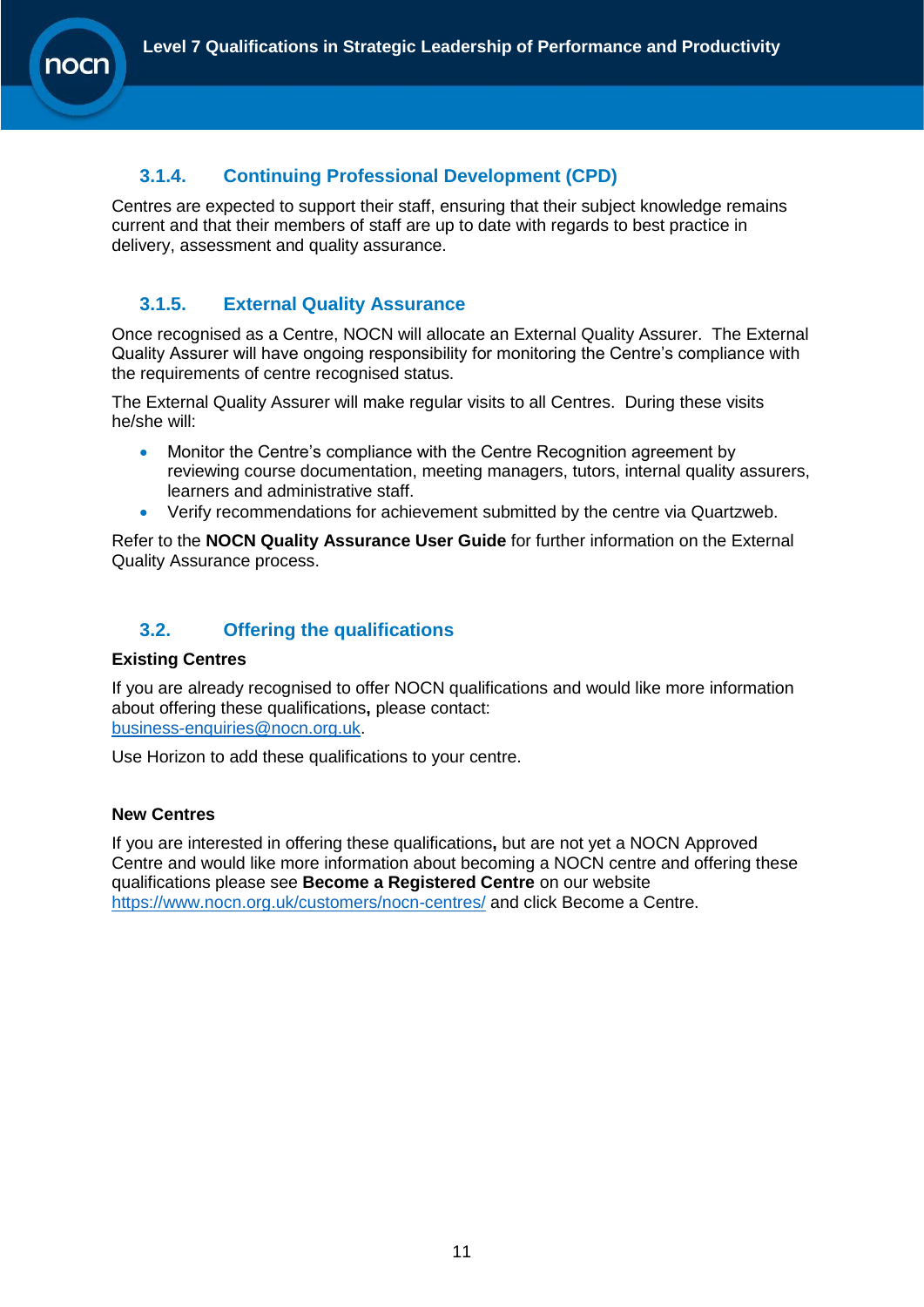# <span id="page-11-0"></span>**4. Component Information**

The qualifications consist of **3 mandatory** components and **12 optional** components.

To achieve the qualifications a learner must successfully complete the assessment for each component in line with the qualification structure (See section 2).

A copy of each of the components follows: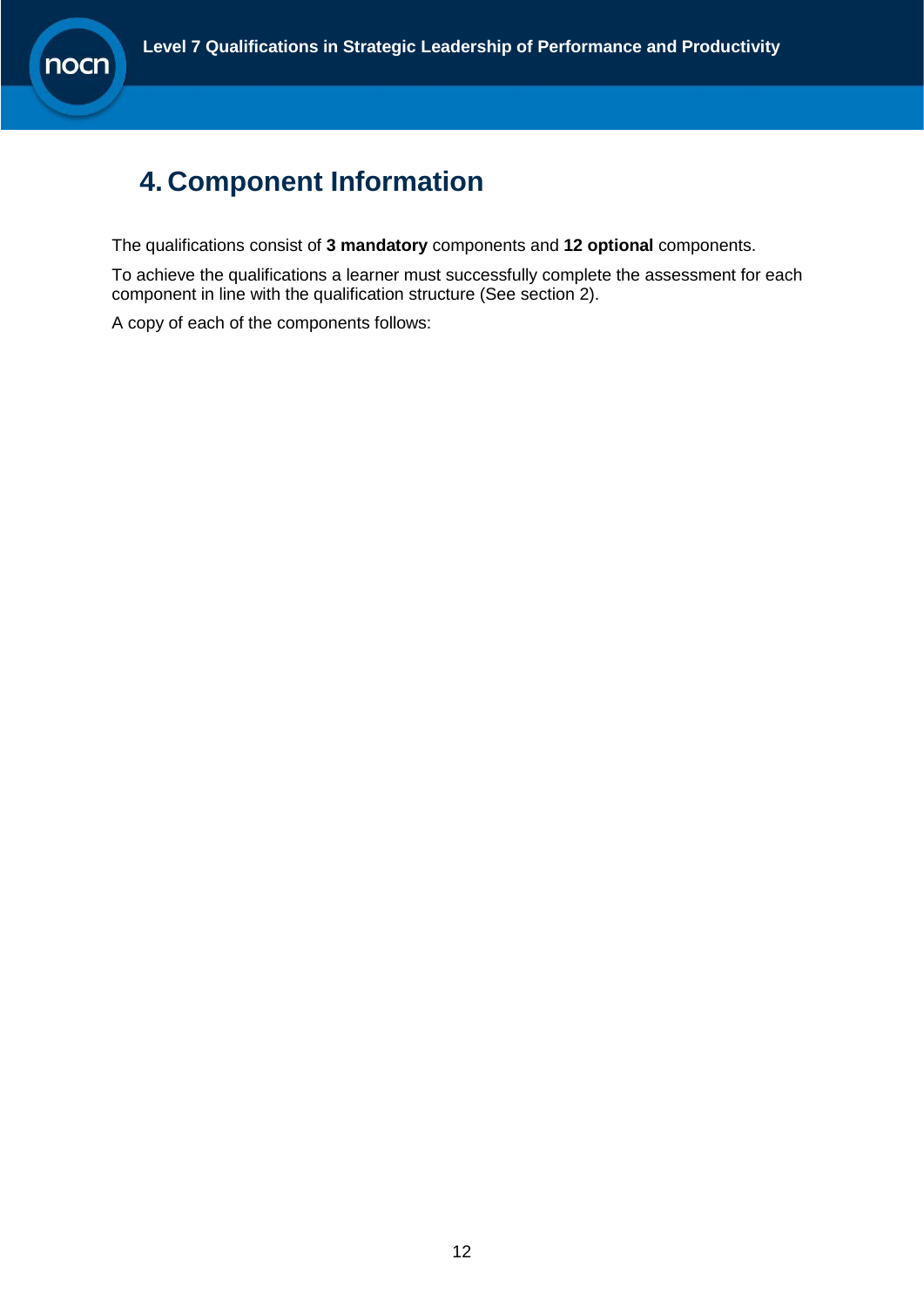### <span id="page-12-0"></span>**4.1 Mandatory Components**

| <b>Unit Title</b>                      | <b>Critical Thinking</b> |
|----------------------------------------|--------------------------|
| Ofqual unit reference number<br>(code) | R/617/7679               |
| <b>Unit Level</b>                      | Level 7                  |
| <b>GLH</b>                             | 24                       |
| <b>Unit Credit Value</b>               | 8                        |

| <b>LEARNING</b><br><b>OUTCOMES</b>                                                                                                               | <b>ASSESSMENT</b><br><b>CRITERIA</b>                                                                                                                                                                           | <b>INDICATIVE CONTENT</b>                                                                                                                                                                                                                                                      |  |
|--------------------------------------------------------------------------------------------------------------------------------------------------|----------------------------------------------------------------------------------------------------------------------------------------------------------------------------------------------------------------|--------------------------------------------------------------------------------------------------------------------------------------------------------------------------------------------------------------------------------------------------------------------------------|--|
| The learner will:                                                                                                                                | The learner can:                                                                                                                                                                                               |                                                                                                                                                                                                                                                                                |  |
| 1.<br>Understand why<br>critical thinking is<br>important in the<br>workplace, and its<br>process that is<br>underpinned by<br>eight key skills. | 1.1<br>Identify a range of<br>critical thinking<br>approaches and<br>techniques<br>commonly used<br>within standard<br>business activities.<br>1.2 <sub>2</sub><br>Explain the role of<br>critical thinking in | What is Critical Thinking?<br>$\bullet$<br>The RAMD Model<br>$\bullet$<br>8 key skills:<br>$\bullet$<br>- curiosity, creativity,<br>observation, interpretation,<br>analysis, reflection,<br>evaluation, and inference                                                         |  |
|                                                                                                                                                  | decision-making,<br>communicating with<br>employees, and in<br>strategy formulation.                                                                                                                           |                                                                                                                                                                                                                                                                                |  |
|                                                                                                                                                  | Apply the RAMD<br>1.3<br>model to a specific<br>scenario.                                                                                                                                                      |                                                                                                                                                                                                                                                                                |  |
| Understand the<br>2.<br>barriers and<br>obstacles to logical<br>and critical thinking,<br>and the construction<br>of an effective<br>argument.   | 2.1<br>Critically analyse<br>arguments made in<br>support of business<br>proposals and<br>business decisions,<br>identifying the types<br>of deliberate and<br>accidental 'mis-                                | <b>Confirmation Bias</b><br>$\bullet$<br><b>Availability Heuristic</b><br>$\bullet$<br><b>Time-Saving Bias</b><br>$\bullet$<br>The Framing Effect<br>$\bullet$<br><b>Fallacies</b><br>$\bullet$<br>Ambiguity<br>$\bullet$<br>Assumptions<br>$\bullet$<br>Evidence<br>$\bullet$ |  |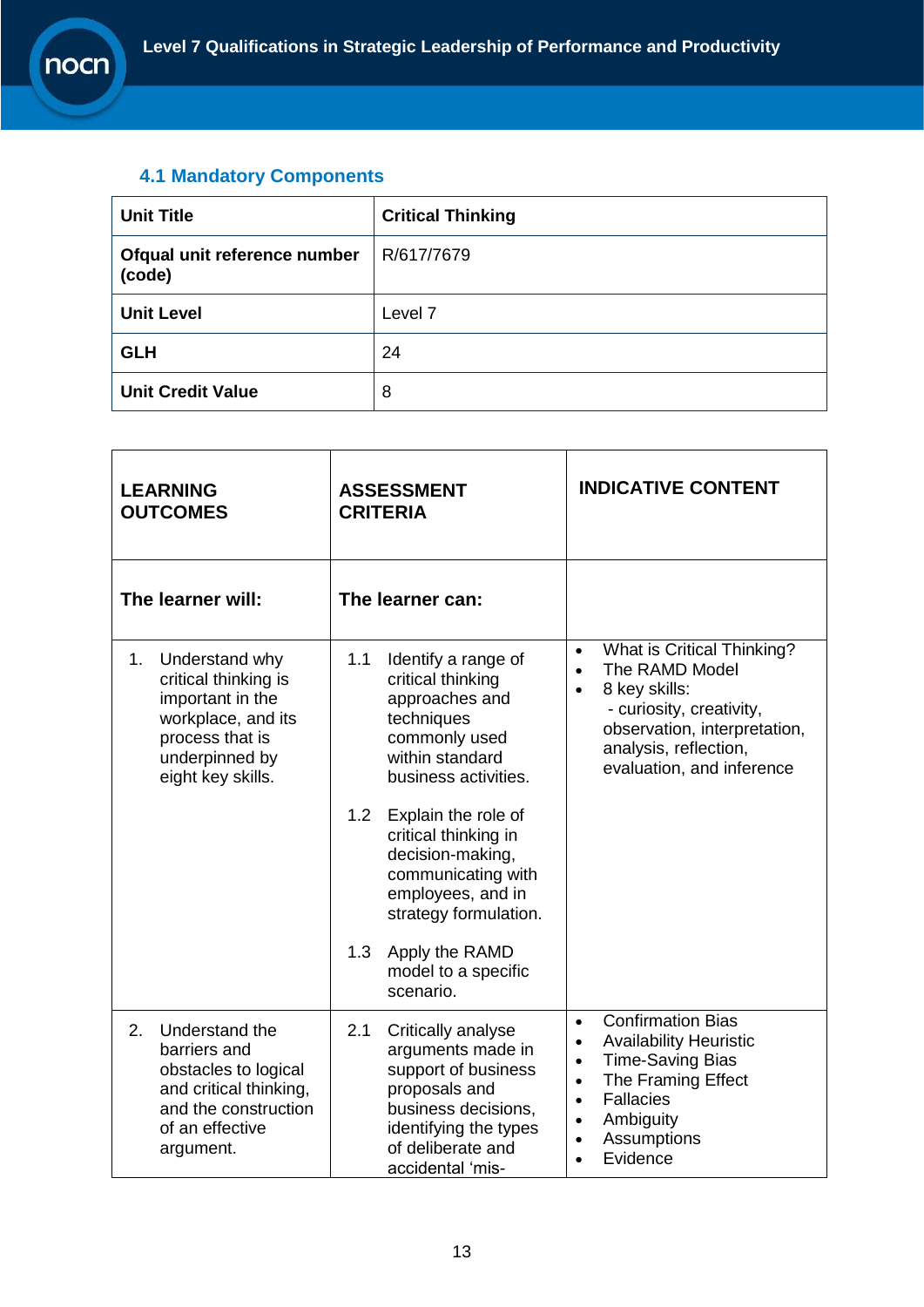|                                                                                                                                                            | thinking' that<br>destroys the validity<br>of the argument<br>proposed.<br>2.2<br>Critically analyse a<br>business argument,<br>identifying its<br>constituent elements<br>and evaluating its<br>validity.                                                                                                                                                                             | <b>Analysing Arguments</b>                                                                                                                                                                                                       |
|------------------------------------------------------------------------------------------------------------------------------------------------------------|----------------------------------------------------------------------------------------------------------------------------------------------------------------------------------------------------------------------------------------------------------------------------------------------------------------------------------------------------------------------------------------|----------------------------------------------------------------------------------------------------------------------------------------------------------------------------------------------------------------------------------|
| Understand ways in<br>3.<br>which a knowledge<br>of the principles of<br>critical thinking can<br>resolve conflict in<br>the workplace.                    | 3.1<br>Explain possible<br>reasons for<br>individuals and<br>groups holding the<br>views they do.<br>3.2<br>Critically examine<br>how individual and<br>group views might be<br>modified and<br>influenced (and<br>potential conflict<br>avoided or<br>minimised) by<br>appropriate<br>managerial and<br>leadership<br>behaviours.                                                     | <b>Effective Communication</b><br>$\bullet$<br><b>Mental Models</b><br>$\bullet$<br>Personality<br>$\bullet$<br>Analogies<br>$\bullet$<br><b>Hypothetical Reasoning</b><br>$\bullet$<br><b>Principle of Charity</b><br>$\bullet$ |
| Understand how<br>4.<br>critical thinking<br>allows diverse<br>information and<br>views to be brought<br>together to arrive at<br>a logical<br>conclusion. | 4.1<br>Explain the basics of<br>logic as it applies to<br>the construction of a<br>valid argument.<br>Critically analyse the<br>4.2<br>merits of using<br>deductive and non-<br>deductive arguments<br>when building a<br>business case to<br>support a proposed<br>course of action.<br>4.3<br>Explain how<br>performance<br>improvement can be<br>supported by critical<br>thinking. | Deductive & Non-Deductive<br>$\bullet$<br>Reasoning<br>Validity & Strengths of<br>$\bullet$<br>Arguments                                                                                                                         |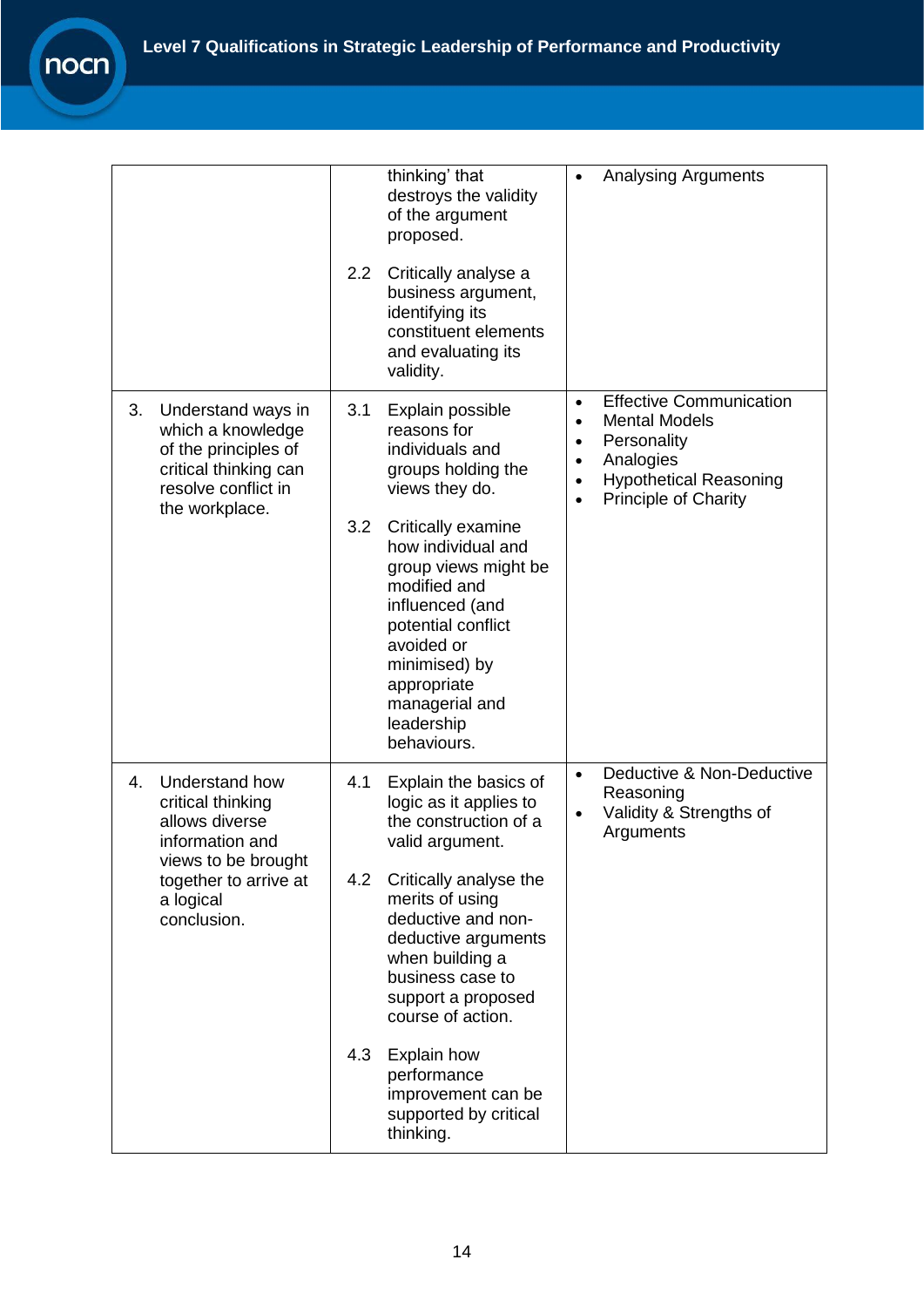r

| <b>Unit Title</b>                      | <b>Strategic Leadership of Productivity and</b><br><b>Performance Development</b> |  |  |
|----------------------------------------|-----------------------------------------------------------------------------------|--|--|
| Ofqual unit reference number<br>(code) | J/617/7680                                                                        |  |  |
| <b>Unit Level</b>                      | Level <sub>7</sub>                                                                |  |  |
| <b>GLH</b>                             | 30                                                                                |  |  |
| <b>Unit Credit Value</b>               | 10                                                                                |  |  |

| <b>LEARNING</b><br><b>OUTCOMES</b>                                                                                                                                   | <b>ASSESSMENT</b><br><b>CRITERIA</b>                                                                                                                                                                                          | <b>INDICATIVE CONTENT</b>                                                                                                                                                                                                                                                             |
|----------------------------------------------------------------------------------------------------------------------------------------------------------------------|-------------------------------------------------------------------------------------------------------------------------------------------------------------------------------------------------------------------------------|---------------------------------------------------------------------------------------------------------------------------------------------------------------------------------------------------------------------------------------------------------------------------------------|
| The learner will:                                                                                                                                                    | The learner can:                                                                                                                                                                                                              |                                                                                                                                                                                                                                                                                       |
| Understand the<br>1 <sub>1</sub><br>theoretical basis of<br>thinking strategically<br>to enhance the<br>competitiveness of<br>an organisation.                       | 1.1<br>Explain the need<br>for strategic<br>planning in a<br>competitive<br>business<br>environment.<br>1.2 <sub>1</sub><br>Explain the<br>components of a<br>business strategy<br>and the<br>links/overlaps<br>between them. | The concept of<br>$\bullet$<br>organisational strategy.<br>Strategy as the basis of<br>$\bullet$<br>competitive action.<br>Key elements of strategy -<br>$\bullet$<br>mission, vision & values.<br><b>Corporate Social</b><br>$\bullet$<br>Responsibility<br><b>Corporate Culture</b> |
| 2.<br>Understand the<br>steps required to<br>identify a desired<br>future state for an<br>organisation,<br>determining the<br>critical issues of an<br>organisation. | 2.1<br>Critically analyse a<br>business situation<br>and propose a<br>process for<br>determining and<br>evaluating strategic<br>options, using<br>established<br>strategic planning<br>tools.                                 | Organisational drivers of<br>$\bullet$<br>competition and change<br>Analysing an industry/sector<br>$\bullet$<br>The need for stakeholder<br>$\bullet$<br>analysis<br>Strategic<br>$\bullet$<br>questioning/strategic options                                                         |
| Understand the<br>3.<br>factors involved in<br>establishing a                                                                                                        | 3.1<br>Apply a change<br>management                                                                                                                                                                                           | Defining the Future State at<br>$\bullet$<br>various organisational levels                                                                                                                                                                                                            |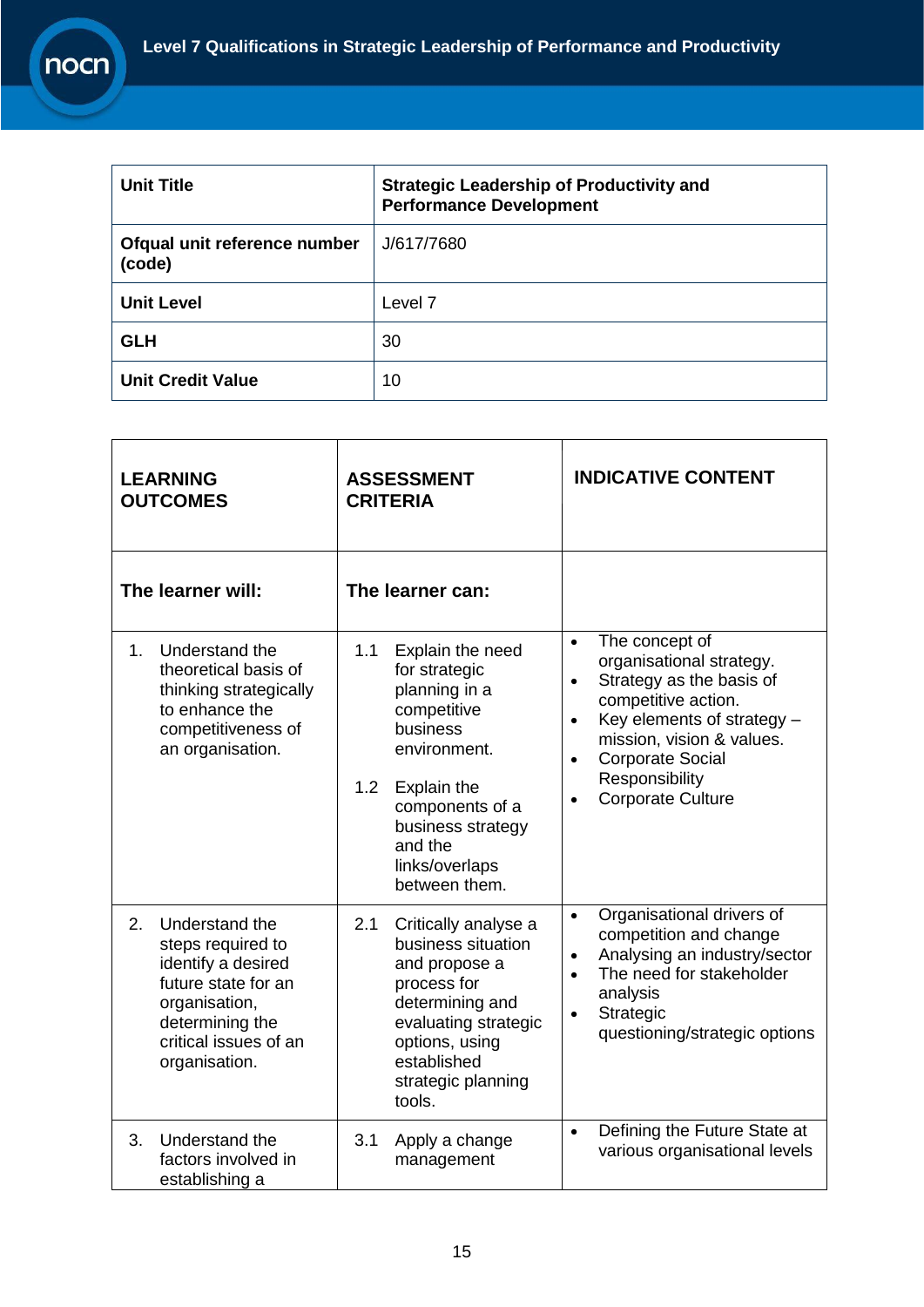| change management<br>programme.                                                                 | model to a given<br>situation.                                                                                                                                                                                                                      | Socio Technical Systems<br>$\bullet$<br>Theory<br>Change Management vs<br>$\bullet$<br><b>Operations Management vs</b><br><b>Project Management</b><br><b>Change Management</b><br>$\bullet$<br><b>Models</b> |
|-------------------------------------------------------------------------------------------------|-----------------------------------------------------------------------------------------------------------------------------------------------------------------------------------------------------------------------------------------------------|---------------------------------------------------------------------------------------------------------------------------------------------------------------------------------------------------------------|
| Be able to establish<br>4.<br>and maintain the<br>Changed State.                                | 4.1<br>For a given<br>situation,<br>synthesise a<br>change process<br>which recognises<br>the 'human factors'<br>inherent in change<br>activity and<br>includes<br>activities/steps to<br>minimise or<br>ameliorate<br>resistance to the<br>change. | <b>Management Systems</b><br>$\bullet$<br>Managing Resistance to<br>$\bullet$<br>Change<br>Establishing a supportive<br>$\bullet$<br>culture<br><b>Understanding Group</b><br>$\bullet$<br>Behaviour          |
| 5.<br>Understand the role<br>of Continuous<br>Improvement in<br><b>Business</b><br>Development. | 5.1<br>Explain the<br>relationship<br>between strategic<br>change and<br>continuous<br>improvement,<br>identifying the role<br>of each in business<br>development.                                                                                  | Continuous Improvement<br>$\bullet$<br>and Business Development                                                                                                                                               |
|                                                                                                 | 5.2<br>Explain ways in<br>which learning can<br>be facilitated and<br>encouraged to<br>develop individual<br>and group abilities<br>to contribute to<br>continuous<br>improvement<br>activity.                                                      |                                                                                                                                                                                                               |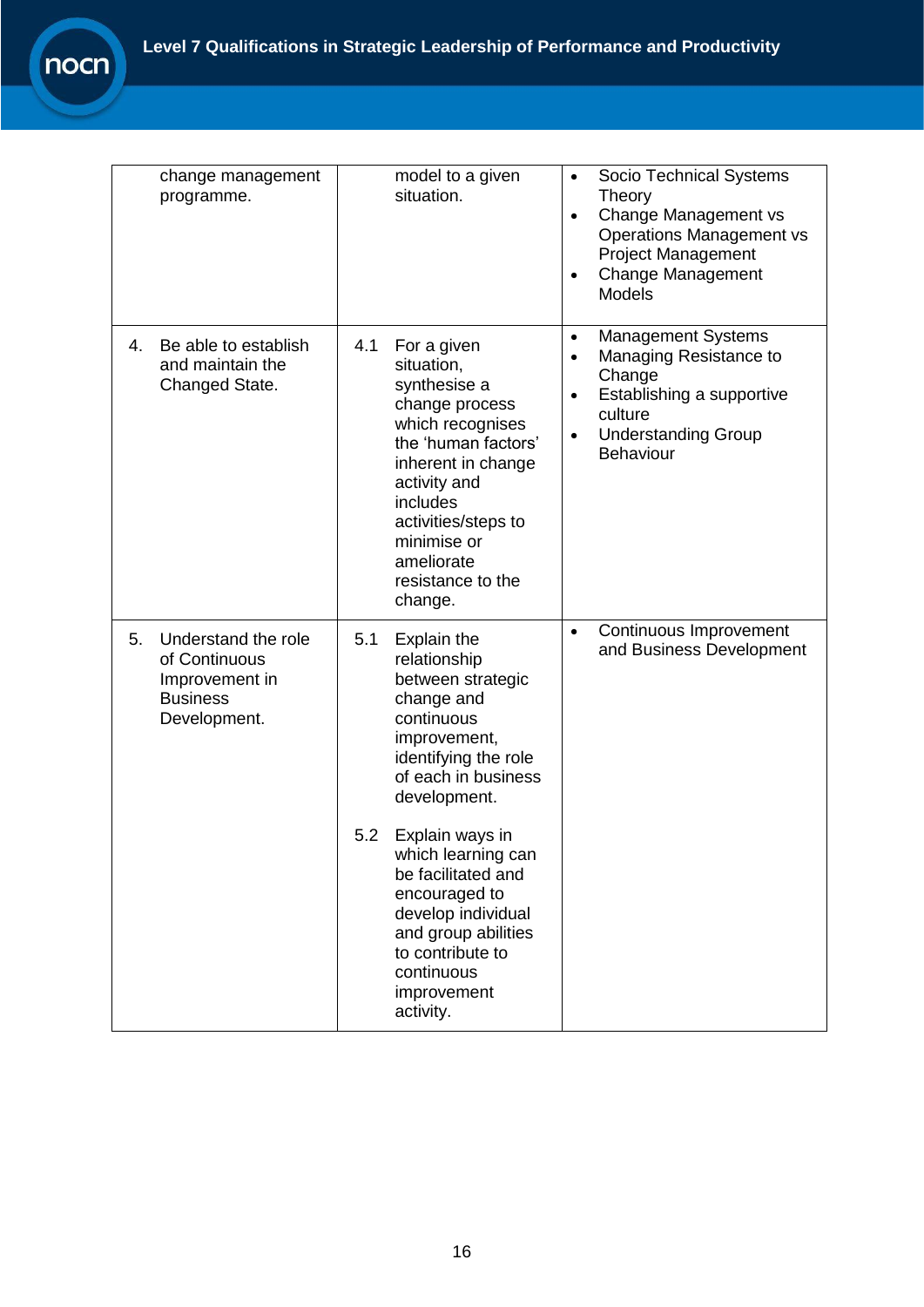r

| <b>Unit Title</b>                      | <b>Team-Led Productivity Improvement (The Kaizen</b><br>Approach) |
|----------------------------------------|-------------------------------------------------------------------|
| Ofqual unit reference number<br>(code) | L/617/7681                                                        |
| <b>Unit Level</b>                      | Level 7                                                           |
| <b>GLH</b>                             | 30                                                                |
| <b>Unit Credit Value</b>               | 10                                                                |

|                   | <b>LEARNING OUTCOMES</b>                                                             | <b>ASSESSMENT CRITERIA</b> |                                                                                                                                            | <b>INDICATIVE CONTENT</b>                                                                                                                                                                                                                                                                                                             |
|-------------------|--------------------------------------------------------------------------------------|----------------------------|--------------------------------------------------------------------------------------------------------------------------------------------|---------------------------------------------------------------------------------------------------------------------------------------------------------------------------------------------------------------------------------------------------------------------------------------------------------------------------------------|
| The learner will: |                                                                                      |                            | The learner can:                                                                                                                           |                                                                                                                                                                                                                                                                                                                                       |
| 1.                | Understand the role of<br>Kaizen productivity<br>improvement.                        | 1.1                        | <b>Explain the features</b><br>of Kaizen which<br>make it useful as a<br>device for engaging<br>a workforce in<br>improvement<br>activity. | Continuous Improvement<br>$\bullet$<br>for Productivity<br>Development<br>Introduction to Kaizen<br>$\bullet$<br>Alternative Improvement<br><b>Theories</b><br>Kaizen and Deming<br>$\bullet$<br>Methodology<br>The Application of Toyota<br>$\bullet$<br>Kata for Productivity<br>Developing Kaizen in the<br>$\bullet$<br>Workplace |
| 2.                | <b>Understand the Kaizen</b><br>process when identifying<br>and solving the problem. | 2.1                        | Identify symptoms<br>of the existence of<br>a problem or<br>opportunity for<br>performance<br>improvement.                                 | Identifying Problems and<br>$\bullet$<br>Opportunities for<br>Improvement<br>Kaizen Event Charter<br>$\bullet$<br>The Application of Data<br>$\bullet$                                                                                                                                                                                |
|                   |                                                                                      | 2.2                        | Construct a Kaizen<br>event chart.                                                                                                         |                                                                                                                                                                                                                                                                                                                                       |
|                   |                                                                                      | 2.3                        | Explain the<br>importance of<br>performance data<br>to the Kaizen<br>approach.                                                             |                                                                                                                                                                                                                                                                                                                                       |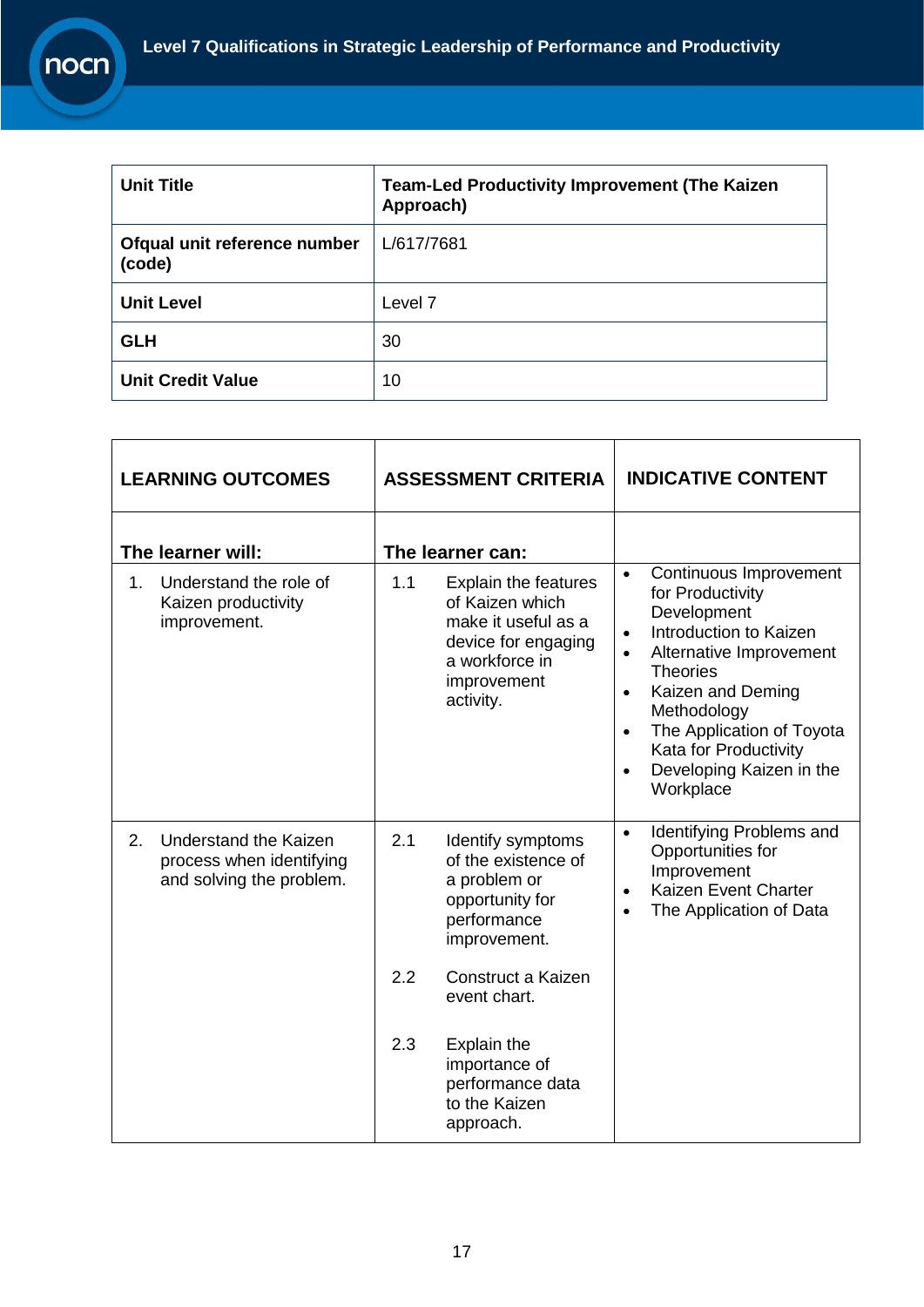| 3. | Be able to apply Kaizen<br>analysis techniques.                                                  | 3.1 | Develop a process<br>map.                                                                                                 | Analysis Techniques for<br>$\bullet$<br><b>Understanding a Business</b><br><b>Applying Lean Concepts</b><br>$\bullet$<br><b>Using Process Mapping</b><br>$\bullet$ |
|----|--------------------------------------------------------------------------------------------------|-----|---------------------------------------------------------------------------------------------------------------------------|--------------------------------------------------------------------------------------------------------------------------------------------------------------------|
|    |                                                                                                  | 3.2 | Define 'value' as<br>used in the lean<br>philosophy.                                                                      | <b>Evaluating and Selecting</b><br>$\bullet$<br>Solutions<br><b>Implementing Solutions</b><br>$\bullet$                                                            |
|    |                                                                                                  | 3.3 | Conduct a lean<br>analysis to<br>establish value-<br>adding and non-<br>value adding steps<br>within a process.           | Constructing a Monitoring<br>$\bullet$<br>Plan                                                                                                                     |
| 4. | Be able to evaluate<br>problem solutions and<br>process improvements.                            | 4.1 | Apply 'idea<br>generation' tools to<br>generate problem<br>solutions and<br>process<br>improvements.                      | <b>Alternative Approaches</b><br>$\bullet$<br>(TRIZ, etc)<br>Evaluating Ideas and<br>$\bullet$<br>Solutions                                                        |
|    |                                                                                                  | 4.2 | Construct a<br><b>Solution Selection</b><br>Matrix.                                                                       |                                                                                                                                                                    |
| 5. | Understand the<br>application of continuous<br>improvement philosophies<br>in successful change. | 5.1 | <b>Explain how</b><br>resistance to change<br>can be effectively<br>managed.                                              | Stakeholder Involvement<br>$\bullet$<br>for Team-Led<br><b>Productivity Development</b><br>Workplace Culture for<br>$\bullet$<br>Productivity                      |
|    |                                                                                                  | 5.2 | <b>Construct a Solution</b><br>Monitoring Plan.                                                                           | <b>Continuously Striving for</b><br>$\bullet$<br>Productivity                                                                                                      |
|    |                                                                                                  | 5.3 | Explain the<br>importance of<br>creating a culture of<br>innovation and<br>productivity for<br>continuous<br>improvement. |                                                                                                                                                                    |

### <span id="page-17-0"></span>**4.2 Optional Components**

| Unit Title | <b>Building a Creative and Innovative Organisation</b> |
|------------|--------------------------------------------------------|
|------------|--------------------------------------------------------|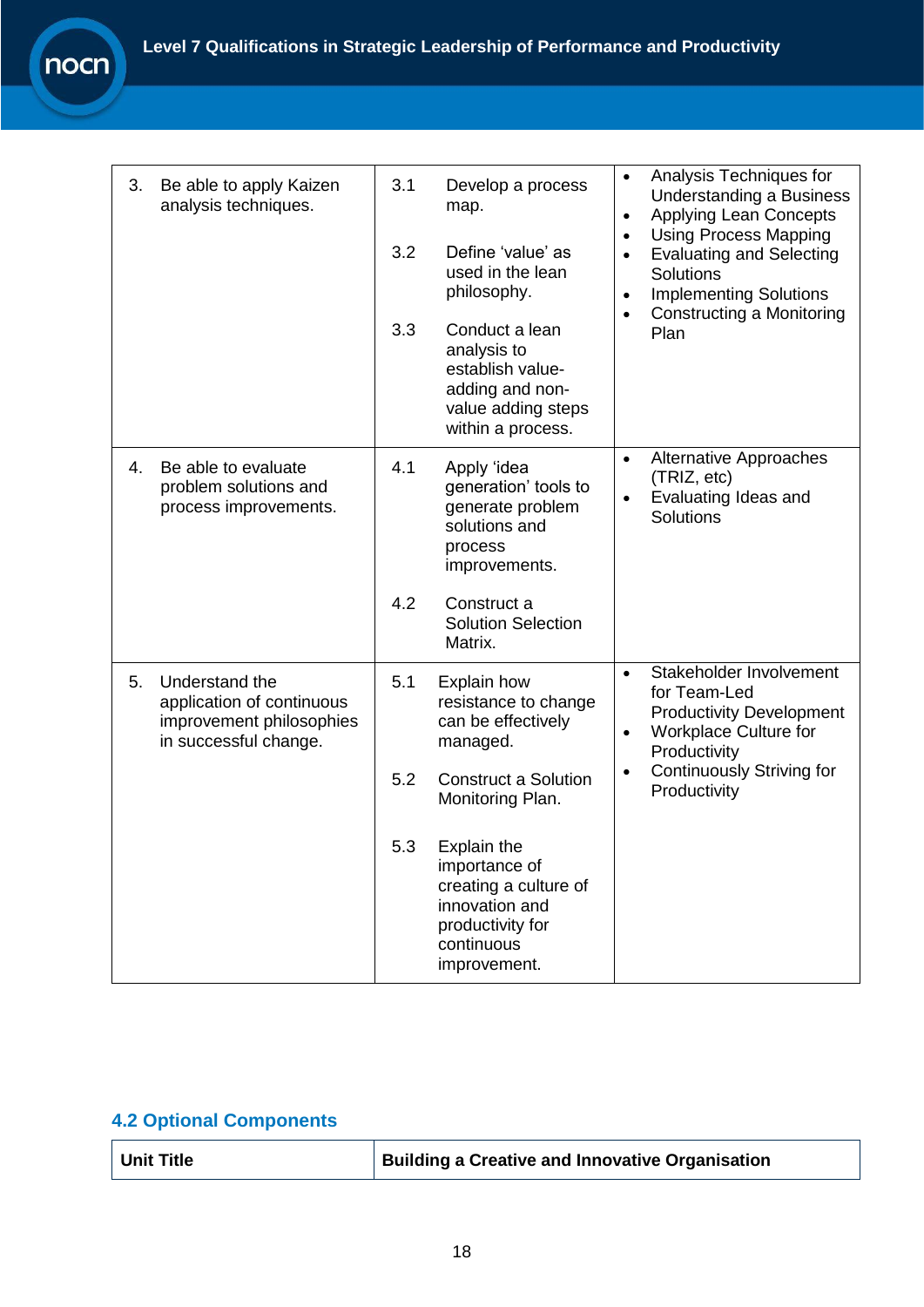

| Ofqual unit reference number<br>(code) | R/617/7682         |
|----------------------------------------|--------------------|
| <b>Unit Level</b>                      | Level <sub>7</sub> |
| <b>GLH</b>                             | 30                 |
| <b>Unit Credit Value</b>               | 10                 |

| <b>LEARNING OUTCOMES</b>                                                                                                                                                              | <b>ASSESSMENT CRITERIA</b>                                                                                                                                                 | <b>INDICATIVE CONTENT</b>                                                                                                                                                                                                                          |  |
|---------------------------------------------------------------------------------------------------------------------------------------------------------------------------------------|----------------------------------------------------------------------------------------------------------------------------------------------------------------------------|----------------------------------------------------------------------------------------------------------------------------------------------------------------------------------------------------------------------------------------------------|--|
| The learner will:                                                                                                                                                                     | The learner can:                                                                                                                                                           |                                                                                                                                                                                                                                                    |  |
| Be able to conceptualise<br>1.<br>the importance of<br>innovation and the range<br>of concepts and<br>associated terminology<br>that covers the<br>creativity-innovation<br>spectrum. | 1.1<br>Explain a range of<br>creative processes<br>within business<br>activities, and their<br>connection with<br>innovative products<br>and business<br>processes.<br>1.2 | Creativity & Innovation<br>$\bullet$<br>Ideation<br>$\bullet$<br>Design Thinking<br>$\bullet$<br><b>Disruptive Innovation</b><br>$\bullet$<br>Research & Development<br>$\bullet$<br>Collaborative, Open, &<br>$\bullet$<br>Distributed Innovation |  |
|                                                                                                                                                                                       | Explain the role of<br>innovation in business<br>development and<br>continuous<br>improvement,<br>differentiating<br>between radical and<br>incremental<br>innovation.     |                                                                                                                                                                                                                                                    |  |
| 2.<br>Be able to critically<br>evaluate the importance<br>of identifying, evaluating<br>and using the Voice of<br>Customer (VOC) to drive<br>product/service                          | 2.1<br>Evaluate the<br>necessity of exploring<br>and analysing<br>customer perceptions<br>of value.                                                                        | Meeting vs Creating a<br>$\bullet$<br>Need<br><b>Customer Perceptions of</b><br>$\bullet$<br>Value<br>Methods of Listening to the<br>$\bullet$<br>VOC                                                                                              |  |
| innovation.                                                                                                                                                                           | Critically compare<br>2.2<br>methods of exploring<br>and analysing<br>customer perceptions<br>of value.                                                                    |                                                                                                                                                                                                                                                    |  |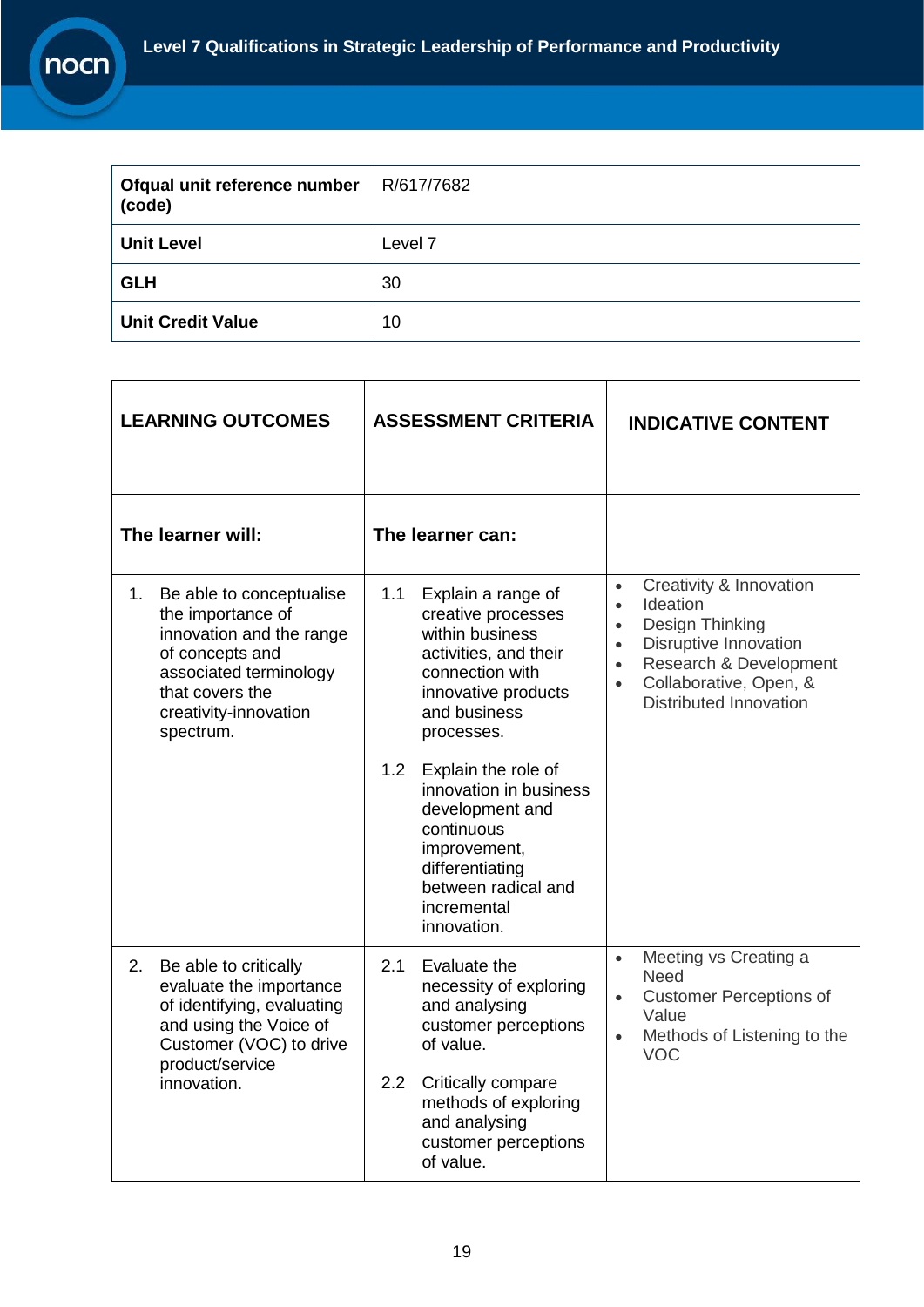| nocni |  |
|-------|--|

| 3.<br>Understand the<br>processes of, and<br>components of,<br>'innovation systems'<br>within business<br>organisations.             | 3.1<br>Synthesise a<br>structured process for<br>promoting and<br>facilitating innovation<br>in a business setting,<br>particularly in moving<br>from ideas to<br>changed products or<br>processes.<br>3.2<br>Explain the<br>components of an<br>innovation system<br>and any supporting<br>infrastructure. | The Generic Process of<br>$\bullet$<br>Creativity and Innovation<br>and its Relation to Change<br>Management<br>The Elements of an<br>$\bullet$<br><b>Innovation System</b><br>Idea Generation:<br>$\bullet$<br>Idea Screening<br>and<br>Evaluation<br>Development,<br>Design,<br>Prototyping<br>Implementation<br>$\bullet$ |
|--------------------------------------------------------------------------------------------------------------------------------------|-------------------------------------------------------------------------------------------------------------------------------------------------------------------------------------------------------------------------------------------------------------------------------------------------------------|------------------------------------------------------------------------------------------------------------------------------------------------------------------------------------------------------------------------------------------------------------------------------------------------------------------------------|
|                                                                                                                                      | 3.3<br>Apply a number of<br>creative thinking tools<br>or techniques to<br>initiate ideas for new<br>products and services<br>or to provide potential<br>answers to identified<br>problems.                                                                                                                 |                                                                                                                                                                                                                                                                                                                              |
| 4.<br>Be able to critically<br>evaluate theories<br>relating to leadership<br>styles and organisational<br>culture.                  | 4.1<br>Differentiate between<br>styles of leadership<br>identifying those<br>mostly likely to be<br>supportive of creative<br>activity.                                                                                                                                                                     | Leadership Styles<br>$\bullet$<br>Creating a Culture of<br>$\bullet$<br>Innovation<br>Innovation via Engagement<br>$\bullet$<br>and Exploration                                                                                                                                                                              |
|                                                                                                                                      | 4.2<br>Evaluate the impact<br>on creativity and<br>'intrapreneurship' of:                                                                                                                                                                                                                                   |                                                                                                                                                                                                                                                                                                                              |
|                                                                                                                                      | (1) organisation<br>values and culture;<br>(2) employee<br>engagement and<br>motivation.                                                                                                                                                                                                                    |                                                                                                                                                                                                                                                                                                                              |
| 5.<br>Understand the role an<br>innovation policy and<br>strategy at a national<br>level and an<br>organisational level can<br>have. | 5.1<br>Critically analyse a<br>number of<br>approaches to<br>innovation that might<br>form the basis of an<br>organisational<br>strategy for<br>innovation.                                                                                                                                                 | Approaches and Systems<br>$\bullet$<br>of Innovation - Design<br>Thinking, TRIZ, etc.<br>Mission, Vision, Values<br>$\bullet$<br><b>Organizational Strategy</b><br>$\bullet$<br>and Sub-Strategies                                                                                                                           |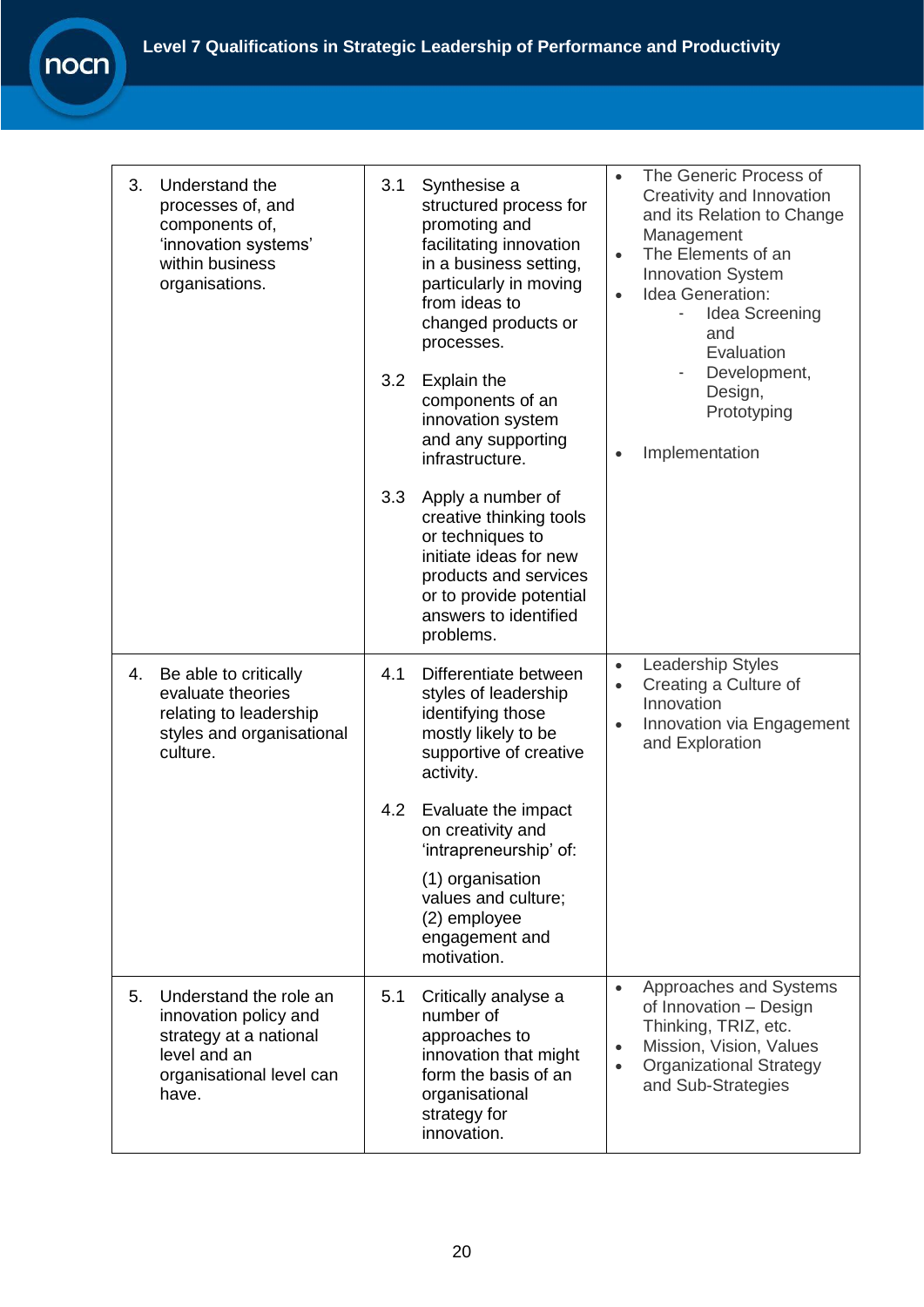$\mathbf{r}$ 

|    |                                                                                                                                              | 5.2 | Contextualise a<br>potential innovation<br>strategy within an<br>overarching<br>organisational<br>mission and strategic<br>plan.                  |                                                               |                                                                                                                                                                                                                                                    |
|----|----------------------------------------------------------------------------------------------------------------------------------------------|-----|---------------------------------------------------------------------------------------------------------------------------------------------------|---------------------------------------------------------------|----------------------------------------------------------------------------------------------------------------------------------------------------------------------------------------------------------------------------------------------------|
| 6. | Be able to critically<br>evaluate approaches to<br>acquiring and managing<br>creative talent to<br>maximise the potential<br>for innovation. | 6.1 | Critically compare<br>approaches to 'talent<br>acquisition and<br>management' that<br>increase the potential<br>for creativity and<br>innovation. | $\bullet$<br>$\bullet$<br>$\bullet$<br>$\bullet$<br>$\bullet$ | The Role of Collaboration<br>in Innovation – across<br>functions and across levels<br>Tapping the talent pipeline<br>to build a talented and<br>motivated team<br>Learning from failure<br>The leader as a facilitator<br><b>Removing barriers</b> |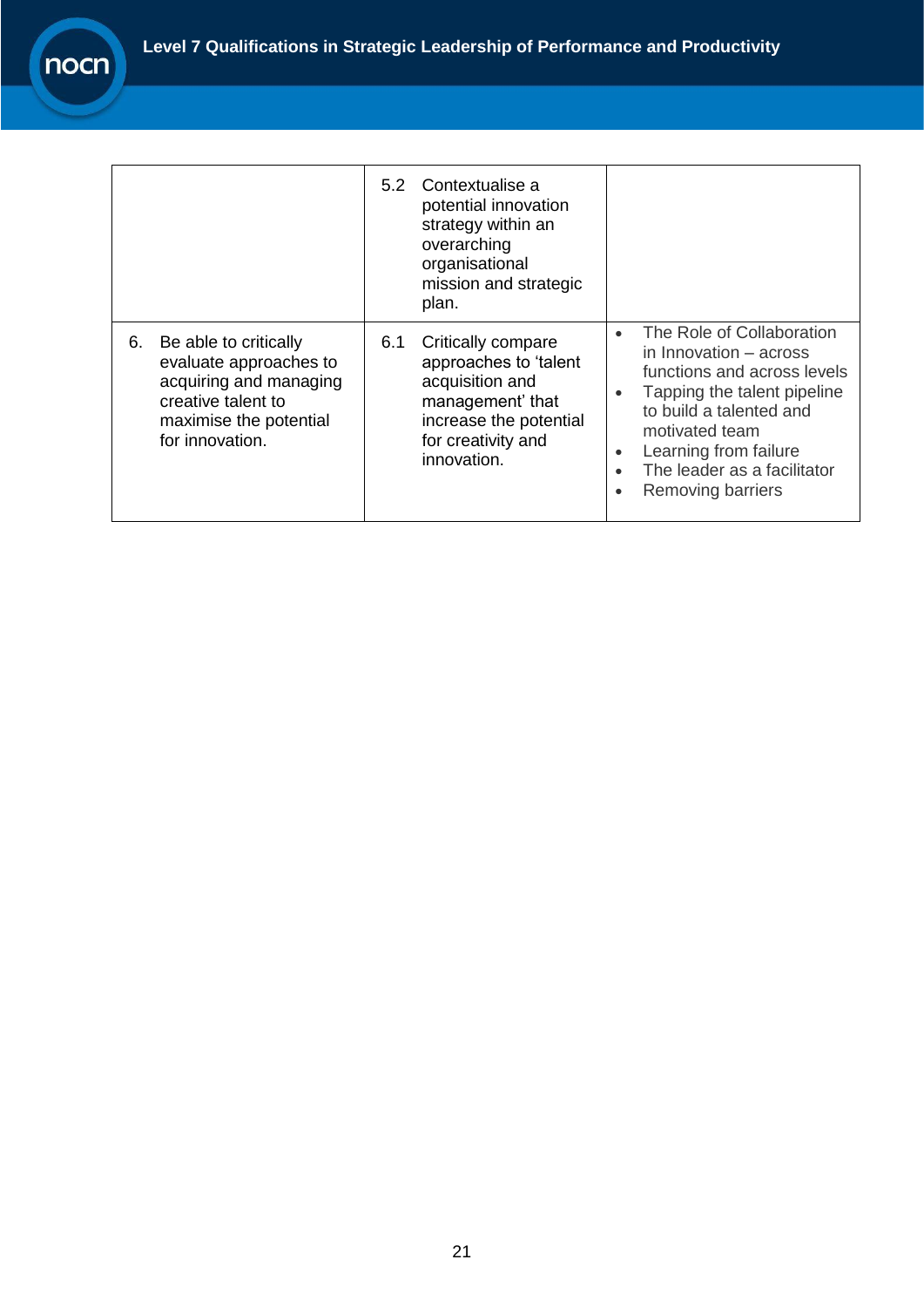| <b>Unit Title</b>                      | Innovations in Skills Development and Talent<br><b>Management (The Toyota Kata Method)</b> |
|----------------------------------------|--------------------------------------------------------------------------------------------|
| Ofqual unit reference number<br>(code) | L/617/7759                                                                                 |
| <b>Unit Level</b>                      | Level 7                                                                                    |
| <b>GLH</b>                             | 30                                                                                         |
| <b>Unit Credit Value</b>               | 10                                                                                         |

|    | <b>LEARNING OUTCOMES</b>                                                                                                                                                                  |            | <b>ASSESSMENT CRITERIA</b>                                                                                                                                                      | <b>INDICATIVE CONTENT</b>                                                                                                                                                                                                                                                                                                                                                                                                                                                                      |
|----|-------------------------------------------------------------------------------------------------------------------------------------------------------------------------------------------|------------|---------------------------------------------------------------------------------------------------------------------------------------------------------------------------------|------------------------------------------------------------------------------------------------------------------------------------------------------------------------------------------------------------------------------------------------------------------------------------------------------------------------------------------------------------------------------------------------------------------------------------------------------------------------------------------------|
|    | The learner will:                                                                                                                                                                         |            | The learner can:                                                                                                                                                                |                                                                                                                                                                                                                                                                                                                                                                                                                                                                                                |
| 1. | Understand the factors<br>that affect the<br>competitiveness of an<br>organisation within a<br>specific industry sector,<br>especially the innovation<br>capacity of the<br>organisation. | 1.1<br>1.2 | Explain the need for<br>strategic planning in a<br>competitive business<br>environment.<br>Use a suitable model<br>to assess the<br>competitive position<br>of an organisation. | The Need for Strategic<br>$\bullet$<br>Thinking<br><b>Forces Driving Industry</b><br>$\bullet$<br>Competition and<br>Innovation<br><b>Porter's Five Competitive</b><br>$\bullet$<br>Forces<br><b>Industry Analysis for</b><br>$\bullet$<br>Innovation<br>Evaluating an<br>$\bullet$<br>Organisation's Innovative<br>Position<br>Determining the Critical<br>$\bullet$<br>Issues in an Organisation<br>Hall's Competitive Model<br>$\bullet$<br>Skills, Skills Gaps, &<br>$\bullet$<br>Analysis |
| 2. | Understand the role of<br>continuous improvement<br>approaches in developing<br>organisational<br>performance.                                                                            | 2.1        | Demonstrate an<br>understanding of the<br>importance of<br>continuous<br>improvement for<br>business and<br>performance<br>development.                                         | The Importance of<br>$\bullet$<br>Continuous Improvement<br>The Toyota Production<br>$\bullet$<br>System<br><b>Kata Principles</b><br>$\bullet$<br>Improvement and<br>$\bullet$<br>Coaching Kata (including<br>assessing the current<br>performance of an<br>organisation and driving                                                                                                                                                                                                          |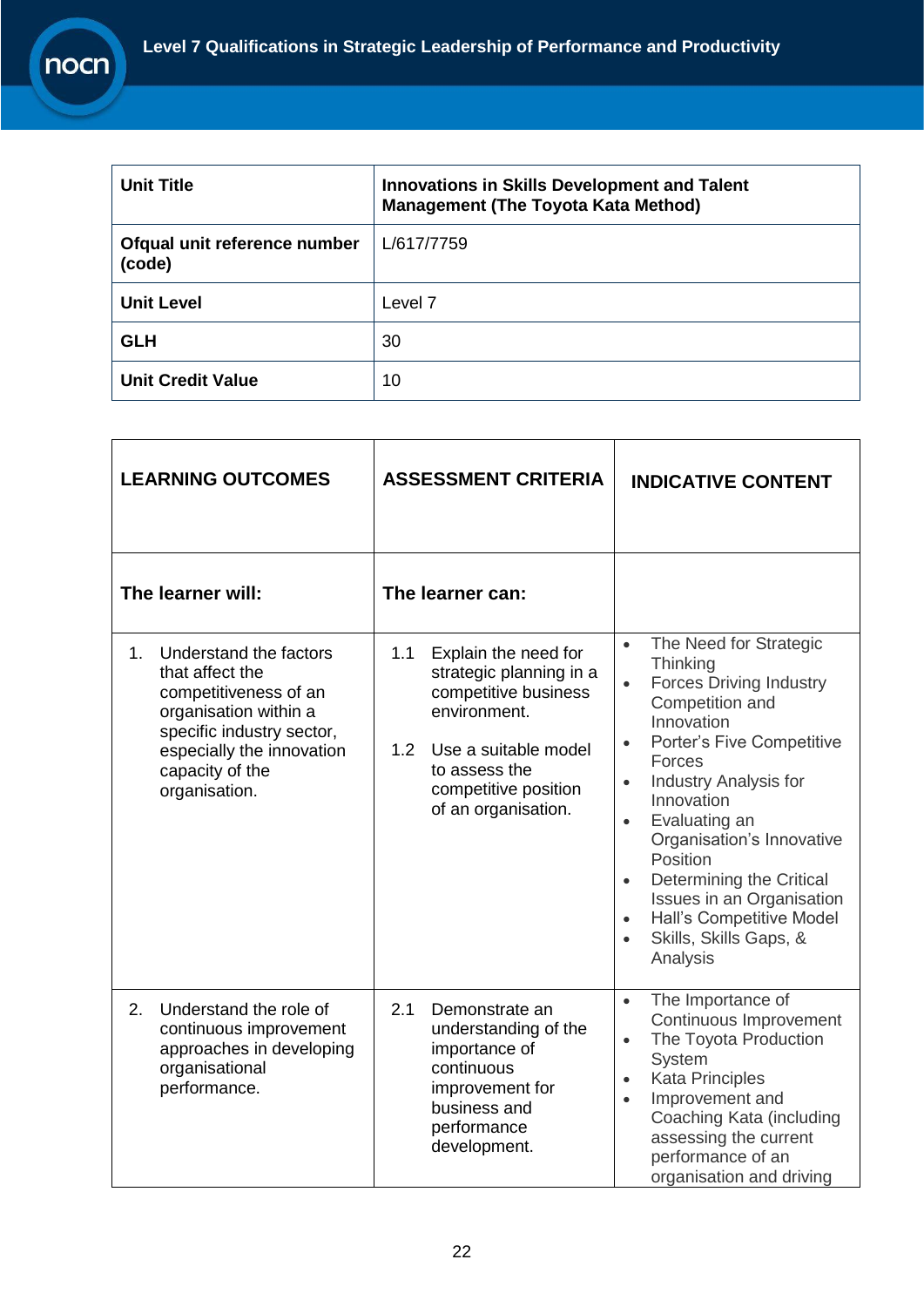|                                                                                                                                                                                                                                              | Explain the principles<br>2.2 <sub>2</sub><br>and components of<br>Toyota Kata as a<br>means of facilitating<br>continuous<br>improvement.                                                                                                        | activity to secure<br>performance<br>improvement)                                                                                                                                                                                                                                                                                                                                        |
|----------------------------------------------------------------------------------------------------------------------------------------------------------------------------------------------------------------------------------------------|---------------------------------------------------------------------------------------------------------------------------------------------------------------------------------------------------------------------------------------------------|------------------------------------------------------------------------------------------------------------------------------------------------------------------------------------------------------------------------------------------------------------------------------------------------------------------------------------------------------------------------------------------|
| 3.<br>Understand the steps<br>required to move an<br>organisation or a process<br>towards its desired future<br>state, via the application<br>of the Plan Do Check Act<br>(PDCA) model and<br>process metrics.                               | 3.1<br>Undertake a process<br>analysis to assess<br>the current condition<br>of the organisation<br>described.<br>3.2<br>Explain the<br>application of the<br>PDCA cycle and<br>process metrics to a<br>problem or<br>improvement<br>opportunity. | <b>Process Analysis</b><br>$\bullet$<br>Process Variation &<br>$\bullet$<br><b>Control Charts</b><br>The Creative-Problem<br>$\bullet$<br><b>Solving Process</b><br>Improvement Kata: PDCA<br>$\bullet$<br>Model<br>Motivating Individuals and<br>$\bullet$<br><b>Teams</b><br>Process Metrics in the<br>$\bullet$<br><b>PDCA Cycle</b>                                                  |
| Understand the role of<br>4.<br>Coaching Kata in skills<br>development as part of<br>talent management and<br>culture change,<br>underpinning an<br>organisation-wide<br>approach to continuous<br>improvement.                              | 4.1<br>Critically analyse the<br>relationship of talent<br>management and<br>culture change in<br>developing<br>Improvement Kata<br>behaviour.                                                                                                    | Coaching Kata<br>$\bullet$<br>Coach/Learner<br>$\bullet$<br>Relationship<br><b>Effective Communication</b><br>$\bullet$<br><b>Techniques</b><br><b>Applying Talent</b><br>$\bullet$<br>Management<br>Developing a Culture of<br>$\bullet$<br>Innovation, Improvement,<br>and Experimentation<br>Understanding how<br>$\bullet$<br>People Think to Guide<br>Development                   |
| 5.<br>Be able to synthesise<br>knowledge of various<br>organisational<br>improvement concepts<br>and approaches to inform<br>future practice in<br>continuously striving for<br>innovation, productivity,<br>and performance<br>improvement. | 5.1<br>Synthesise an<br>approach to<br>continuous<br>improvement,<br>informed by principles<br>and practices, to<br>ensure an<br>organisational<br>continuous<br>improvement<br>strategy.                                                         | The Psychology of Skills<br>$\bullet$<br>Development<br><b>Changing Organisational</b><br>$\bullet$<br>Culture<br>Developing Improvement<br>$\bullet$<br>Kata Behaviour<br><b>Understanding Group</b><br>$\bullet$<br><b>Behaviour</b><br><b>Training via Coaching</b><br>$\bullet$<br>Kata<br>Training for Innovation,<br>$\bullet$<br>Skills Development, and<br>Relationship-building |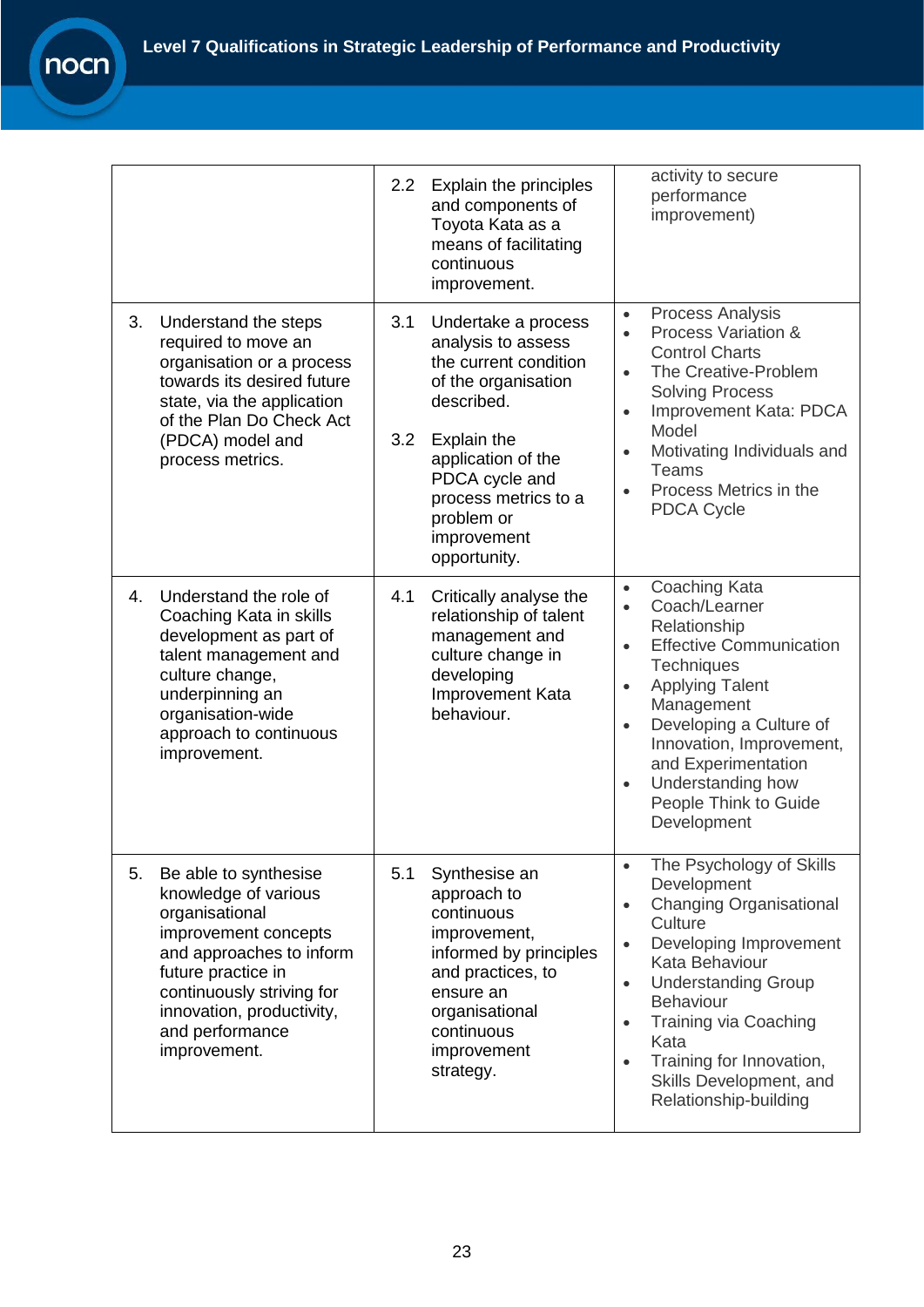| <b>Unit Title</b>                      | <b>Corporate Social Responsibility as a Key Strategic Issue</b> |
|----------------------------------------|-----------------------------------------------------------------|
| Ofqual unit reference number<br>(code) | D/617/7684                                                      |
| <b>Unit Level</b>                      | Level 7                                                         |
| <b>GLH</b>                             | 18                                                              |
| <b>Unit Credit Value</b>               | 6                                                               |

| <b>LEARNING OUTCOMES</b> |                                                                                                                                                       | <b>ASSESSMENT CRITERIA</b> |                                                                                                                                | <b>INDICATIVE CONTENT</b>                                                                                                                                                                                                                                                                            |
|--------------------------|-------------------------------------------------------------------------------------------------------------------------------------------------------|----------------------------|--------------------------------------------------------------------------------------------------------------------------------|------------------------------------------------------------------------------------------------------------------------------------------------------------------------------------------------------------------------------------------------------------------------------------------------------|
| The learner will:        |                                                                                                                                                       |                            | The learner can:                                                                                                               |                                                                                                                                                                                                                                                                                                      |
| 1.                       | Understand the<br>importance of<br><b>Corporate Social</b><br>Responsibility (CSR)<br>in improving<br>performance and<br>industry<br>competitiveness. | 1.1                        | Describe the<br>importance of CSR,<br>both in business and<br>for globalisation.                                               | The importance of CSR<br>$\bullet$<br>Strategic thinking<br>$\bullet$<br>Forces driving industry and<br>$\bullet$<br>development<br><b>Key CSR issues</b><br>$\bullet$<br>CSR in the developing world<br>$\bullet$<br>Competing globally<br>$\bullet$<br><b>Globalisation &amp; CSR</b><br>$\bullet$ |
| 2.                       | Understand the<br>"outside" forces<br>involved in CSR.                                                                                                | 2.1                        | Explain the role of<br>suppliers in<br>effectively<br>implementing CSR<br>initiatives.                                         | Compliance and beyond<br>$\bullet$<br>CSR in global supply chains<br>$\bullet$<br>Corporate social governance<br>$\bullet$<br>and CSR<br>CSR and corporate social<br>$\bullet$<br>performance                                                                                                        |
|                          |                                                                                                                                                       | 2.2                        | Analyse the necessity<br>of regulatory<br>compliance in CSR<br>initiatives.                                                    |                                                                                                                                                                                                                                                                                                      |
| 3.                       | Understand the role<br>CSR can have in<br>creating sustainability.                                                                                    | 3.1                        | Evaluate the role of<br>concepts such as<br>SEE productivity and<br>the Triple Bottom<br>Line in supporting a<br>CSR strategy. | Social Economic and<br>$\bullet$<br>Environmental (SEE)<br>productivity<br>Elkington's Triple Bottom Line<br>$\bullet$<br><b>CSR</b> policies<br>$\bullet$                                                                                                                                           |
|                          |                                                                                                                                                       | 3.2                        | Explain the principles<br>that should underpin                                                                                 |                                                                                                                                                                                                                                                                                                      |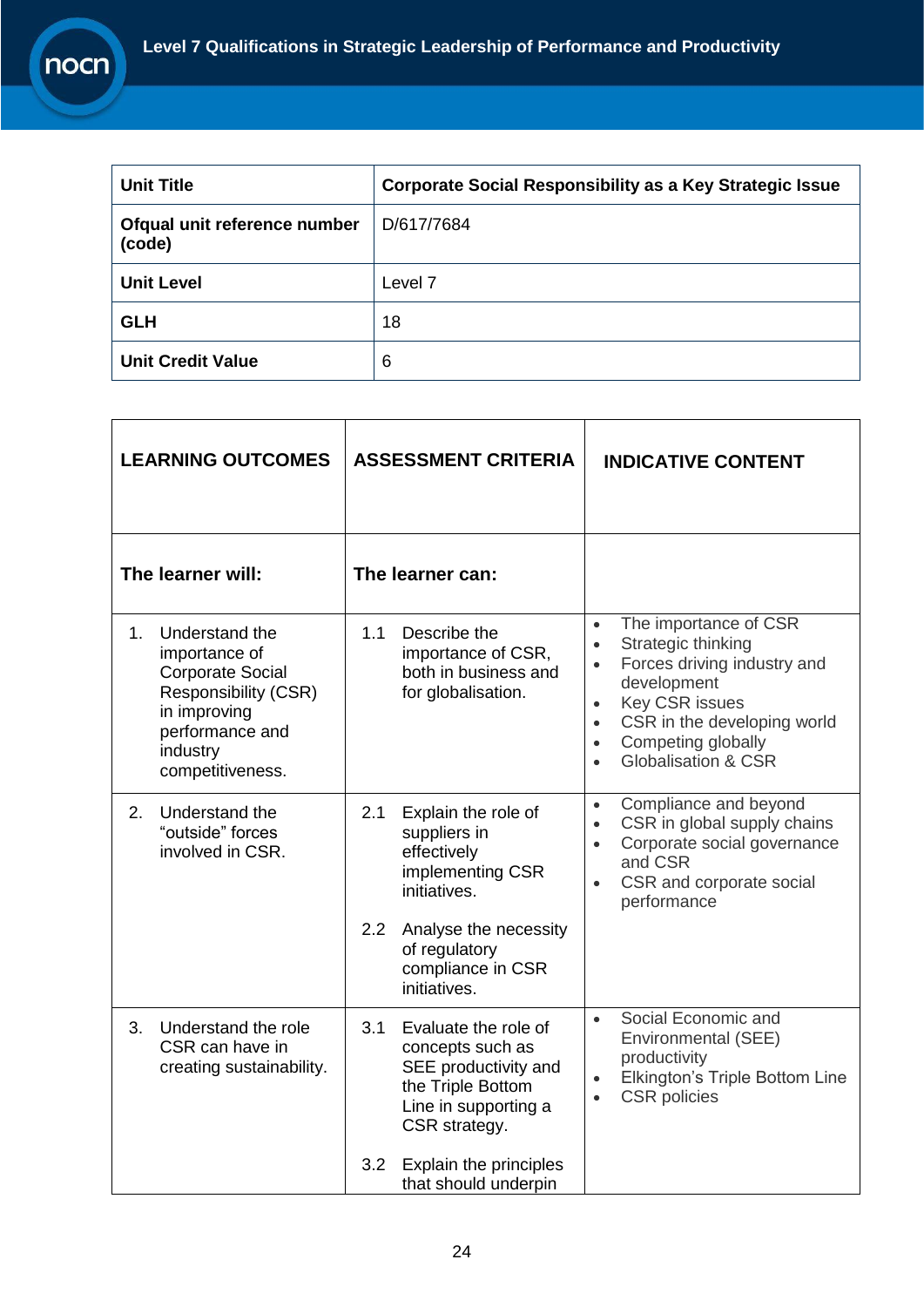|    |                                                        |     | the governance of<br>CSR activities.                                                                                             |                                                  |                                                                                                                               |
|----|--------------------------------------------------------|-----|----------------------------------------------------------------------------------------------------------------------------------|--------------------------------------------------|-------------------------------------------------------------------------------------------------------------------------------|
| 4. | Be able to assess the<br>impact of CSR<br>initiatives. | 4.1 | Explain the role Key<br>Performance<br>Indicators can play in<br>a CSR strategy.                                                 | $\bullet$<br>$\bullet$<br>$\bullet$<br>$\bullet$ | Social responsibility KPIs<br>Social impact assessment<br>Developing a CSR results<br>chain<br><b>DCED's Universal Impact</b> |
|    |                                                        | 4.2 | Analyse the<br>importance of social<br>impact assessment<br>when implementing a<br><b>CSR</b> initiative.                        |                                                  | Indicators                                                                                                                    |
|    |                                                        | 4.3 | Critically evaluate a<br>development<br>programme using<br>Donor Committee for<br>Enterprise<br>Development (DCED)<br>Standards. |                                                  |                                                                                                                               |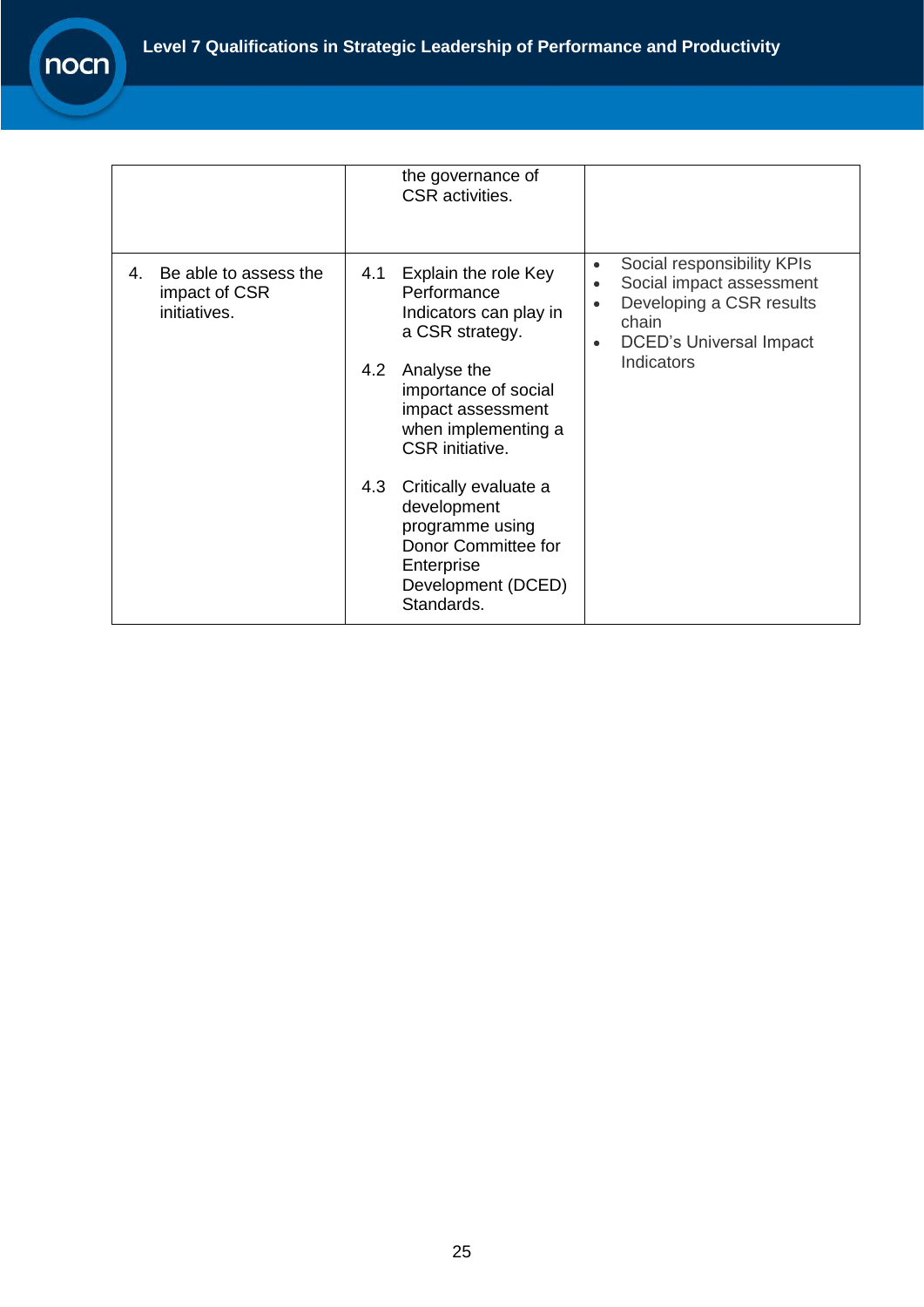| <b>Unit Title</b>                      | Global Leadership Challenges - Managing Risks and<br><b>Responsibilities</b> |
|----------------------------------------|------------------------------------------------------------------------------|
| Ofqual unit reference number<br>(code) | H/617/7685                                                                   |
| <b>Unit Level</b>                      | Level 7                                                                      |
| <b>GLH</b>                             | 24                                                                           |
| <b>Unit Credit Value</b>               | 8                                                                            |

| <b>LEARNING OUTCOMES</b><br><b>ASSESSMENT</b><br><b>CRITERIA</b> |                                                                                                  |                                           |                                                                                                | <b>INDICATIVE CONTENT</b>                                                                           |                                                                                                                                                                                |
|------------------------------------------------------------------|--------------------------------------------------------------------------------------------------|-------------------------------------------|------------------------------------------------------------------------------------------------|-----------------------------------------------------------------------------------------------------|--------------------------------------------------------------------------------------------------------------------------------------------------------------------------------|
|                                                                  | The learner will:                                                                                |                                           | The learner can:                                                                               |                                                                                                     |                                                                                                                                                                                |
| $1 -$                                                            | Understand the<br>different types of<br>risks an organisation<br>could potentially<br>encounter. | 1.1                                       | Describe the<br>importance of<br>managing risk<br>within an<br>organisation.                   | $\bullet$<br>$\bullet$<br>$\bullet$<br>$\bullet$<br>$\bullet$                                       | World Economic Forum's global<br>risks and trends<br><b>Economical risks</b><br><b>International Monetary Fund</b><br>Currency and trade markets<br><b>Environmental risks</b> |
|                                                                  |                                                                                                  | 1.2                                       | Describe the risks<br>an organisation<br>could potentially<br>encounter.                       | $\bullet$<br>$\bullet$                                                                              | Paris Agreement<br>Climate models                                                                                                                                              |
| $2_{-}$                                                          | Understand risk<br>evaluation and<br>mitigation.                                                 | 2.1                                       | Conduct a risk<br>register and<br>describe which risks<br>need to be more<br>urgently managed. | $\bullet$<br>$\bullet$                                                                              | A register for risk management<br>Increasing Ideality to reduce risk<br>The Ideal Outcome for managing<br>risk                                                                 |
|                                                                  |                                                                                                  | 2.2                                       | Describe the Ideal<br>Outcome.                                                                 |                                                                                                     |                                                                                                                                                                                |
| 3.                                                               | Understand the<br>importance of the<br>value chain in                                            | 3.1                                       | Analyse a value<br>chain.                                                                      | $\bullet$<br>$\bullet$<br>$\bullet$                                                                 | Value chain<br>Value chain analysis<br>Trimming for risk management                                                                                                            |
|                                                                  | managing risk.<br>3.2<br>Describe the<br>methods.                                                | application of value<br>chain development | $\bullet$                                                                                      | and low-cost solutions<br>Value chain development via pro-<br>poor initiatives<br>Value chain risks |                                                                                                                                                                                |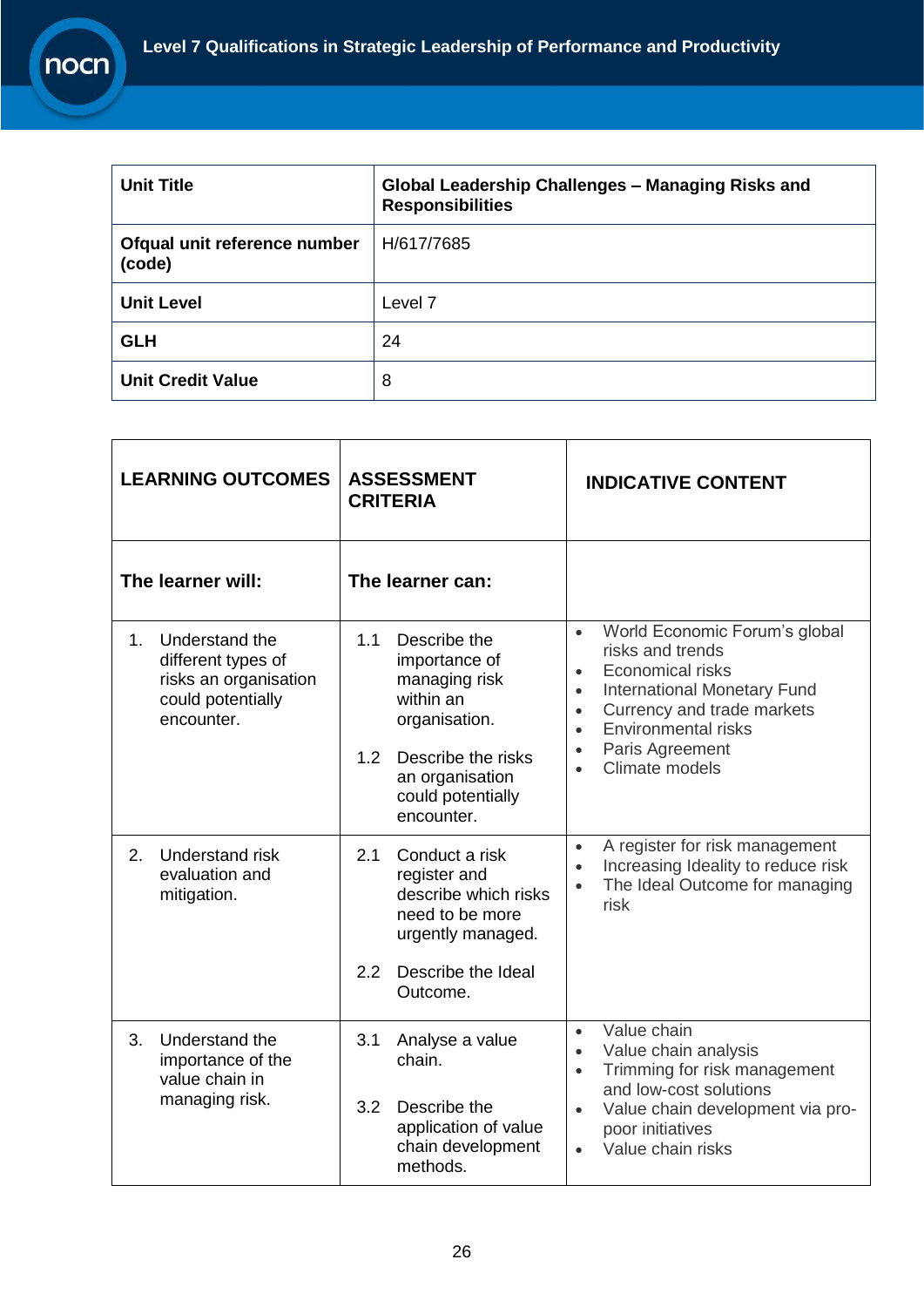

| Understand the<br>function of risk<br>mitigation for<br>continuous<br>improvement. | Critically evaluate<br>4.1<br>the risk mitigation<br>methods to ensure<br>such risks are<br>proactively<br>managed and<br>minimised. | The importance of leadership in a<br>$\bullet$<br>global business<br>Risk management |
|------------------------------------------------------------------------------------|--------------------------------------------------------------------------------------------------------------------------------------|--------------------------------------------------------------------------------------|
|------------------------------------------------------------------------------------|--------------------------------------------------------------------------------------------------------------------------------------|--------------------------------------------------------------------------------------|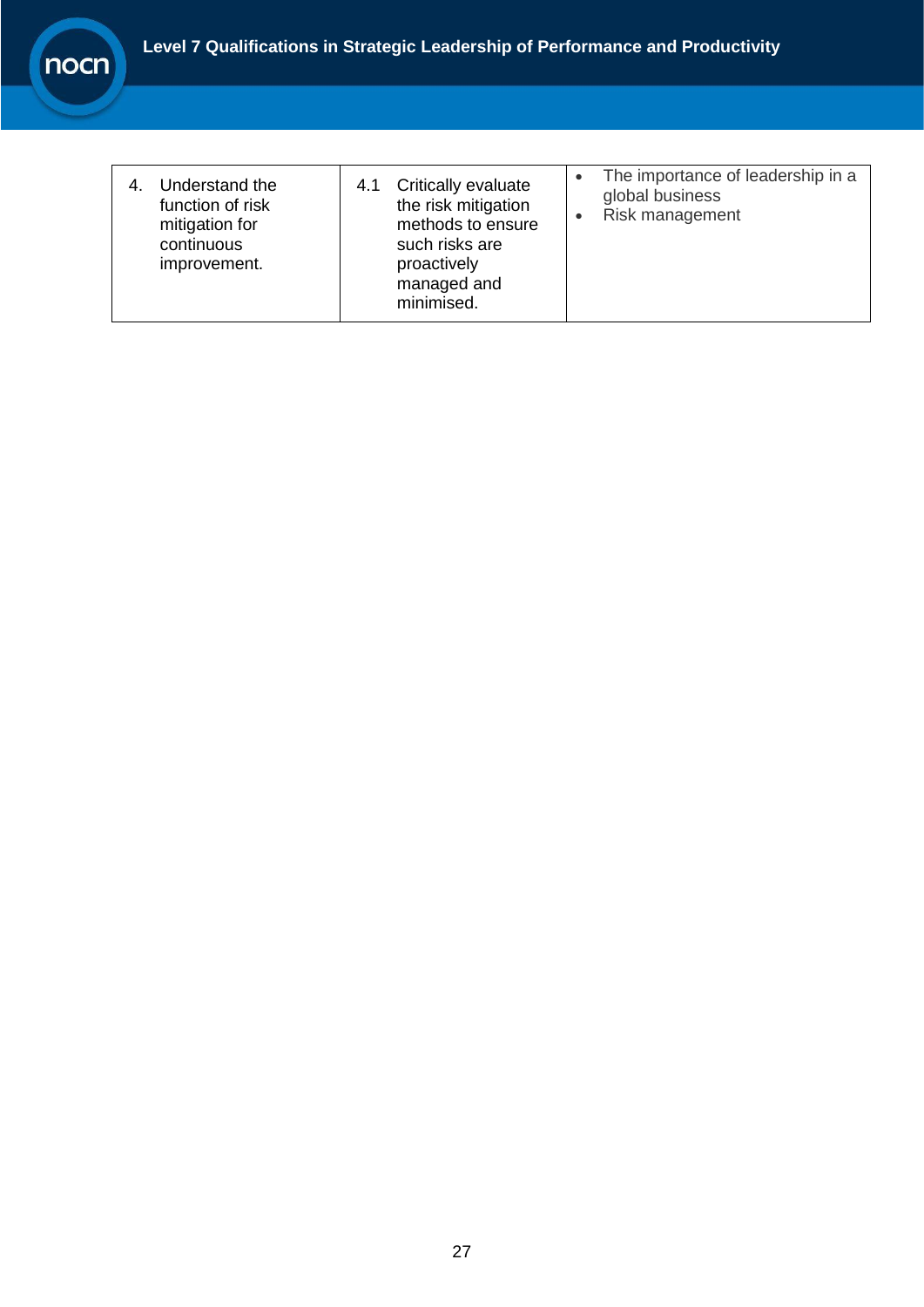| <b>Unit Title</b>                      | <b>Communication and Relationship-Building</b> |
|----------------------------------------|------------------------------------------------|
| Ofqual unit reference number<br>(code) | K/617/7686                                     |
| <b>Unit Level</b>                      | Level 7                                        |
| <b>GLH</b>                             | 18                                             |
| <b>Unit Credit Value</b>               | 6                                              |

| <b>LEARNING OUTCOMES</b>                                                                                      | <b>ASSESSMENT CRITERIA</b>                                                                                                                                                                                    | <b>INDICATIVE CONTENT</b>                                                                                                                                                                                                                                                                                      |
|---------------------------------------------------------------------------------------------------------------|---------------------------------------------------------------------------------------------------------------------------------------------------------------------------------------------------------------|----------------------------------------------------------------------------------------------------------------------------------------------------------------------------------------------------------------------------------------------------------------------------------------------------------------|
| The learner will:                                                                                             | The learner can:                                                                                                                                                                                              |                                                                                                                                                                                                                                                                                                                |
| Understand<br>$1_{-}$<br>techniques for<br>effectively<br>communicating with<br>customers.                    | 1.1<br>Critically evaluate<br>different methods of<br>branding and<br>marketing.<br>1.2<br>Critically evaluate<br>different approaches<br>to managing customer<br>conflict.                                   | Branding and marketing<br>$\bullet$<br>The power of Social Media<br>$\bullet$<br><b>Marketing Communications</b><br>$\bullet$<br><b>Strategy</b><br><b>Voice of Customer</b><br>$\bullet$<br>Managing customer conflict<br>$\bullet$<br>effectively<br><b>Customer Relationship</b><br>$\bullet$<br>Management |
| 2.<br>Understand<br>techniques for<br>establishing and<br>maintaining positive<br>workplace<br>relationships. | 2.1<br>Critically evaluate<br>different approaches<br>to establishing and<br>maintaining a positive<br>workplace.<br>2.2<br>Critically evaluate<br>different approaches<br>to managing<br>workplace conflict. | Managing workplace<br>$\bullet$<br>conflict<br>Grievance<br>$\bullet$<br>Using visual management<br>$\bullet$<br>to align with organisational<br>culture                                                                                                                                                       |
| 3.<br>Be able to engage with<br>different methods of<br>communication.                                        | 3.1<br>Describe the<br>importance of<br>effective<br>communication.                                                                                                                                           | The importance of effective<br>$\bullet$<br>communication<br>Visual methods of<br>$\bullet$<br>communication<br><b>Barcoding systems</b><br>$\bullet$                                                                                                                                                          |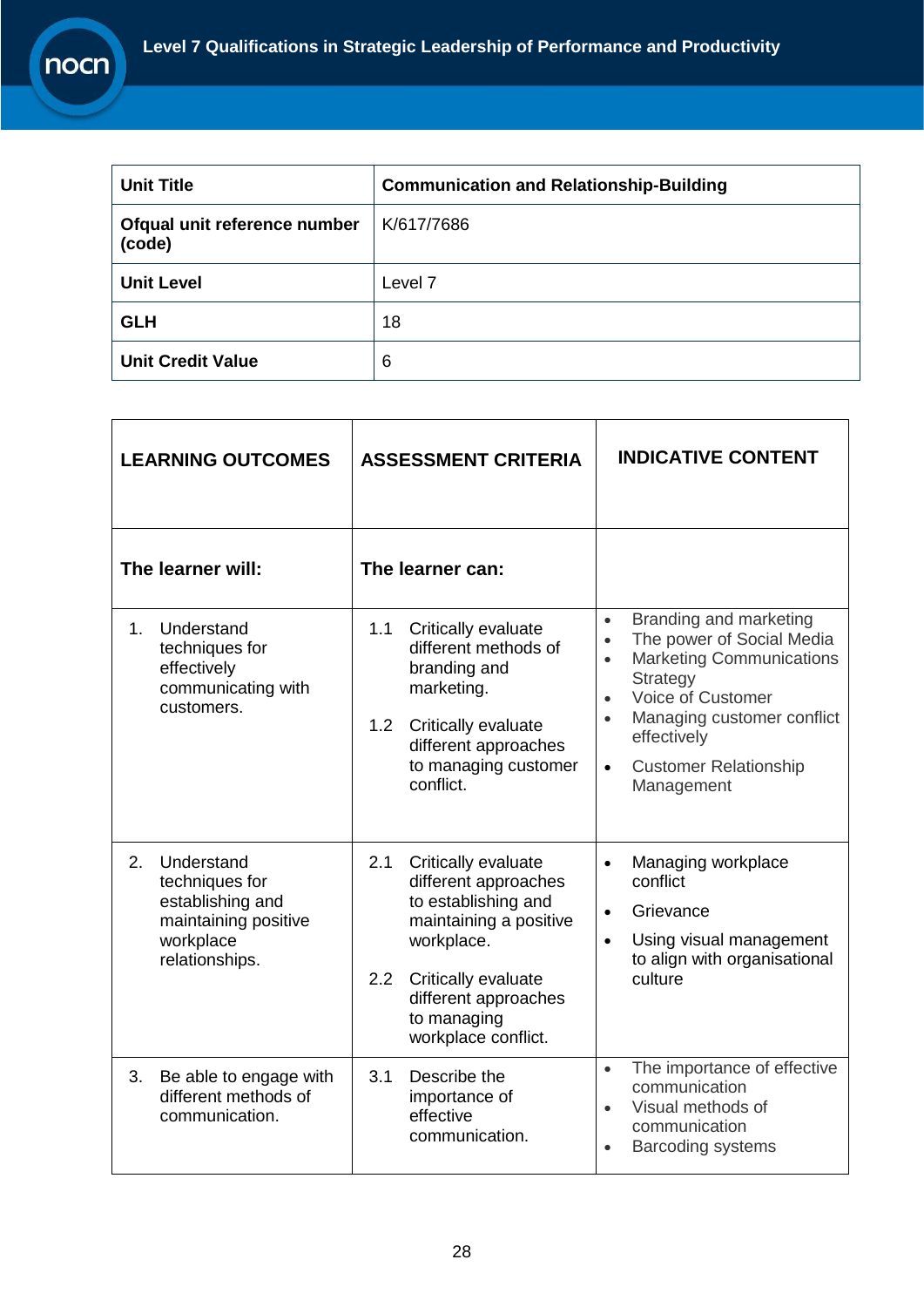|  | 3.2 Critically evaluate<br>different methods of<br>communication.<br>3.3 Create a technology-<br>based communication<br>strategy. | Radio Frequency<br>Identification<br>Artificial intelligence<br><b>Interactive Voice Response</b><br>technology<br><b>Conversational AI</b><br>machines |
|--|-----------------------------------------------------------------------------------------------------------------------------------|---------------------------------------------------------------------------------------------------------------------------------------------------------|
|  |                                                                                                                                   | Smartphones and tablets in<br>the workplace                                                                                                             |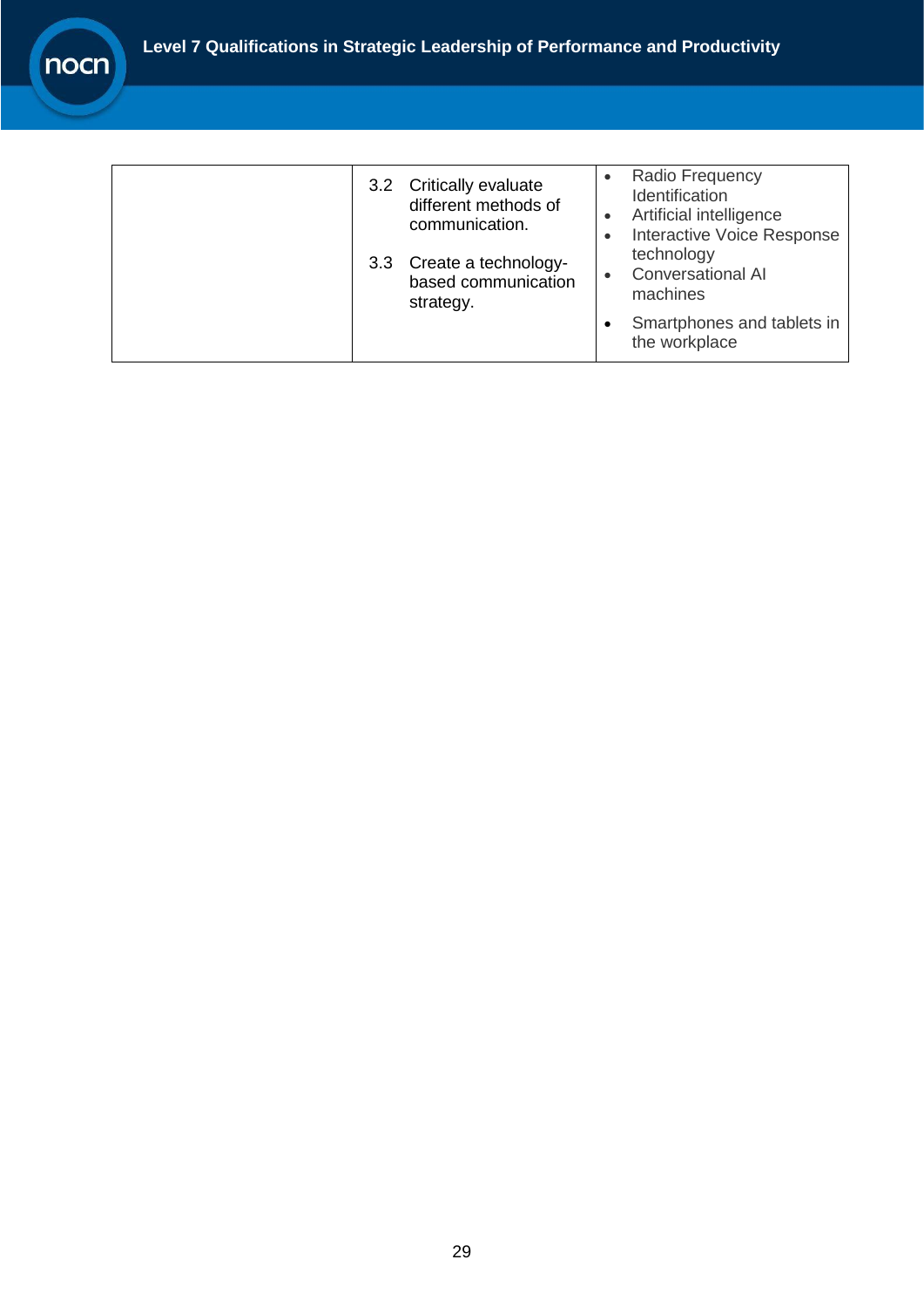| <b>Unit Title</b>                      | Leadership of Quality and Brand Value Throughout the<br><b>Supply Chain</b> |
|----------------------------------------|-----------------------------------------------------------------------------|
| Ofqual unit reference number<br>(code) | M/617/7687                                                                  |
| <b>Unit Level</b>                      | Level 7                                                                     |
| <b>GLH</b>                             | 24                                                                          |
| <b>Unit Credit Value</b>               | 8                                                                           |

| <b>LEARNING OUTCOMES</b>                                                                                                                        | <b>ASSESSMENT CRITERIA</b>                                                                                                                                                                                                                                                      | <b>INDICATIVE CONTENT</b>                                                                                                                                                                                                                                                                                                                                                                                                            |
|-------------------------------------------------------------------------------------------------------------------------------------------------|---------------------------------------------------------------------------------------------------------------------------------------------------------------------------------------------------------------------------------------------------------------------------------|--------------------------------------------------------------------------------------------------------------------------------------------------------------------------------------------------------------------------------------------------------------------------------------------------------------------------------------------------------------------------------------------------------------------------------------|
| The learner will:                                                                                                                               | The learner can:                                                                                                                                                                                                                                                                |                                                                                                                                                                                                                                                                                                                                                                                                                                      |
| 1 <sub>1</sub><br>Understand the<br>theoretical basis of<br>design quality and<br>brand value for<br>continuous<br>productivity<br>improvement. | 1.1<br>Explain the<br>components of Quality<br><b>Function Deployment</b><br>and their role in<br>productivity<br>improvement.<br>1.2<br>Explain the need for<br><b>Quality Function</b><br>Deployment in<br>strategic planning to<br>achieve competitive<br>brand development. | The Importance of Quality<br>$\bullet$<br>and Brand Value<br>Leadership, Quality, and<br>$\bullet$<br><b>Brand Value</b><br>Thinking Strategically for<br>$\bullet$<br><b>Quality Improvement</b><br><b>Brand Value</b><br>$\bullet$<br><b>Quality Function Deployment</b><br>$\bullet$<br>for Quality Improvement<br><b>Quality Management</b><br>$\bullet$<br><b>International Organization</b><br>$\bullet$<br>for Standardisatio |
| 2.<br>Be able to engage<br>with the methodology<br>found within Quality<br>Function Deployment.                                                 | 2.1<br>Apply appropriate<br>methodology within<br>House of Quality to<br>assist in optimizing<br>new product<br>development.<br>2.2<br>Analyse symptoms or<br>the existence of a<br>problem or opportunity<br>for quality and brand<br>improvement.                             | Project Scoping: Plan the Phase<br>(1)<br><b>Affinity Diagram</b><br>$\bullet$<br><b>VOC &amp; Gemba Visits</b><br>$\bullet$<br>Kano Types<br>$\bullet$<br>Project Scoping: Product Design<br>(2)<br><b>House of Quality</b><br>$\bullet$<br><b>Product Development</b><br>$\bullet$                                                                                                                                                 |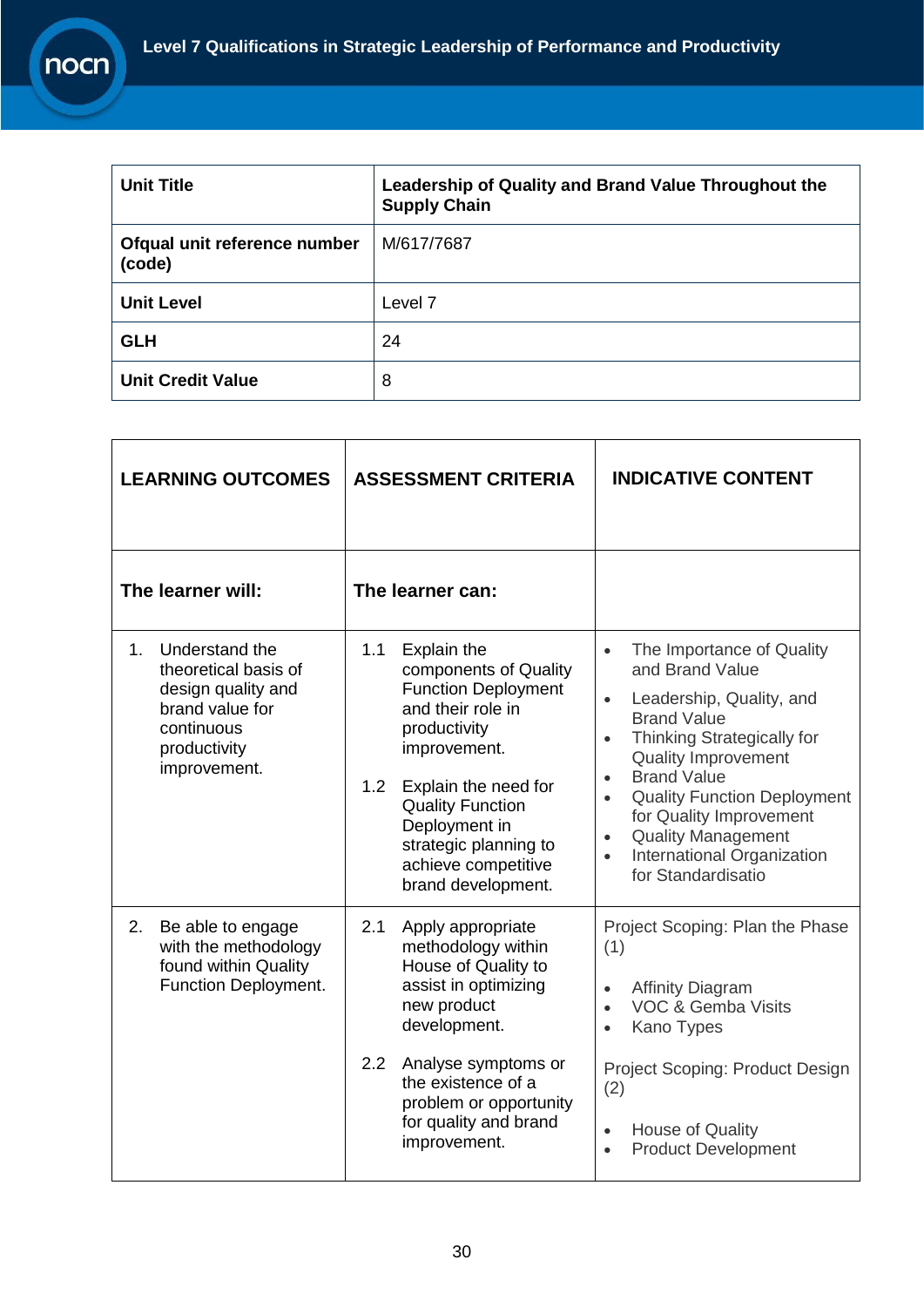|                                                                                                                           |                                                                                                                                                                                                                                                                 | <b>Project Scoping: Process</b><br>Development (3)<br>Developing the Process<br>$\bullet$<br><b>Project Scoping: Production</b><br>Planning (4)<br>Developing a Production<br>$\bullet$<br>Plan           |
|---------------------------------------------------------------------------------------------------------------------------|-----------------------------------------------------------------------------------------------------------------------------------------------------------------------------------------------------------------------------------------------------------------|-----------------------------------------------------------------------------------------------------------------------------------------------------------------------------------------------------------|
| 3. Understand Quality<br><b>Function Deployment</b><br>and alternative<br>systems of quality<br>control and<br>assurance. | <b>Evaluate the Quality</b><br>3.1<br><b>Function Deployment</b><br>approach.<br>3.2<br>Analyse the Quality<br><b>Function Deployment</b><br>approach and its ability<br>to strategically improve<br>quality and brand value<br>throughout the supply<br>chain. | <b>Brand Value</b><br>$\bullet$<br><b>Quality Management</b><br>$\bullet$<br><b>Quality Leadership</b><br>$\bullet$<br>Philosophies<br>Plan-Do-Check-Act<br>$\bullet$<br><b>Supply Chain</b><br>$\bullet$ |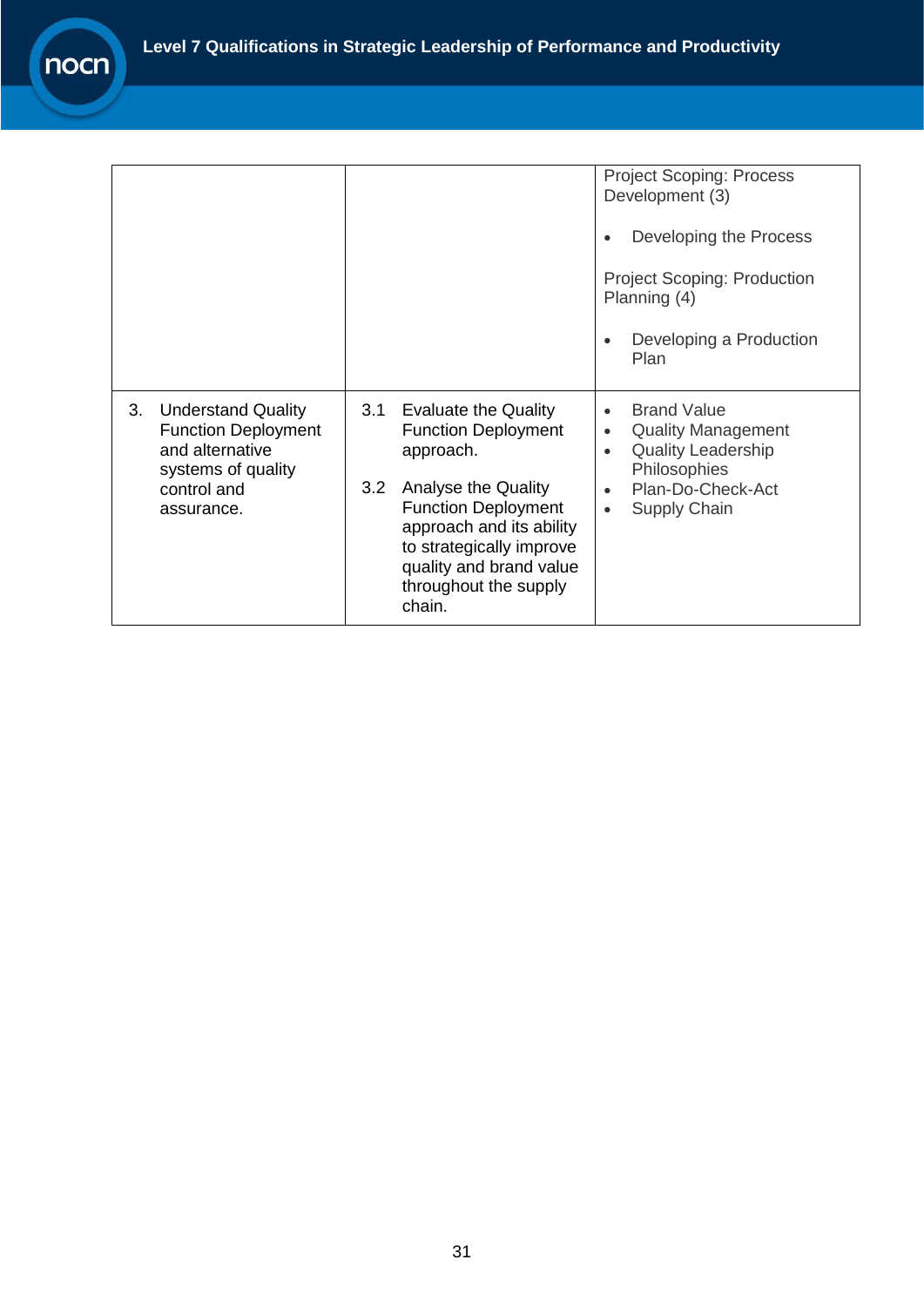$\mathbf{r}$ 

| <b>Unit Title</b>                      | <b>Personal Leadership Development</b> |
|----------------------------------------|----------------------------------------|
| Ofqual unit reference number<br>(code) | T/617/7688                             |
| <b>Unit Level</b>                      | Level <sub>7</sub>                     |
| <b>GLH</b>                             | 18                                     |
| <b>Unit Credit Value</b>               | 6                                      |

| <b>ASSESSMENT</b><br><b>LEARNING</b><br><b>OUTCOMES</b><br><b>CRITERIA</b>                                                                |                                                                                                                                                                                                                                                                             | <b>INDICATIVE CONTENT</b>                                                                                                                                                                                                                                                                                                                                                                |
|-------------------------------------------------------------------------------------------------------------------------------------------|-----------------------------------------------------------------------------------------------------------------------------------------------------------------------------------------------------------------------------------------------------------------------------|------------------------------------------------------------------------------------------------------------------------------------------------------------------------------------------------------------------------------------------------------------------------------------------------------------------------------------------------------------------------------------------|
| The learner will:                                                                                                                         | The learner can:                                                                                                                                                                                                                                                            |                                                                                                                                                                                                                                                                                                                                                                                          |
| Understand the<br>$1_{-}$<br>need for personal<br>leadership<br>development in<br>improving workplace<br>performance and<br>productivity. | Analyse the different<br>1.1<br>leadership styles for<br>the disadvantages<br>and merits of each.<br>1.2 <sub>2</sub><br>Critically evaluate<br>different personal<br>leadership<br>development<br>approaches in<br>improving workplace<br>performance and<br>productivity. | The importance of personal<br>$\bullet$<br>leadership development in<br>productivity<br>The Full-Range Leadership<br>$\bullet$<br>Theory<br>Goleman's Six Styles of<br>$\bullet$<br>Leadership<br>Personal development<br>$\bullet$<br>Ethical leadership and its impact<br>$\bullet$<br>on productivity<br>The Self-Leadership Development<br>$\bullet$<br>Model to enhance performance |
| Understand the<br>2.<br>impact of<br>interpersonal<br>relationships on<br>workplace<br>performance and<br>productivity.                   | Describe and apply<br>2.1<br>a personal<br>leadership<br>development plan.<br>$2.2\overline{ }$<br>Critically evaluate<br>different<br>interpersonal<br>relationship<br>approaches in<br>improving workplace<br>performance and<br>productivity.                            | <b>Personal Leadership</b><br>$\bullet$<br><b>Development Plans</b><br>The importance of interpersonal<br>$\bullet$<br>relationships on productivity<br>Emotionally intelligent leadership<br>$\bullet$<br>Welch's Communication and<br>$\bullet$<br><b>Employee Engagement Model</b><br>Leary's Circumplex of<br>$\bullet$<br>Interpersonal Behaviour                                   |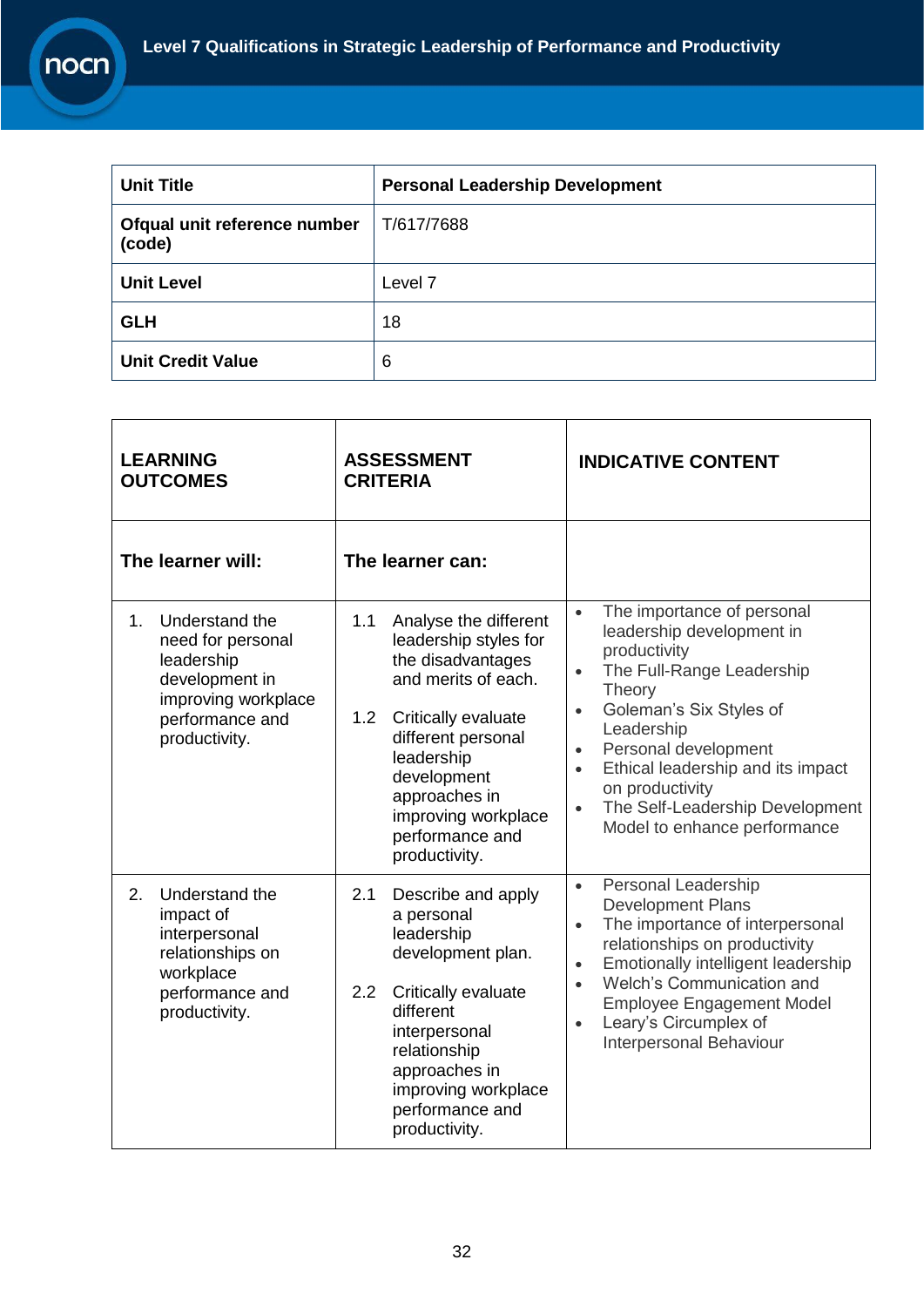| Understand the role<br>3.<br>of individuals and<br>teams in improving<br>organisational<br>performance and<br>productivity. | 3.1<br>3.2 | Conduct a Return<br>on Investment (ROI)<br>analysis and<br>describe possible<br>implications of the<br>results.<br>Critically evaluate<br>different leadership<br>approaches in<br>improving<br>organisational and<br>individual<br>performance and<br>productivity. | $\bullet$<br>$\bullet$<br>$\bullet$<br>$\bullet$<br>$\bullet$<br>$\bullet$<br>$\bullet$<br>$\bullet$<br>$\bullet$<br>$\bullet$ | Kirkpatrick's Four Levels of<br>Evaluation<br>The Phillips ROI Methodology<br>Belbin's Team Roles for High-<br><b>Performing Teams</b><br>Team Building for performance<br>and productivity improvement<br>Visual leadership for performance<br>improvement<br>Leading the team to think visually<br>and enhance performance<br>Improving waste reduction and<br>productivity<br>Driving organisational productivity<br>and performance improvement<br>Kolb's Learning Style Inventory<br><b>Bailey's AMO Frameworks</b><br><b>Competence-Based Employability</b> |
|-----------------------------------------------------------------------------------------------------------------------------|------------|----------------------------------------------------------------------------------------------------------------------------------------------------------------------------------------------------------------------------------------------------------------------|--------------------------------------------------------------------------------------------------------------------------------|-------------------------------------------------------------------------------------------------------------------------------------------------------------------------------------------------------------------------------------------------------------------------------------------------------------------------------------------------------------------------------------------------------------------------------------------------------------------------------------------------------------------------------------------------------------------|
|-----------------------------------------------------------------------------------------------------------------------------|------------|----------------------------------------------------------------------------------------------------------------------------------------------------------------------------------------------------------------------------------------------------------------------|--------------------------------------------------------------------------------------------------------------------------------|-------------------------------------------------------------------------------------------------------------------------------------------------------------------------------------------------------------------------------------------------------------------------------------------------------------------------------------------------------------------------------------------------------------------------------------------------------------------------------------------------------------------------------------------------------------------|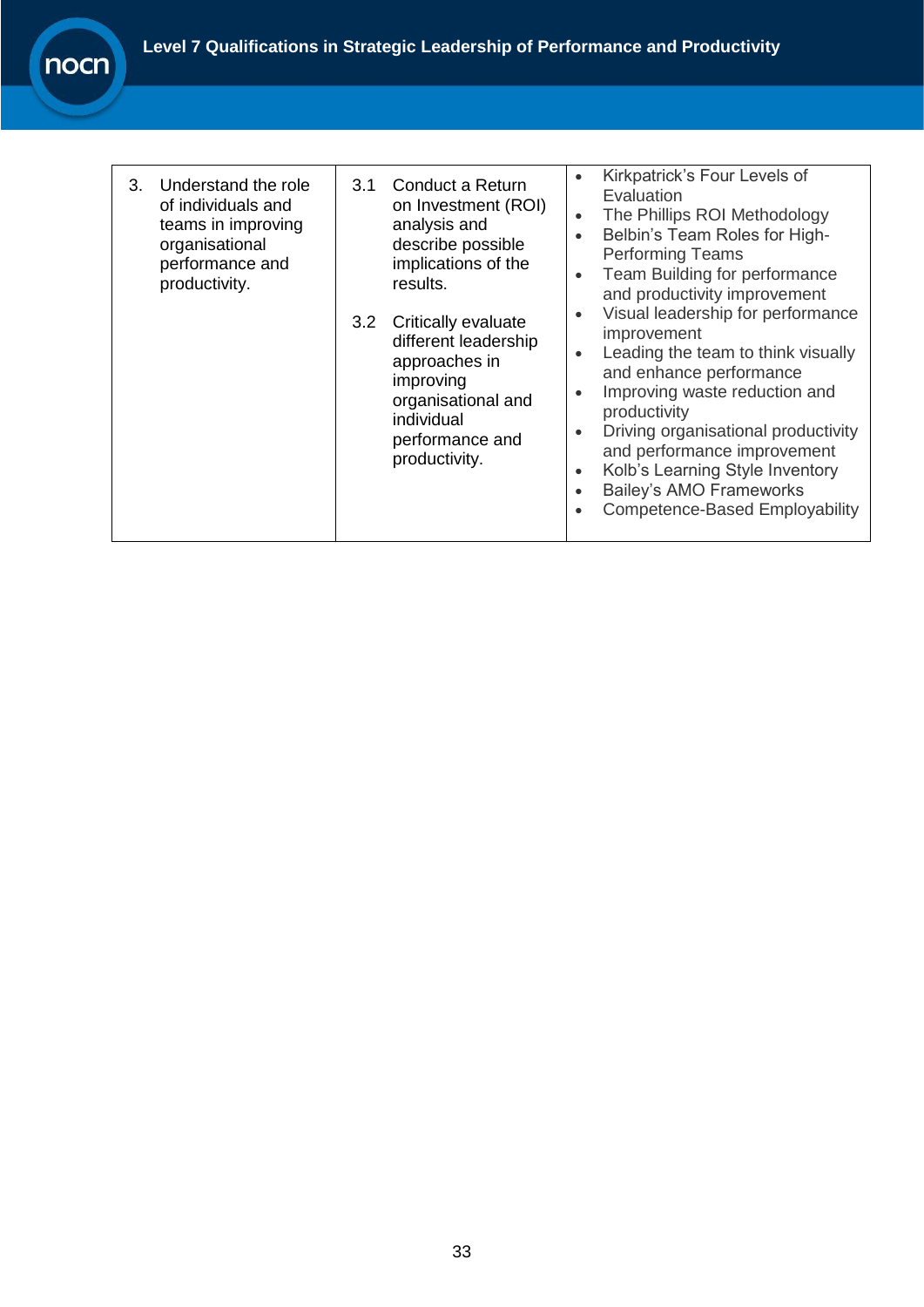| <b>Unit Title</b>                      | Keeping Sight of Key Issues in Developing Visual<br><b>Management System</b> |
|----------------------------------------|------------------------------------------------------------------------------|
| Ofqual unit reference number<br>(code) | A/617/7689                                                                   |
| <b>Unit Level</b>                      | Level 7                                                                      |
| <b>GLH</b>                             | 18                                                                           |
| <b>Unit Credit Value</b>               | 6                                                                            |

| <b>LEARNING OUTCOMES</b>                                                                                                                    | <b>ASSESSMENT CRITERIA</b>                                                                                                                                                                                                                                                            | <b>INDICATIVE CONTENT</b>                                                                                                                                                                                                          |
|---------------------------------------------------------------------------------------------------------------------------------------------|---------------------------------------------------------------------------------------------------------------------------------------------------------------------------------------------------------------------------------------------------------------------------------------|------------------------------------------------------------------------------------------------------------------------------------------------------------------------------------------------------------------------------------|
| The learner will:                                                                                                                           | The learner can:                                                                                                                                                                                                                                                                      |                                                                                                                                                                                                                                    |
| Understand why<br>1.<br>visual management<br>systems are important<br>in the workplace to<br>improve productivity.                          | 1.1<br>Critically evaluate a<br>number of<br>approaches to the<br>development of lean<br>thinking using visual<br>techniques.<br>1.2<br>Describe the impact<br>of visual<br>management on<br>organisational<br>productivity.                                                          | I-Driven<br>$\bullet$<br><b>Making Standards Visible</b><br>$\bullet$<br>The 6 core questions<br>$\bullet$<br>High visibility and<br>$\bullet$<br>transparency<br>Information deficits<br>$\bullet$<br>Waste<br>$\bullet$          |
| 2.<br>Understand how<br>approaches to<br>visuality can help<br>bring about a planned<br>future state of a<br>process or an<br>organisation. | 2.1<br>Explain how visual<br>management tools<br>and approaches<br>expose key issues<br>and areas for<br>improvement within<br>an organisation.<br>2.2<br><b>Explain how targets</b><br>set for key<br>performance<br>indicators expose<br>gaps between current<br>and future states. | Planning a future state<br>$\bullet$<br>Key performance indicators<br>$\bullet$<br>Mistake proofing the future<br>$\bullet$<br>state<br>Zero quality control<br>$\bullet$<br>Poka Yoke<br>$\bullet$<br>Culture change<br>$\bullet$ |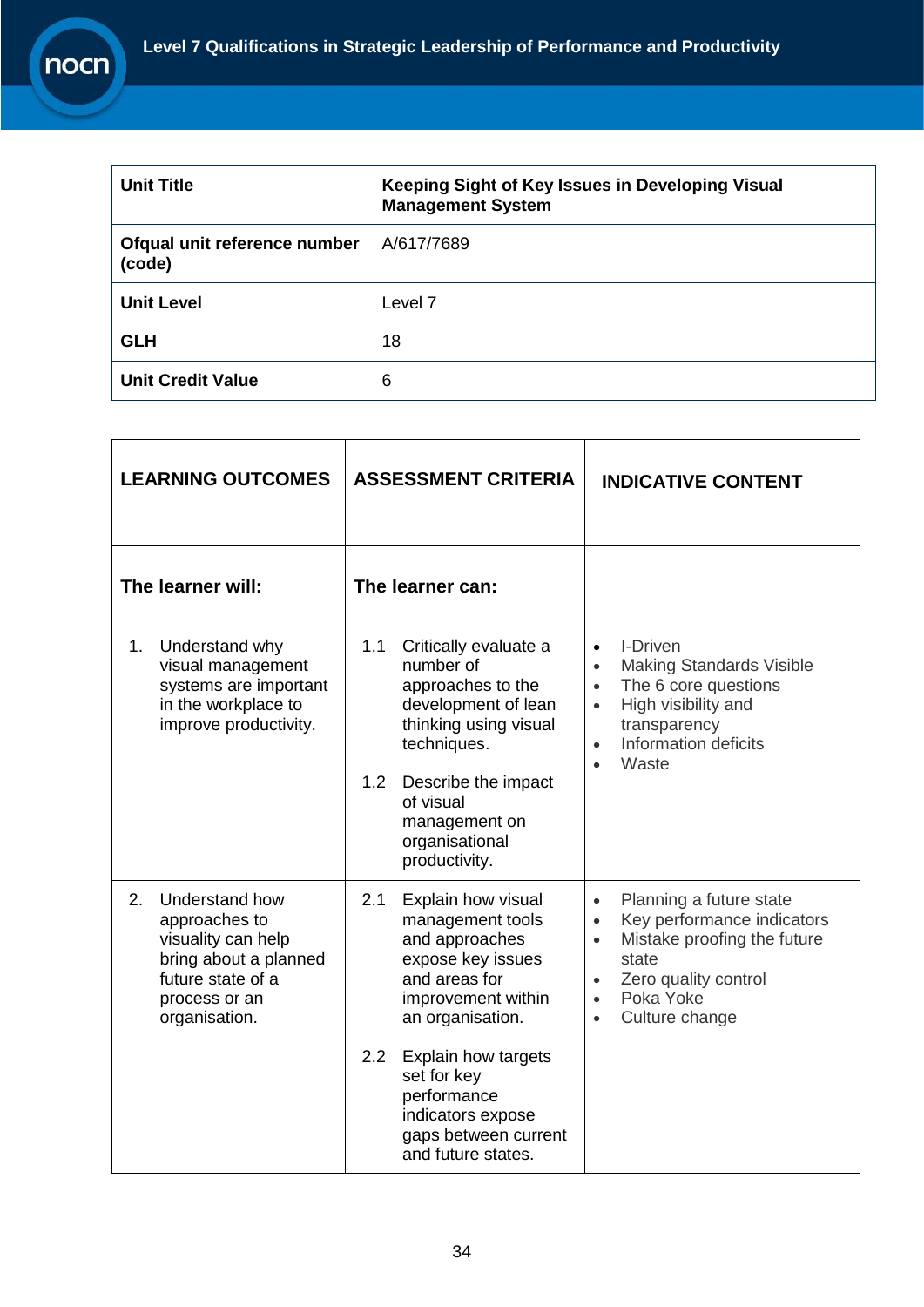|                                                                                                                                                                                          | Understand the role<br>2.3<br>of mistake proofing<br>the future state in<br>improving quality and<br>reaching agreed<br>performance targets. |                                                                                                                                                                                                                                                                                                                          |
|------------------------------------------------------------------------------------------------------------------------------------------------------------------------------------------|----------------------------------------------------------------------------------------------------------------------------------------------|--------------------------------------------------------------------------------------------------------------------------------------------------------------------------------------------------------------------------------------------------------------------------------------------------------------------------|
| 3.<br>Be able to plan the<br>deployment of a<br>visual management<br>system including the<br>selection of specific<br>visual techniques to<br>address specific<br>organisational issues. | Plan the deployment<br>3.1<br>of a set of visual<br>management tools<br>that collectively form<br>a visual management<br>system.             | Strategic deployment of visual<br>$\bullet$<br>management systems<br>Future state<br>$\bullet$<br>Value chain analysis<br>$\bullet$<br>Value stream mapping<br>$\bullet$<br>Spaghetti diagrams<br>$\bullet$<br>X- chart<br>$\bullet$<br><b>Visual Management Boards</b><br>$\bullet$<br>Visual order and 5S<br>$\bullet$ |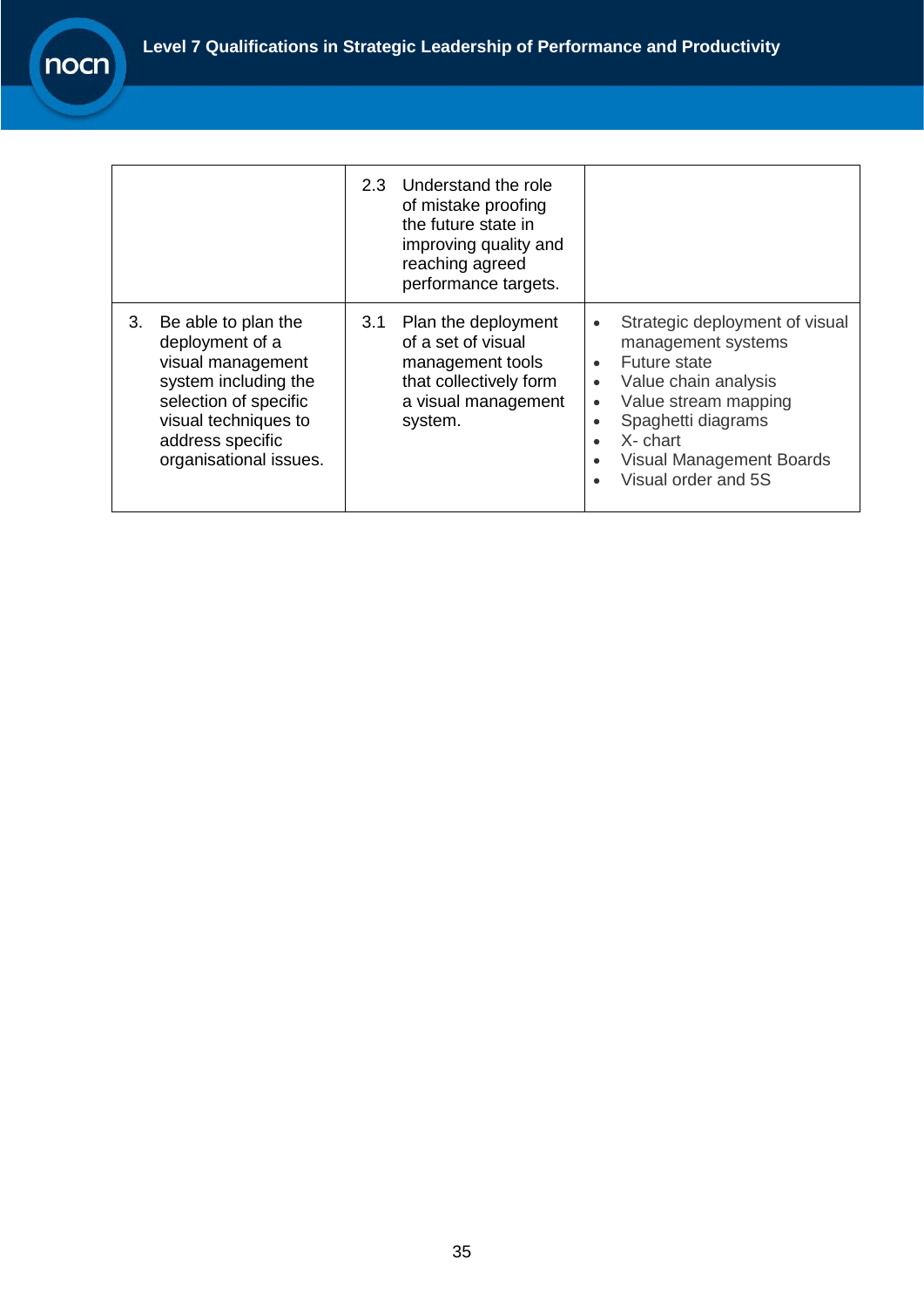

| <b>LEARNING OUTCOMES</b>                                                                                      | <b>ASSESSMENT CRITERIA</b>                                                                                                                                                                           | <b>INDICATIVE CONTENT</b>                                                                                                                                                                                                                                                                                                                                                                                                         |
|---------------------------------------------------------------------------------------------------------------|------------------------------------------------------------------------------------------------------------------------------------------------------------------------------------------------------|-----------------------------------------------------------------------------------------------------------------------------------------------------------------------------------------------------------------------------------------------------------------------------------------------------------------------------------------------------------------------------------------------------------------------------------|
| The learner will:                                                                                             | The learner can:                                                                                                                                                                                     |                                                                                                                                                                                                                                                                                                                                                                                                                                   |
| Know the procedure<br>1.<br>involved when analysing<br>process operations.                                    | Describe the<br>1.1<br>importance of<br>operations<br>management, and why<br>each analysis<br>technique benefits an<br>organisation looking to<br>improve.<br>1.2<br>Analyse a process<br>operation. | The importance of<br>$\bullet$<br>operations management<br>Diversity of processes<br>$\bullet$<br>Takt time, cycle time, lead<br>$\bullet$<br>time<br>Identifying sources and<br>$\bullet$<br>types of waste<br>Overall equipment<br>$\bullet$<br>effectiveness and waste<br>Assessing performance<br>$\bullet$<br><b>Measuring operations</b><br>$\bullet$<br>Achieving balanced<br>$\bullet$<br>process flow with a V-<br>graph |
| Understand the<br>$2_{-}$<br>evaluation of operations<br>to identify areas for<br>performance<br>improvement. | 2.1<br>Evaluate a process<br>operation.<br>Describe areas for<br>2.2<br>performance<br>improvement in a<br>process.                                                                                  | Efficiency and risk<br>$\bullet$<br>management<br>Common challenges in<br>$\bullet$<br>operations management<br>The defining and<br>$\bullet$<br>evaluation of processes<br>Planning operations<br>$\bullet$<br>Objectives oriented<br>$\bullet$<br>improvement of processes<br>Bottleneck management<br>$\bullet$<br>Reconsidering the 6 big<br>$\bullet$<br>losses<br>Operations management<br>and maintenance                  |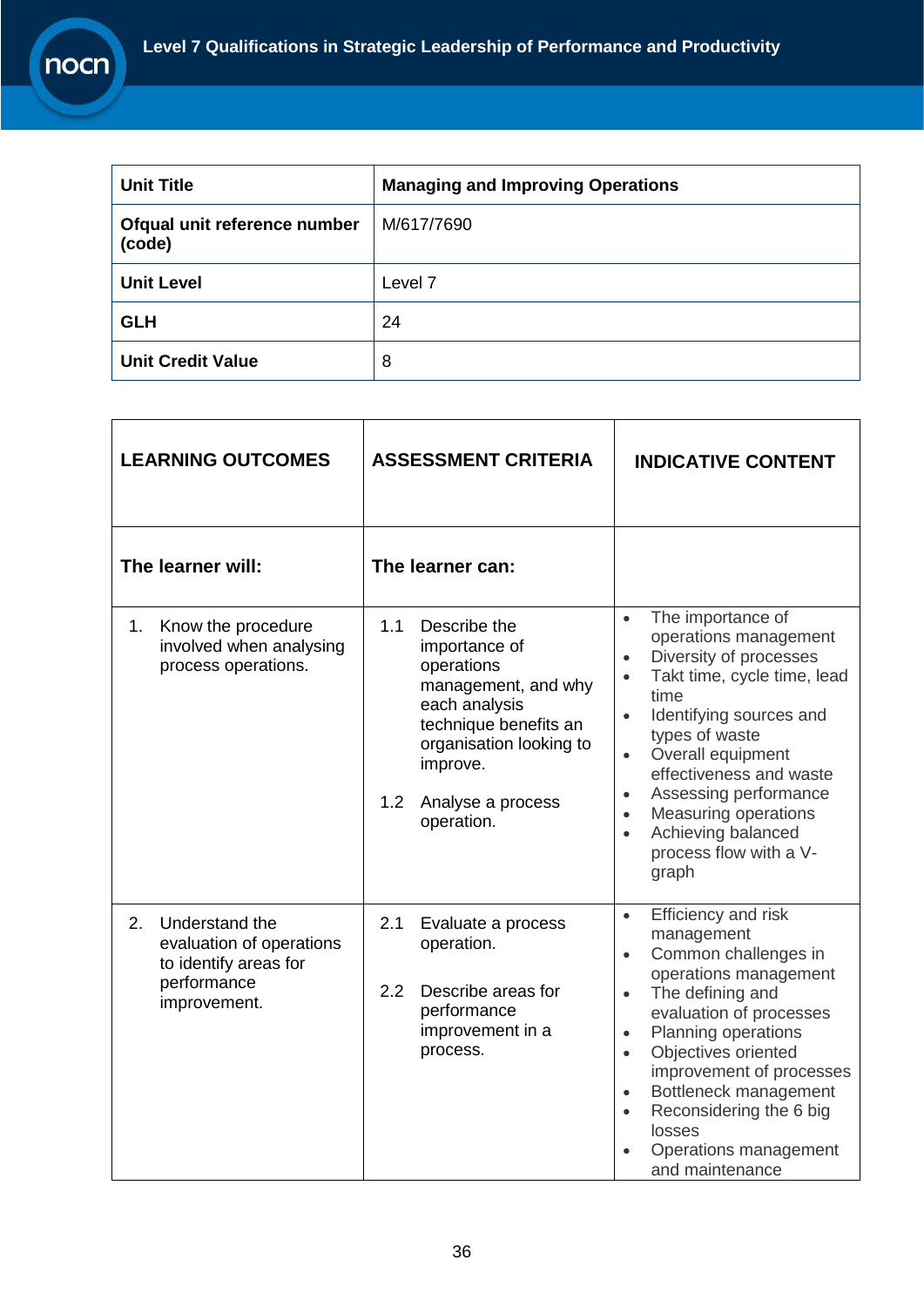|                                                                                                                     |                                                                                                                                                  | Process line design and<br>$\bullet$<br>bottleneck management<br>Ensuring quality when<br>$\bullet$<br>improving operations                                                                                                                                                                                                                                                                                          |
|---------------------------------------------------------------------------------------------------------------------|--------------------------------------------------------------------------------------------------------------------------------------------------|----------------------------------------------------------------------------------------------------------------------------------------------------------------------------------------------------------------------------------------------------------------------------------------------------------------------------------------------------------------------------------------------------------------------|
| 3.<br>Understand the impact<br>of measuring Key<br>Performance Indicators<br>(KPIs) for performance<br>improvement. | Evaluate the different<br>3.1<br>KPIs available to an<br>organisation looking to<br>improve productivity<br>and performance in the<br>workplace. | Sectors within operations<br>$\bullet$<br>management<br>Performance measures<br>$\bullet$<br>and strategic thinking<br>Understanding operations<br>$\bullet$<br>Performance measures in<br>$\bullet$<br>operations management<br>Key performance<br>$\bullet$<br>indicators<br>Monitoring key<br>$\bullet$<br>performance indicators<br>Overall equipment<br>$\bullet$<br>effectiveness<br>Rework level<br>$\bullet$ |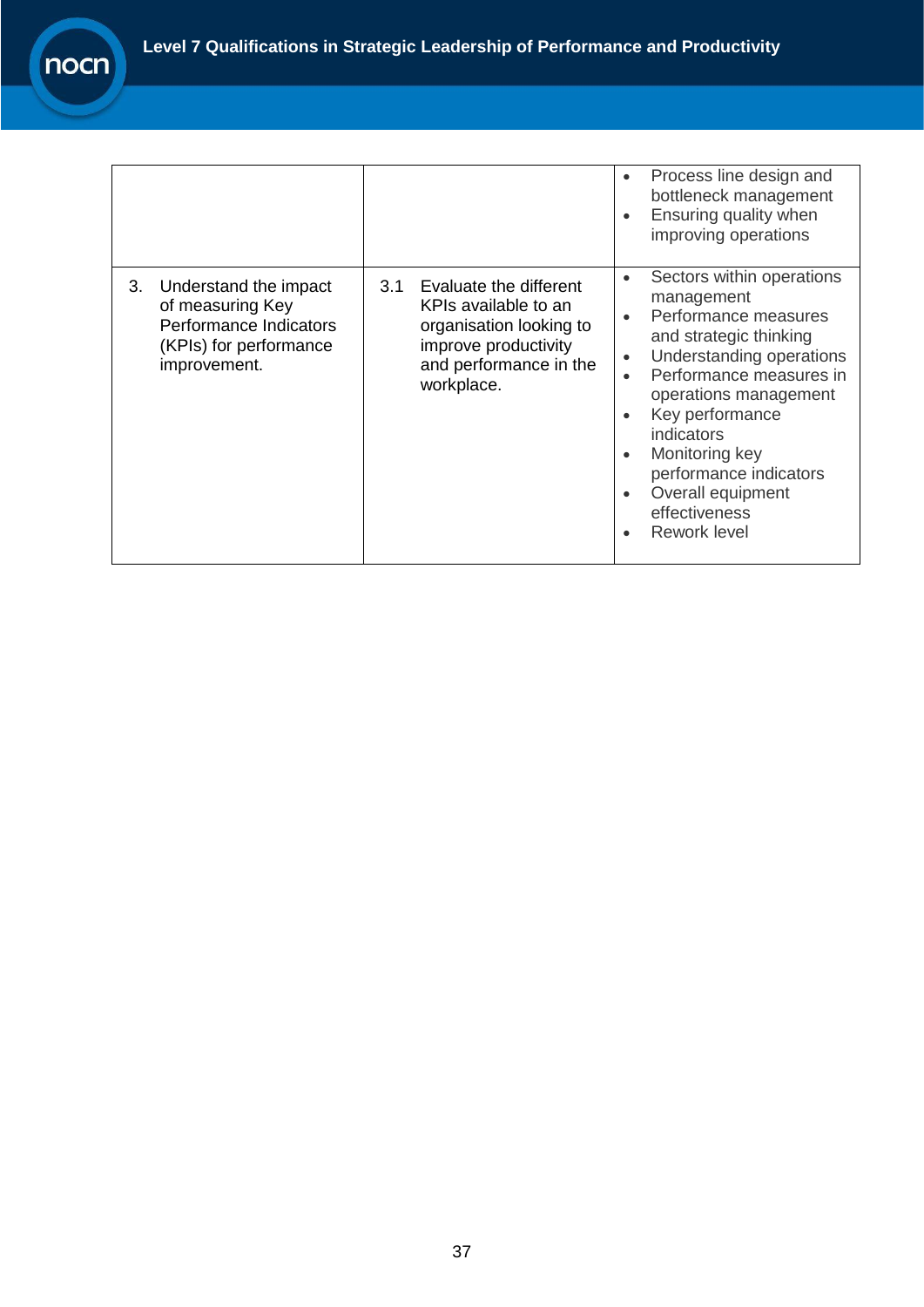| <b>Unit Title</b>                      | Leaning the Value Chain - Developing Lean Thinking |
|----------------------------------------|----------------------------------------------------|
| Ofqual unit reference number<br>(code) | T/617/7691                                         |
| <b>Unit Level</b>                      | Level 7                                            |
| <b>GLH</b>                             | 24                                                 |
| <b>Unit Credit Value</b>               | 8                                                  |

| <b>LEARNING OUTCOMES</b>                                                                         | <b>ASSESSMENT CRITERIA</b>                                                                                                                                                                                   | <b>INDICATIVE CONTENT</b>                                                                                                                                                                                                                                                                                                                                                                                                                                                            |
|--------------------------------------------------------------------------------------------------|--------------------------------------------------------------------------------------------------------------------------------------------------------------------------------------------------------------|--------------------------------------------------------------------------------------------------------------------------------------------------------------------------------------------------------------------------------------------------------------------------------------------------------------------------------------------------------------------------------------------------------------------------------------------------------------------------------------|
| The learner will:                                                                                | The learner can:                                                                                                                                                                                             |                                                                                                                                                                                                                                                                                                                                                                                                                                                                                      |
| Be able to undertake<br>1.<br>a value chain<br>analysis.                                         | 1.1<br>Assess options for<br>development and<br>upgrading using a<br>PEST analysis.<br>Conduct a value chain<br>1.2<br>analysis.<br>1.3<br>Evaluate practical and<br>realistic solutions for<br>improvement. | The importance of<br>$\bullet$<br>value/value-added<br>Value chain approach<br>$\bullet$<br>Value chain methodology<br>$\bullet$<br>Building a diagnostic tool<br>$\bullet$<br>Identifying and prioritising<br>$\bullet$<br>value chains<br>Mapping actors and product<br>$\bullet$<br>flows<br>Analysing cost, margins, and<br>$\bullet$<br>competitiveness<br>Analysing governance<br>$\bullet$<br>Analysing options for<br>$\bullet$<br>development, innovation,<br>and upgrading |
| Be able to use Lean<br>2.<br>as a means of<br>implementing<br>solutions within a<br>value chain. | 2.1<br>Evaluate the value<br>chain using lean<br>methodology.                                                                                                                                                | The importance of lean<br>$\bullet$<br>thinking<br>Using analysis to improve<br>$\bullet$<br>performance<br>Eliminating waste via muda,<br>$\bullet$<br>mura, & muri<br>Understanding the customer<br>$\bullet$<br>Voice of customer<br>$\bullet$<br>Governance and<br>$\bullet$<br>standardisation<br>5S methodology                                                                                                                                                                |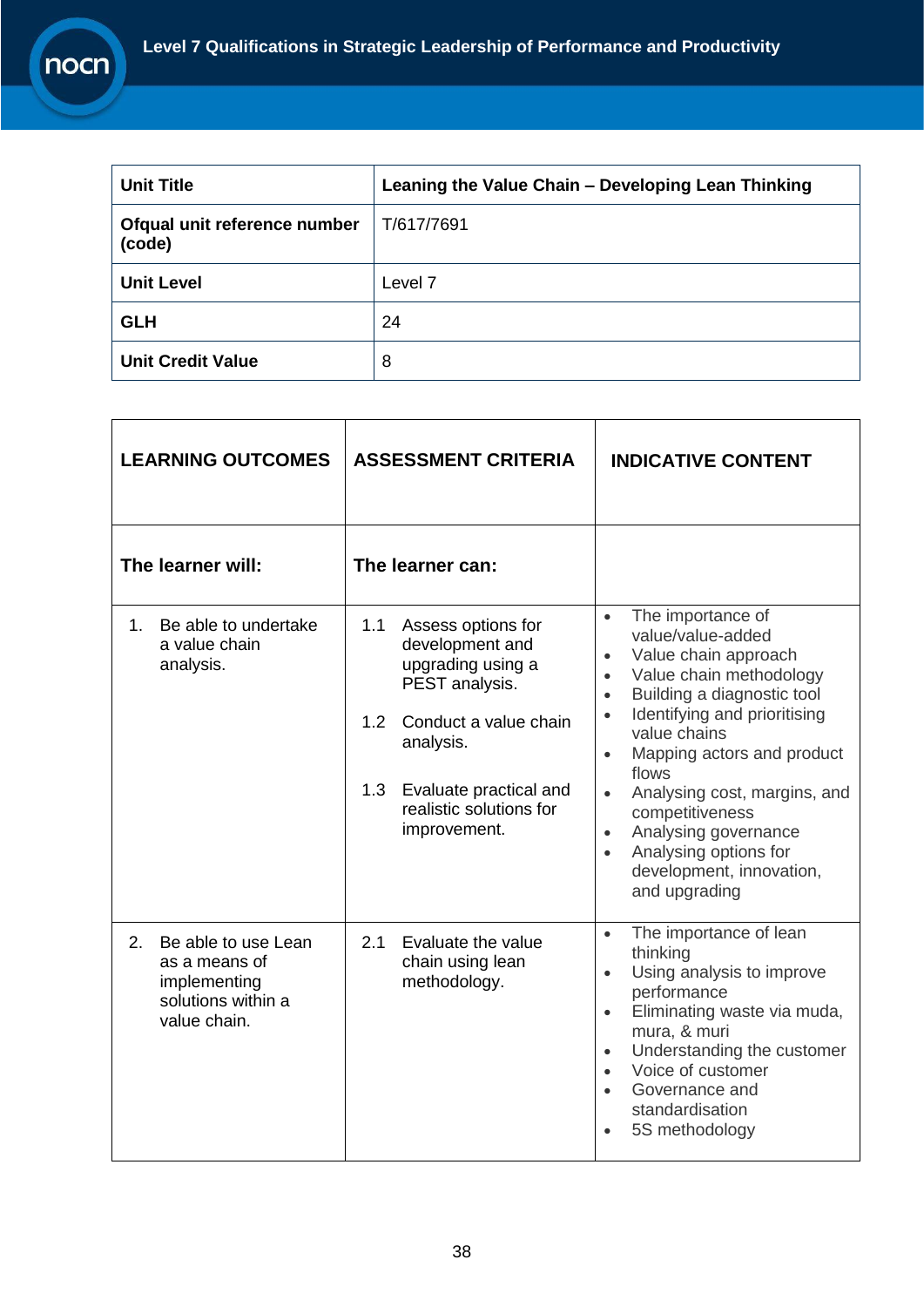| 3. | Know how to<br>construct a<br>comprehensive value<br>chain process to<br>enable development<br>and upgrading<br>strategies to be<br>monitored. | 3.1 | Critically analyse how<br>comprehensive value<br>chain processes can<br>be used to drive<br>improvements.           | In-house standards,<br>$\bullet$<br>operating procedures, and<br>manuals<br>Constructing sound value<br>$\bullet$<br>chain processes<br>Analysing value chain<br>$\bullet$<br>technical capacities<br>The plan to payment<br>$\bullet$<br>process via traceability<br>Establishing sound data<br>$\bullet$<br>architecture<br>Analysing performance and<br>$\bullet$<br>benchmarking<br>competitiveness<br>Implementing & monitoring<br>$\bullet$<br>improvement strategies |
|----|------------------------------------------------------------------------------------------------------------------------------------------------|-----|---------------------------------------------------------------------------------------------------------------------|-----------------------------------------------------------------------------------------------------------------------------------------------------------------------------------------------------------------------------------------------------------------------------------------------------------------------------------------------------------------------------------------------------------------------------------------------------------------------------|
| 4. | Understand the<br>different approaches<br>available when<br>conducting a value<br>chain analysis.                                              | 4.1 | Critically evaluate the<br>commercial value<br>chain approach with<br>that of the pro-poor<br>value chain approach. | Types of value chains<br>$\bullet$<br>Differentiating between<br>$\bullet$<br>value chain approaches<br><b>Building Effective Value</b><br>$\bullet$<br>Chains (Tom McGuffog)                                                                                                                                                                                                                                                                                               |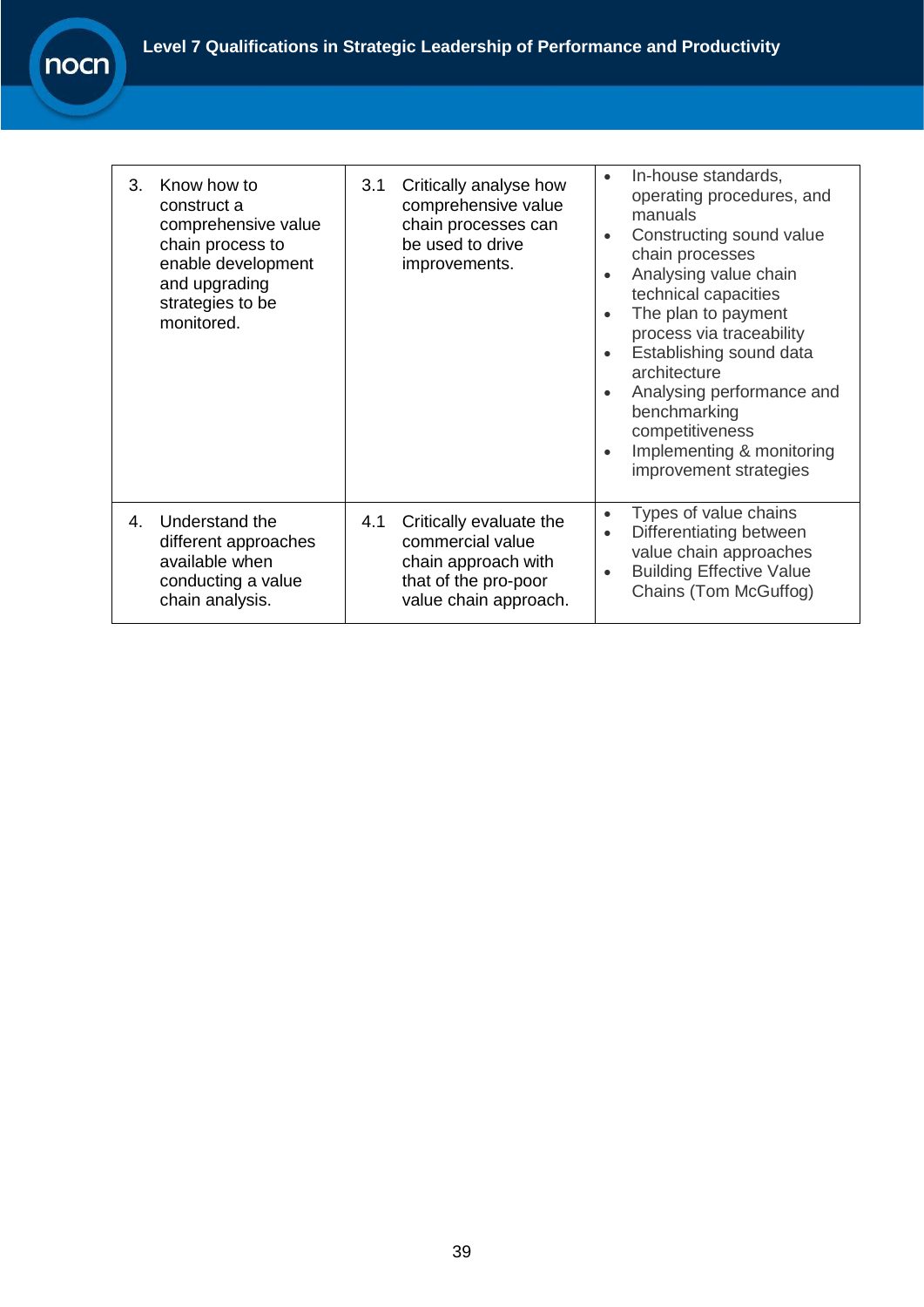| <b>Unit Title</b>                      | Leading Improvement in Organisational, Team and<br><b>Individual Performance</b> |
|----------------------------------------|----------------------------------------------------------------------------------|
| Ofqual unit reference number<br>(code) | A/617/7692                                                                       |
| <b>Unit Level</b>                      | Level <sub>7</sub>                                                               |
| <b>GLH</b>                             | 30                                                                               |
| <b>Unit Credit Value</b>               | 10                                                                               |

| <b>LEARNING OUTCOMES</b>                                                                                              | <b>ASSESSMENT CRITERIA</b>                                                                                                                                                                                       | <b>INDICATIVE CONTENT</b>                                                                                                                                                                                                                                                                                                                                                                                                                                                                                                                       |
|-----------------------------------------------------------------------------------------------------------------------|------------------------------------------------------------------------------------------------------------------------------------------------------------------------------------------------------------------|-------------------------------------------------------------------------------------------------------------------------------------------------------------------------------------------------------------------------------------------------------------------------------------------------------------------------------------------------------------------------------------------------------------------------------------------------------------------------------------------------------------------------------------------------|
| The learner will:                                                                                                     | The learner can:                                                                                                                                                                                                 |                                                                                                                                                                                                                                                                                                                                                                                                                                                                                                                                                 |
| 1 <sub>1</sub><br>Understand the<br>importance of planning<br>for building the<br>foundations of<br>improvement.      | 1.1<br>Establish the place of<br>quality in productivity<br>and performance<br>improvement.<br>1.2<br>Evaluate the role of<br>planning and<br>preparation in a<br>structured improvement<br>process.             | A system of leading for<br>$\bullet$<br>continuous improvement<br>Competing globally<br>$\bullet$<br>Total quality management<br>$\bullet$<br>for leading improvement<br>Quality, competitiveness,<br>$\bullet$<br>and customers<br>Quality and customer<br>$\bullet$<br>requirements<br>Leading for quality and<br>$\bullet$<br>commitment<br>Leading policies and<br>$\bullet$<br>strategies<br>Partnering and supply<br>$\bullet$<br>chain management<br>Just-in-time management<br>$\bullet$<br>Automation in<br>$\bullet$<br>manufacturing |
| 2.<br>Understand and<br>differentiate between,<br>alternative approaches<br>to process<br>performance<br>improvement. | Identify and prioritise<br>2.1<br>activities and areas for<br>improvement based on<br>performance data.<br>$2.2\phantom{0}$<br>Apply measurement<br>factors/performance<br>indicators appropriate<br>to specific | Designing improvements<br>$\bullet$<br>for slight defects in<br>manufacturing<br>Failure Mode, Effect and<br>$\bullet$<br><b>Criticality Analysis</b><br>(FMECA)<br>Performance measurement<br>$\bullet$<br>and improvement                                                                                                                                                                                                                                                                                                                     |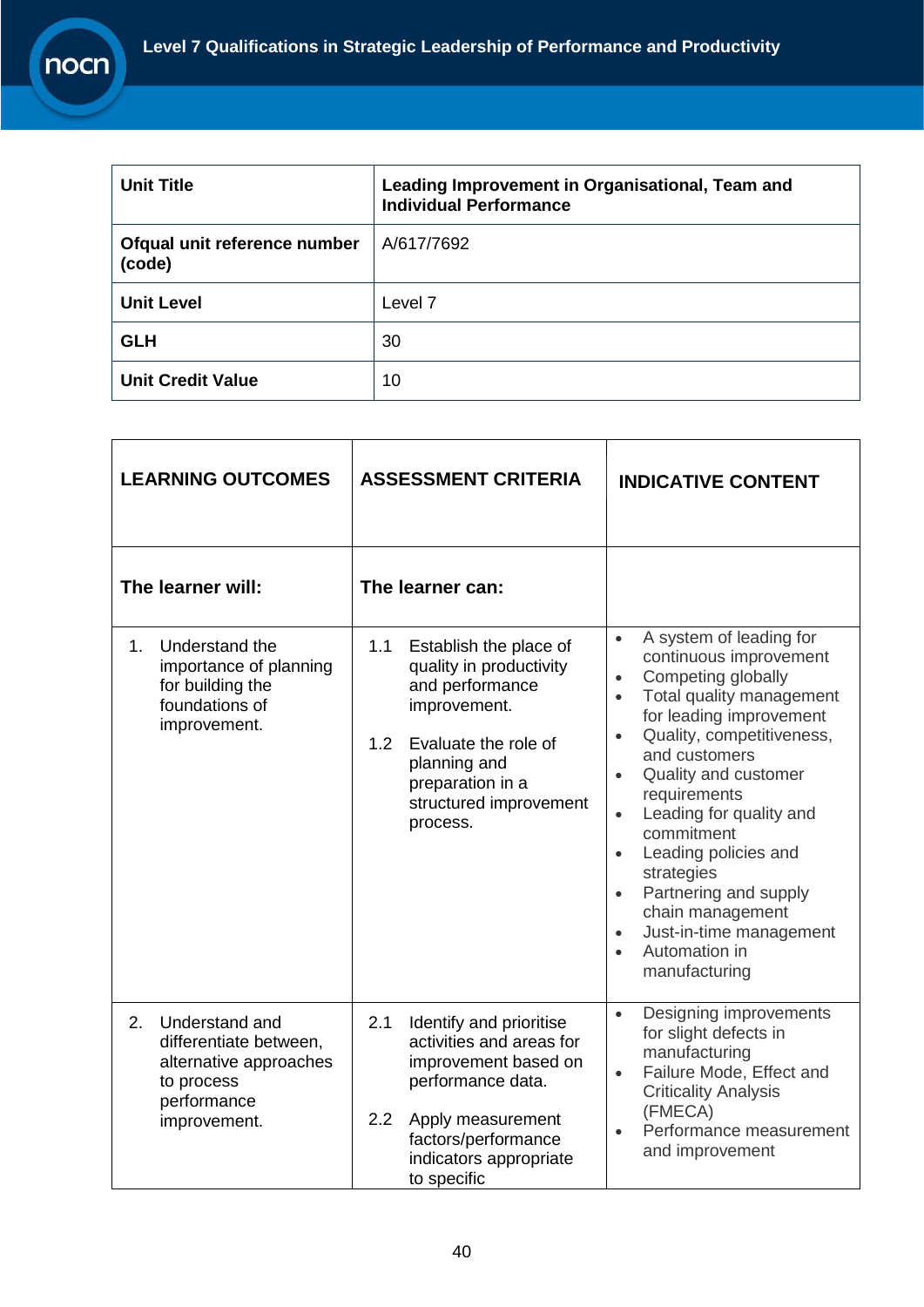|                                                                                                                                                   | manufacturing<br>processes and<br>contexts.                                                                                                                                                                                                                     | Evaluating equipment<br>$\bullet$<br>performance and<br>assessing minor stoppages<br>Measurement criteria for<br>$\bullet$<br>evaluating equipment-<br>reliant operations and<br>minor stoppages<br>MTBF in automated lines<br>$\bullet$<br>operations<br>Capacity utilisation rate for<br>$\bullet$<br>equipment<br>The need for improving<br>$\bullet$<br>minor stoppages<br>Finding solutions for minor<br>$\bullet$<br>stoppages<br>Process redesign and re-<br>$\bullet$<br>engineering<br>Eliminating minor<br>$\bullet$<br>stoppages |
|---------------------------------------------------------------------------------------------------------------------------------------------------|-----------------------------------------------------------------------------------------------------------------------------------------------------------------------------------------------------------------------------------------------------------------|---------------------------------------------------------------------------------------------------------------------------------------------------------------------------------------------------------------------------------------------------------------------------------------------------------------------------------------------------------------------------------------------------------------------------------------------------------------------------------------------------------------------------------------------|
| 3.<br>Be able to evaluate<br>approaches to<br>performance<br>improvement at the<br>level of the<br>organisation, the team,<br>and the individual. | 3.1<br>Critically compare the<br><b>Total Quality</b><br>Management approach<br>with alternative<br>approaches to<br>performance<br>improvement.<br>3.2<br>Suggest tools and<br>techniques of<br>improvement relevant<br>to different<br>organisational levels. | Total quality management<br>$\bullet$<br>for leading improvement<br>Quality, competitiveness,<br>$\bullet$<br>and customers<br>Quality and customer<br>$\bullet$<br>requirements<br>Understanding and<br>$\bullet$<br>improving the customer-<br>supplier chain<br>The EFQM Excellence<br>$\bullet$<br>Model<br>Globalisation and human<br>$\bullet$<br>resource development<br>Human resource<br>$\bullet$<br>management for<br>improvement<br>Organising people and<br>$\bullet$<br>teams for quality                                     |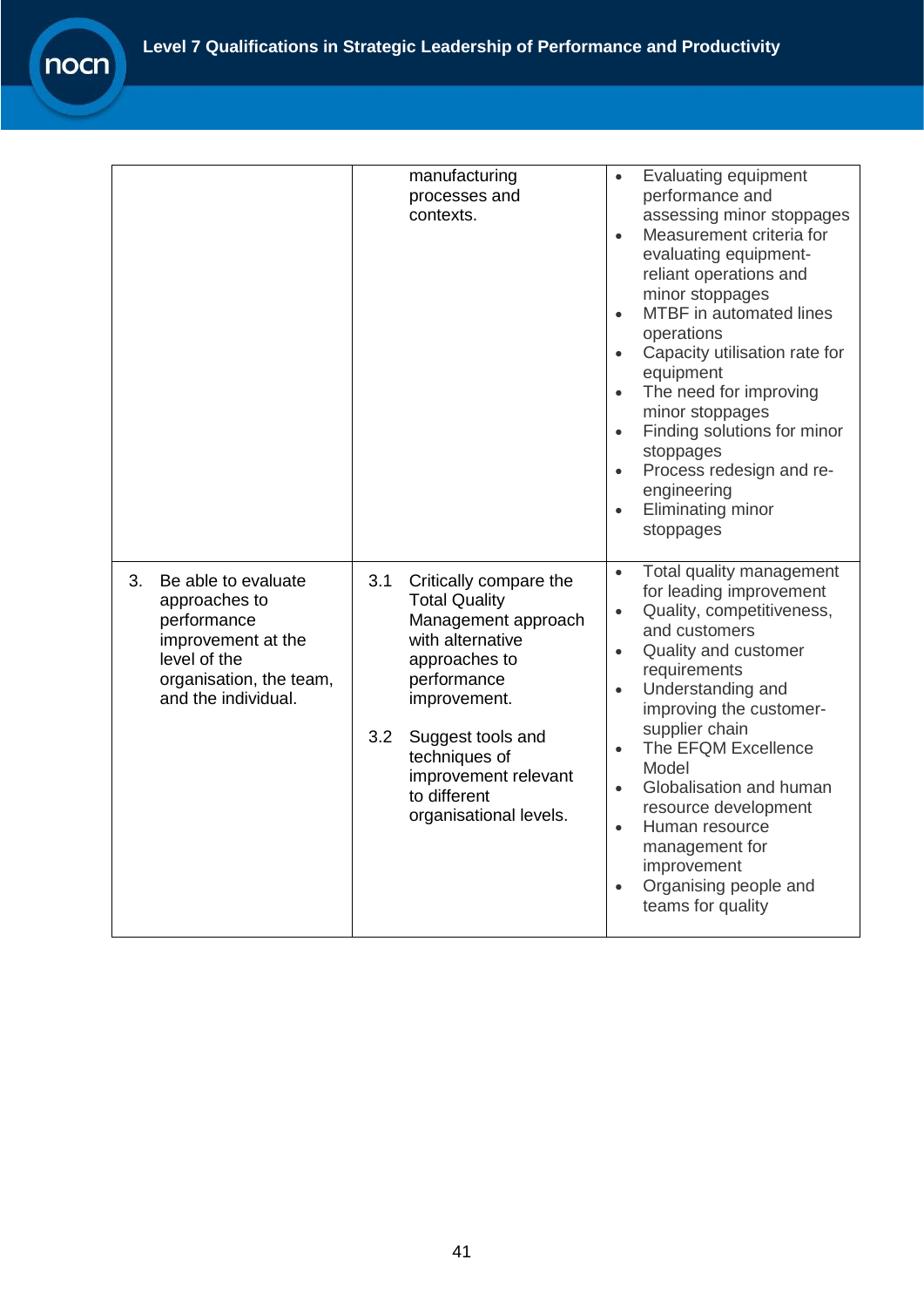| <b>Unit Title</b>                      | <b>Customer Relationship Management and Digital Analytics</b> |
|----------------------------------------|---------------------------------------------------------------|
| Ofqual unit reference number<br>(code) | F/617/7693                                                    |
| <b>Unit Level</b>                      | Level 7                                                       |
| <b>GLH</b>                             | 18                                                            |
| <b>Unit Credit Value</b>               | 6                                                             |

| <b>LEARNING OUTCOMES</b>                                                                                  | <b>ASSESSMENT CRITERIA</b>                                                                                                                                                                                                             | <b>INDICATIVE CONTENT</b>                                                                                                                                                                                                                                                                                                                                                                                         |
|-----------------------------------------------------------------------------------------------------------|----------------------------------------------------------------------------------------------------------------------------------------------------------------------------------------------------------------------------------------|-------------------------------------------------------------------------------------------------------------------------------------------------------------------------------------------------------------------------------------------------------------------------------------------------------------------------------------------------------------------------------------------------------------------|
| The learner will:                                                                                         | The learner can:                                                                                                                                                                                                                       |                                                                                                                                                                                                                                                                                                                                                                                                                   |
| Understand the role of<br>1.<br>customer relationship<br>management for<br>organisational<br>improvement. | 1.1<br>Describe the<br>importance of<br>customer relationship<br>management.<br>1.2<br>Assess current<br>customer relationship<br>management<br>techniques to make<br>suggestions for<br>business<br>improvement.                      | The importance of<br>$\bullet$<br>customer relationship<br>management<br>Components of customer<br>$\bullet$<br>relationship management<br><b>Measuring CRM</b><br>$\bullet$<br>CRM data collection and<br>$\bullet$<br>analysis<br>Understanding the<br>$\bullet$<br>customer via CRM<br>CRM and the customer<br>experience                                                                                      |
| Understand the<br>2.<br>effectiveness of digital<br>marketing analytics on<br>business performance.       | 2.1<br>Describe the<br>importance and<br>practical application<br>of digital marketing<br>analytics.<br>$2.2\overline{ }$<br>Assess current digital<br>marketing<br>performance to make<br>suggestions for<br>business<br>improvement. | The importance of digital<br>$\bullet$<br>marketing<br>Search engine<br>$\bullet$<br>optimisation<br><b>Google Analytics</b><br>$\bullet$<br>Online relationships<br>$\bullet$<br>Digital display advertising<br>$\bullet$<br>Data dashboard and<br>$\bullet$<br>report designing<br>Key performance<br>$\bullet$<br>indicators for digital<br>analytics<br>Digital tools for marketing<br>$\bullet$<br>and sales |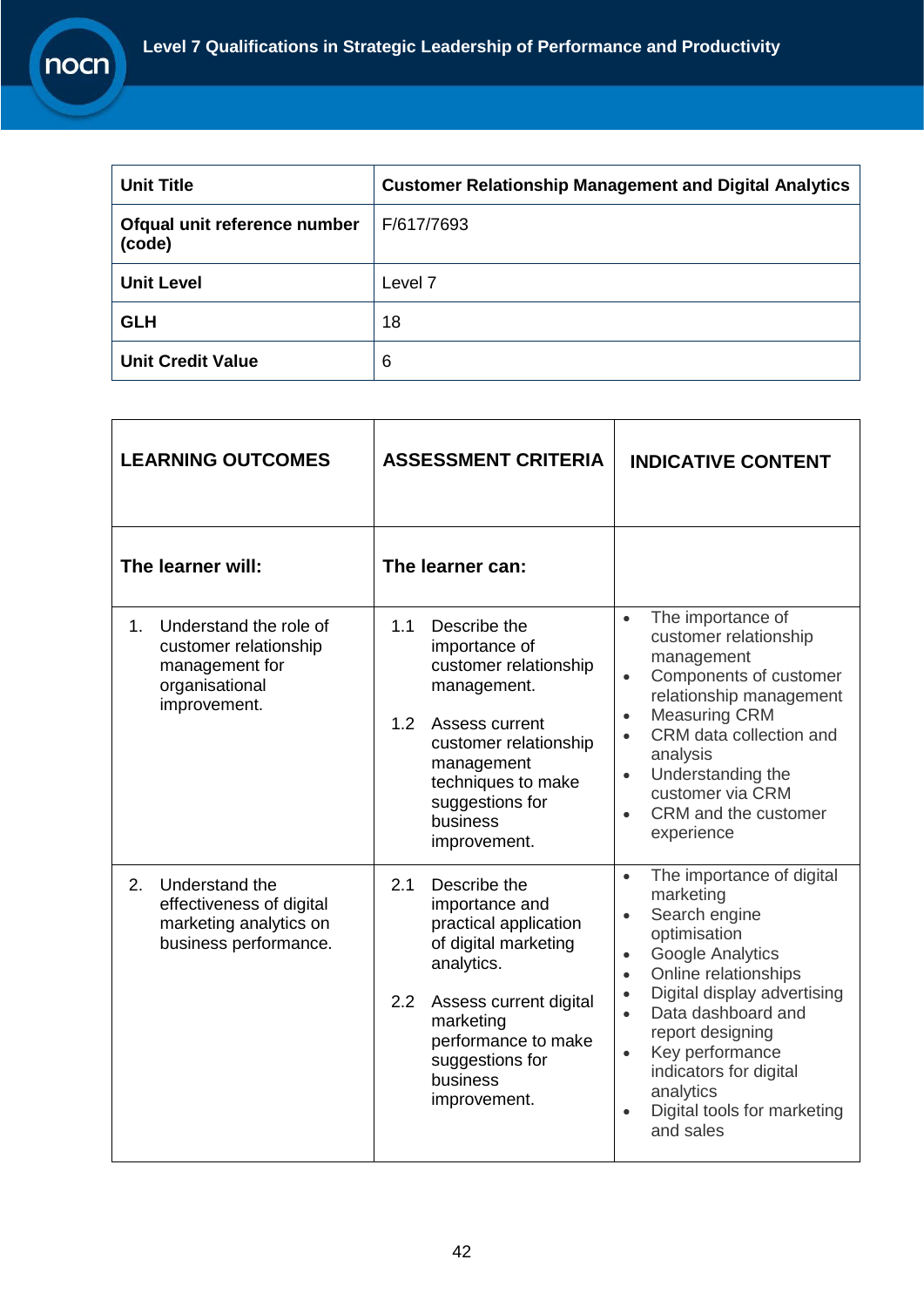